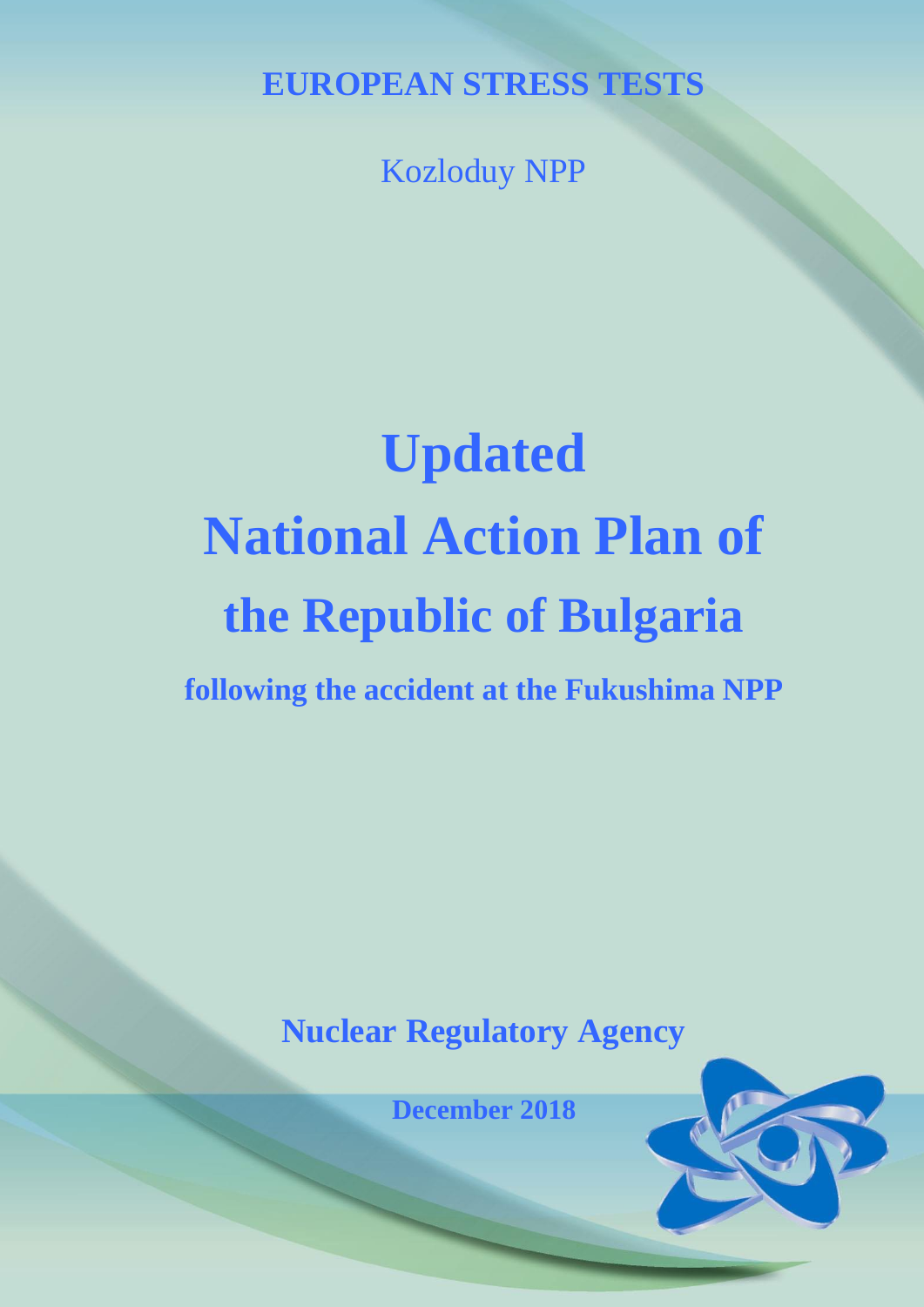## TABLE OF CONTENTS

| PART I – INFORMATION ABOUT THE ACTIVITIES AT THEKOZLODUY NPP SITE                                                            |  |
|------------------------------------------------------------------------------------------------------------------------------|--|
| TOPIC 1 - EXTERNAL INITIATING EVENTS (EARTHQUAKE, FLOODING, EXTREME                                                          |  |
|                                                                                                                              |  |
|                                                                                                                              |  |
| PART II - INFORMATION ABOUT THE ACTIVITIES AT INSTITUTIONAL LEVEL  21                                                        |  |
|                                                                                                                              |  |
|                                                                                                                              |  |
|                                                                                                                              |  |
|                                                                                                                              |  |
| PART IV - UPDATING OF THE NATIONAL ACTION PLAN (NACP) 31                                                                     |  |
| ATTACHMENT No. 1: ACTIVITIES IMPLEMENTATION ON PART I: TOPICS 1 - 3 35                                                       |  |
| ATTACHMENT No. 2: ACTIVITIES IMPLEMENTATION ON PART II: TOPICS 4 – 6  38                                                     |  |
| ATTACHMENT No. 3: ADDITIONAL ACTIVITIES IMPLEMENTATION40                                                                     |  |
| ATTACHMENT No. 4: NEW MEASURES AND ACTIVITIES RESULTING FROM THE<br>PERFORMED ANALYSES AND STUDIES FOR THE PREVIOUS AREAS 42 |  |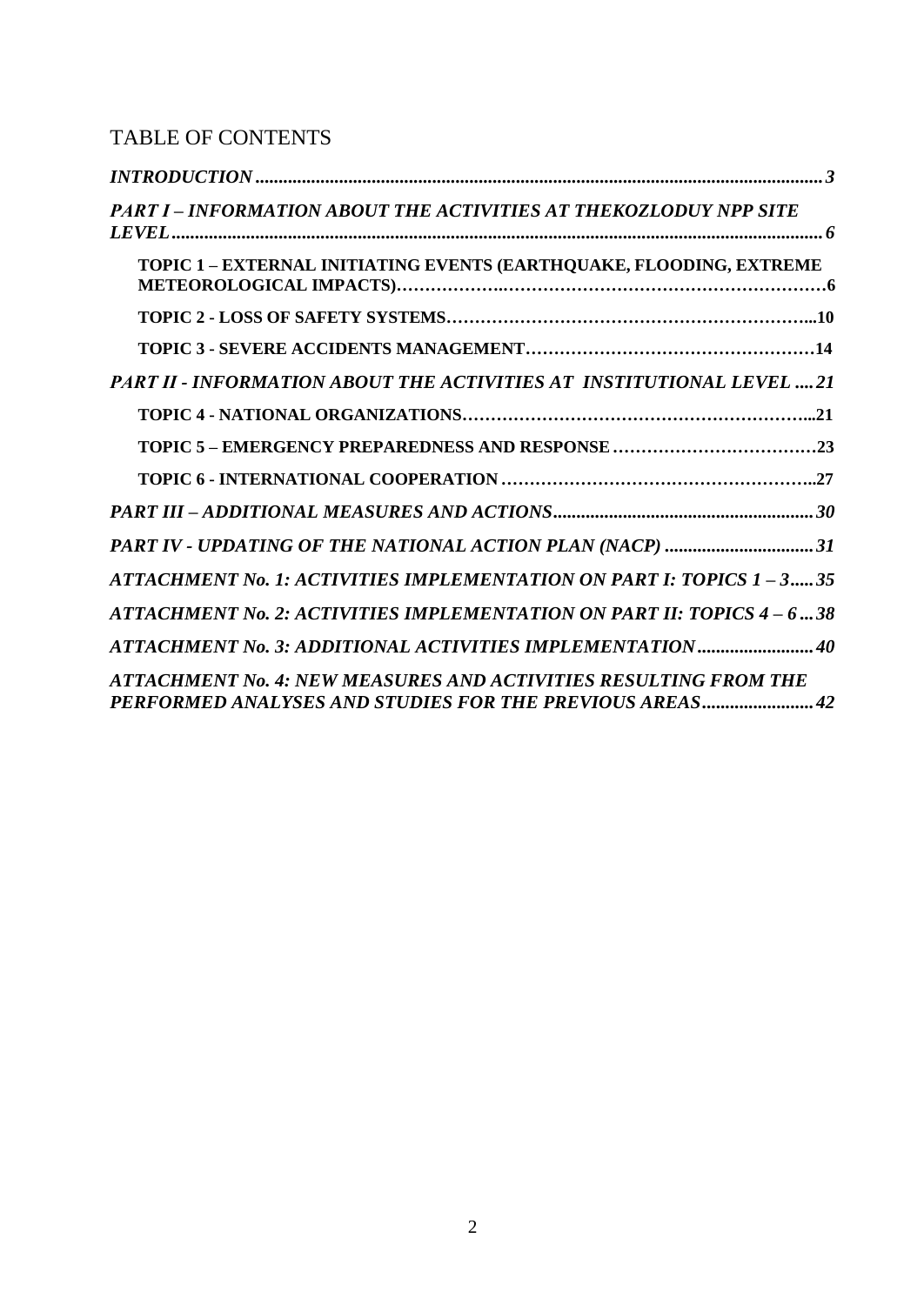#### **UPDATED**

#### **NATIONAL ACTION PLAN OF THE REPUBLIC OF BULGARIA**

#### **following the accident at the Fukushima NPP**

#### **(December 2018)**

## <span id="page-2-0"></span>**INTRODUCTION**

Immediately after the severe nuclear accident at the Fukushima Daiichi Nuclear Power Plant (NPP), caused by a major earthquake and the following large tsunami wave in March 2011, the Bulgarian Government took urgent actions to reassess the preparedness of Kozloduy NPP to respond to extraordinary situations and emergencies. Following the directions of the Bulgarian Nuclear Regulatory Agency (BNRA) and in compliance with the actions recommended by the World Association of Nuclear Operators (WANO), the Nuclear Power Plant developed and implemented by the middle of June 2011, a "Programme for Review and Assessment of the Preparedness of Kozloduy NPP to Manage and Mitigate the Consequences of Beyond Design Basis Accidents, External and Internal Events". A large number of additional inspections of the operability and assessment of the technical status of safety important structures, systems, and components (SSCs), the availability and applicability of instructions and procedures, and preparedness of the personnel to respond to extraordinary situations were carried out within the frames of the Programme.

#### *Stress-tests of Kozloduy NPP*

Following the Fukushima Daiichi NPP accident, the European Council requested the European Commission (EC) and the European Nuclear Safety Regulators Group (ENSREG) for a safety review of all NPPs in EU countries on the basis of a comprehensive and transparent risk assessment (stress tests). In May 2011, the ENSREG and the EC adopted a Declaration and EU Stress Test Specifications, defining the stress test as a targeted reassessment of the safety margins of the European nuclear power plants in case of external initiating events.

The purpose of these stress tests was to perform a targeted reassessment of the safety margins of nuclear facilities under extreme external events, loss of safety functions and severe accidents. In compliance with the EC and BNRA requirements, in 2011 Kozloduy NPP carried out stress tests for the nuclear facilities on the NPP site. At the end of 2011, the BNRA presented the Bulgarian National Report on the Stress Tests of Kozloduy NPP to ENSREG. In the period from February to March 2012, all national reports of the EC countries operators of nuclear facilities were subjected to reviews, discussions and peer reviews by ENSREG.

## *National Action Plan of the Republic of Bulgaria after the stress test (December 2012)*

In 2012, ENSREG and the EC requested that each Member State should develop a National Action Plan (NAcP) as a follow-up of the stress tests, that takes into account the national planned measures, general ENSREG recommendations and the decisions taken at the extraordinary meeting (EOM) of the Convention on Nuclear Safety (CNS), held in August 2012, at the International Atomic Energy Agency (IAEA), Vienna.

The National Action Plan (NAcP) of the Republic of Bulgaria (December 2012) contains systematic information on the extent of the implementation of the recommendations of ENSREG, and the planned additional measures resulting from the peer review by ENSREG and the related WANO Programme after the accident at the Fukyshima Daichi NPP. The National Action Plan is structured in accordance with the recommendations of ENSREG.

The measures in the National Action Plan are established at two levels – the Kozloduy NPP site level and institutional level.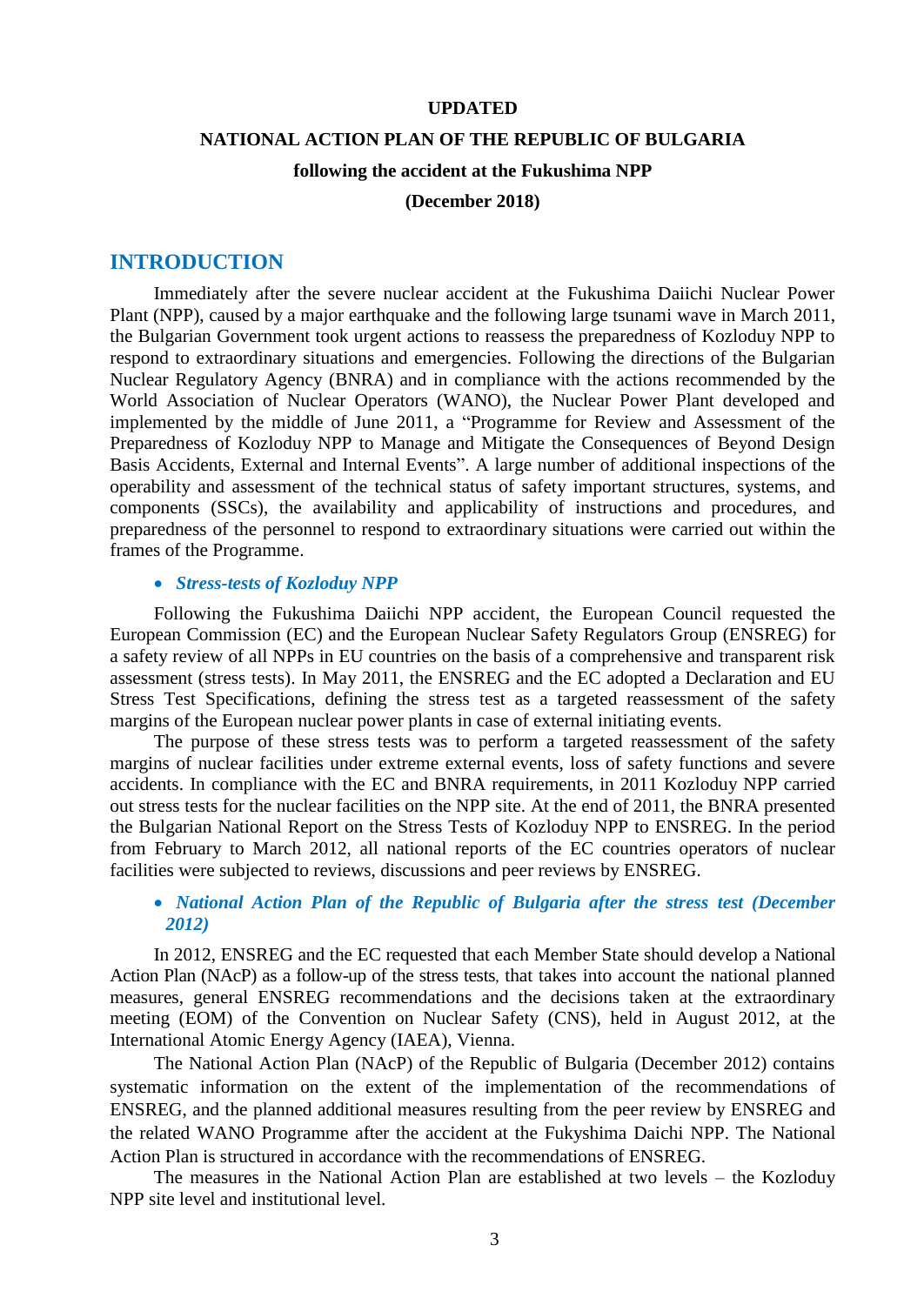The Operating Organisation shall report to BNRA its obligations under the implementation of the NAcP measures at the Kozloduy NPP site level, and shall develop and maintain an up-todate programme for implementation of the relevant measures. For each measure a time schedule with deadlines, milestones (analyses and safety assessments, justifications, decisions and authorisations of regulatory bodies, feasibility studies, preparation of detailed designs, equipment supply, construction works, etc.) and coordinator shall be defined. The proposals for design changes or modifications shall be supported by engineering and/or financial justification. The Operating Organization shall prepare progress reports every six months on the implementation of the NAcP. In case of delay in the interim milestone implementation, the reasons shall be justified in the report. The final implementation deadline shall not be subject to modification except for the cases of delays, which are beyond the responsibilities of the Operating Organization. When a given measure is cancelled due to proven impossibility for implementation, an alternative measure shall be proposed (if possible). The Operating Organization shall provide BNRA with information, containing the parameters of the external events that should be reported; the main design solutions; the technical characteristics of the supplied equipment and the results from the qualification tests. In cases when a research or analysis is needed, the terms of reference and methodology shall be submitted to BNRA.

The implementation of each NAcP action at NPP site level shall be reported by the Operating Organization in a summary report. After the final implementation of all measures, the Operating Organization prepares a complete report on the NAcP implementation at that level.

The measures at institutional level are adopted by a Governmental Decree of 2 May 2012. These measures are reported according to the periodic review process for the implementation of the CNS obligations, as the Government approves the corresponding reports. During the implementation of the measures at institutional level, the BNRA, in the frames of its competence, ensures the coordination with Ministries, Institutions and Organizations in Bulgaria.

A total of 63 measures and activities were envisaged in the National Action Plan of December 2012.

#### *Regulatory control of the implementation of the NAcP*

For the NacP progress supervision, a task-force group was established at the BNRA headed by the Deputy-Chairman with the following task: receiving and analyzing objective information on the technical content, the status of implementation and records on the results of the implementation of the measures. The implementation of the measures is also supervised by the BNRA inspectors during performance of different types of inspections related to the control activities of the BNRA.

The implementation of the measures is also controlled by the BNRA site-inspectors, who periodically perform different types of inspections and checkups of the status of the structures, systems, and components (SSCs) designed for protection/monitoring against/of external events, and of the adequacy of the emergency procedures and training of the personnel for their implementation. The BNRA inspectors also attend the periodic test performance and qualified walk downs of these SSCs.

The NAcP measures at the Kozloduy NPP site level are subject to peer review in the frame of the corresponding rules and processes adopted by the ENSREG. These actions are also subject to reporting in compliance with the periodic review process under the CNS.

## • National Progress Report on the implementation of the NAcP of the Republic of *Bulgaria (January 2014)*

In April 2013, a workshop was held in Brussels to peer review the contents and status of implementation of the measures in the NAcPs of the EC Member States. As a result of this review conclusions were made on the implementation of the NAcP of each country and some general recommendations were identified. At the end of 2013, ENSREG requested the Member States to present until the end of January 2014 national progress reports on the status of the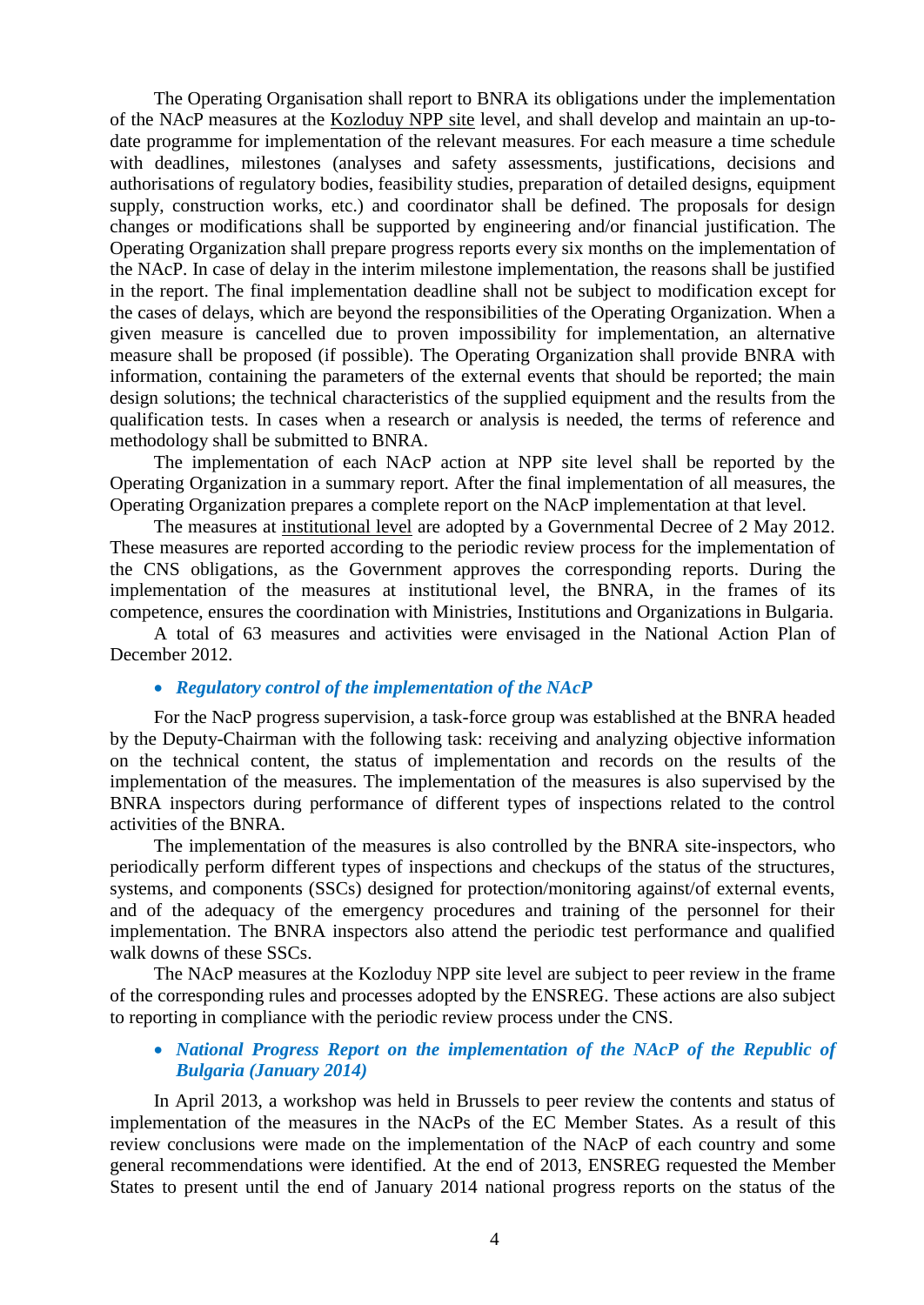NAcPs and the implementation of the general recommendations of the workshop of April 2013. For this purpose, at the end of 2013, Kozloduy NPP presented a summarized progress report of the NAcP measures and an updated plant Programme for implementation of the Stress Tests Recommendations. The updated Programme reflects the current status of the measures up to the end of December 2013 and specifies 10 new measures for implementation of design solutions or conduct of further investigations resulted from already completed measures, comprising analysis or studies.

## *The National Action Plan of the Republic of Bulgaria (revision January 2014)*

In January 2014, the BNRA updated the status of the National Action Plan and issued a new revision. In this revision of the NAcP was added Part IV: "New Measures and Activities". Part IV contains a list of 10 new measures for implementation or conducting new analyses resulted from already completed measures from Part I and Part III of the NAcP of December 2012, related to completed researches or studies. The activities and measures envisaged in this part are at the site level. The NAcP includes also a new Attachment 4 which specifies in tabular form the new measures. The same table also indicates the interface with the previous measure, the status of implementation and deadline for completion.

A total of 73 measures and activities were included in the NAcP of January 2014.

## *Updated National Action Plan (December 2014)*

During the ENSREG workshop for peer review of the NAcP, held in April 2013, it was decided to organize a second workshop in 2015. The main objective of the second workshop was to use a similar process of peer review of the progress of the implementation of the national action plans, as well as to exchange technical information on the measures and activities included in the NAcPs. For the second workshop of ENSREG in 2015, each country had to have prepared an Updated NAcP by the end of December 2014, which would reflect the changes that had occurred since the initial approval of the NAcP, as well as the present status of the planned measures and their implementation. For this purpose, BNRA prepared and published the Updated NAcP, which icontained a new Part IV – Update of the National Action Plan with 4 new measures included. A total of 77 measures and activities have been included in the Updated NAcP.

## *Updated National Action Plan (revision December 2018)*

In December 2018, the BNRA updated the status of the Updated National Action Plan. In this revision of the NAcP was added one new measure related with the development of procedure for actions of the emergency teams during the simultaneous accidents in different units/installations at the site.

The updated National Action Plan (revision December 2018) has the following structure:

#### Introduction

Part I – Information about the activities at the Kozloduy NPP site level and conclusions with regard to the reporting of each general recommendation and suggestion of the respective ENSREG Compilation document, with a reference to the improvement measures set in the *Attachments*. The information is grouped in the following three topics:

- Topic 1- External initiating events (earthquakes, flooding, extreme meteorological impacts);
- Topic 2 Loss of safety systems (loss of power supply, loss of ultimate heat sink);
- Topic 3 Severe accident management (SAM).

Part II – Information about the activities at institutional level and conclusions in terms of each of the key topics identified during the extraordinary meeting under CNS.

Topic 4 – National organizations;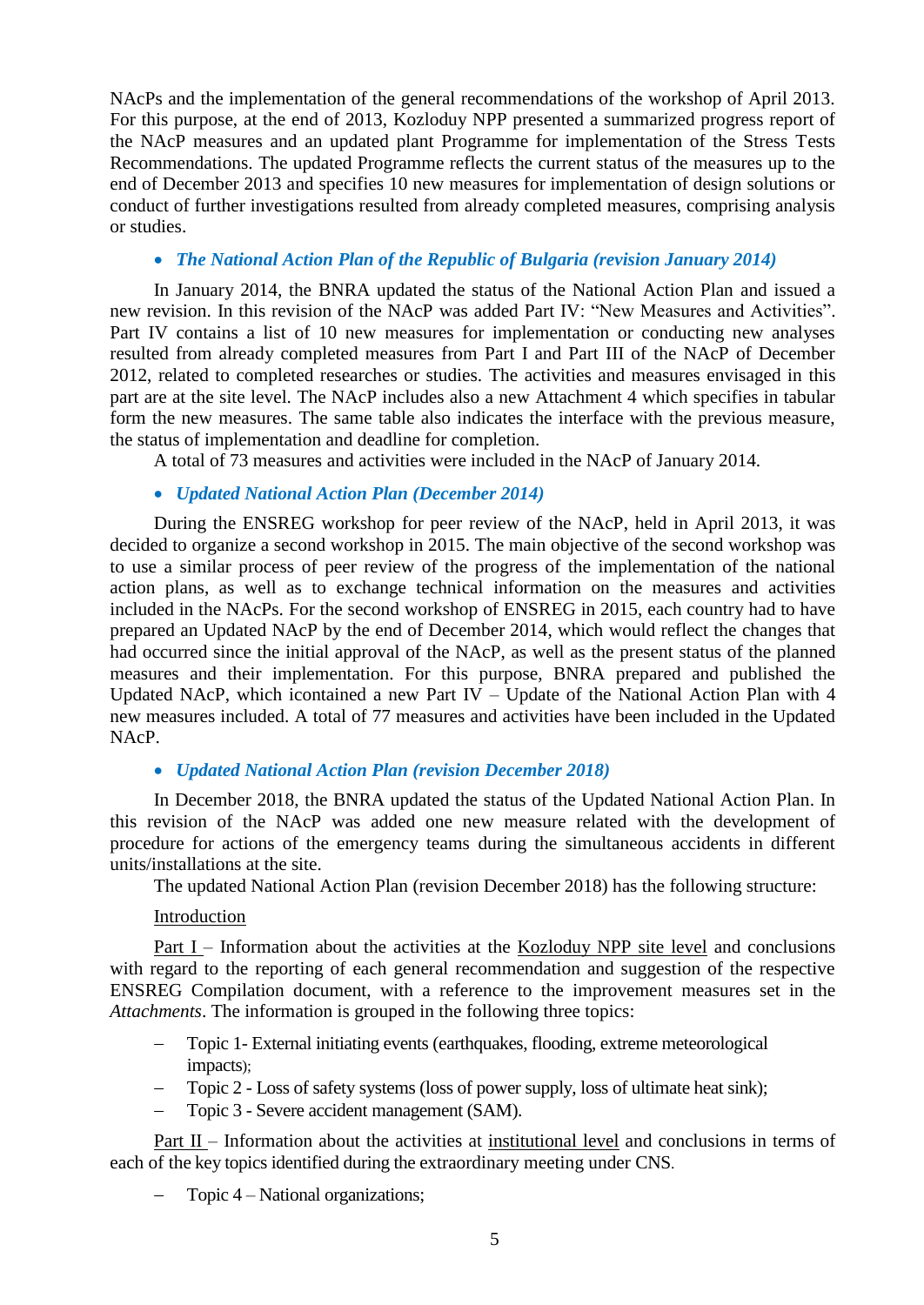- Topic 5 Emergency preparedness and response ;
- Topic 6 International cooperation.

Part III – Additional Measures and Activities: Includes country specific activities, conclusions and planned measures resulting from the Country Report for Bulgaria from the ENSREG peer review or other national or internal reviews, programmes and decisions, which are related to improving safety and/or organization and actions in extreme events, which are not included in the compilation of general recommendations for topics 1 to 6. The actions considered in this part are at the Kozloduy NPP site level.

Part IV – Updates of the National Action Plan:

- Answers/explanations of the recommendations identified in the ENSREG National Action Plans Workshop Summary Report in 2013.
- Progress of the implementation and update of the National Action Plan (NAcP).

*Attachment 1* specifies in tabular form the measures at the Kozloduy NPP site level for Topics 1 to 3 from the UNAcP;

*Attachment 2* specifies in tabular form the measures at institutional level for Topics 4 to 6 from the UNAcP;

*Attachment 3* specifies in tabular form the additional measures included in Part III of the UNAcP;

*Attachment 4* specifies in tabular form the new measures, derived from already completed measures in Part I and Part III of the UNAcP.

## <span id="page-5-0"></span>**PART І – INFORMATION ABOUT THE ACTIVITIES AT THE KOZLODUY NPP SITE LEVEL**

Following the instructions for developing of national action plans, a summary is presented bellow describing the activities and measures (reference issues) regarding each topic, performed in fulfilment ofthe general recommendations and proposals of ENSREG resulting from the stress tests peer reviews.

## <span id="page-5-1"></span>**TOPIC 1** – **EXTERNAL INITIATING EVENTS (EARTHQUAKE, FLOODING, EXTREME METEOROLOGICAL IMPACTS)**

The National Report analyzes the seismic stability of structures, systems and components (SSCs) of Kozloduy NPP important to safety that are considered in the accident scenarios. The limit values are identified of the seismic accelerations that each nuclear facility on-site can withstand without the occurrence of severe fuel damage and release of radioactive substances to the environment. The seismic stability analysis demonstrates that the SSCs of the Kozloduy NPP are capable of ensuring the plant safety in case of seismic impacts, considerably exceeding the current design basis.

Within the stress tests scope, the maximum water level for the site (MWL), and the duration were assessed in combination with other adverse events. The analysis of the results confirms that the Kozloduy NPP site is not floodable.

The systems and components important to safety are not directly affected by extreme meteorological impacts. The studies within the stress tests scope demonstrate that the considered civil structures have the load capacity needed to withstand increased loads caused by extreme meteorological impacts.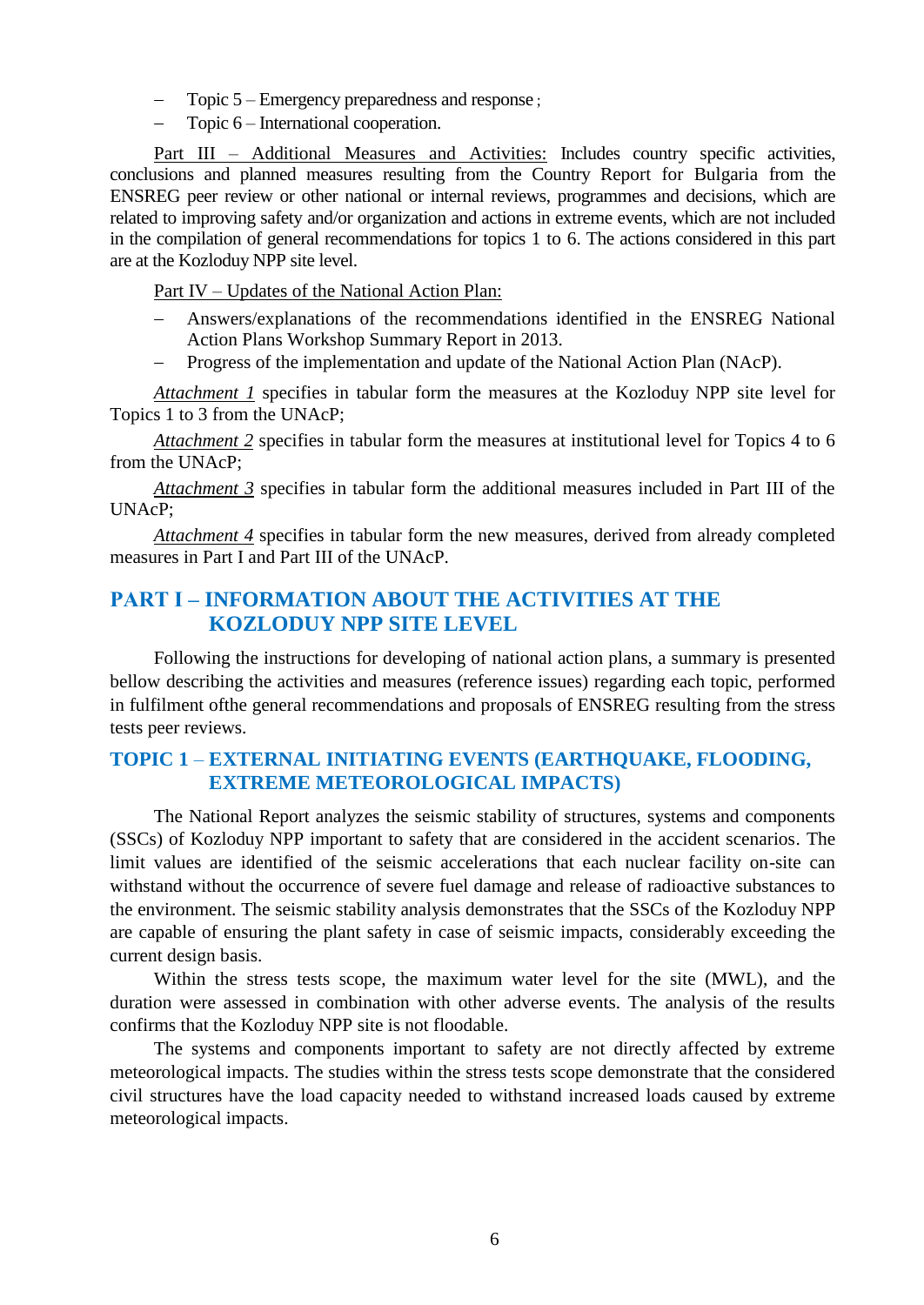## **1. SUMMARY OF ENSREG RECOMMENDATIONS AND SUGGESTIONS**

#### **1.1. Risks (Hazards) Frequency of Occurrence**

The current seismic characteristics of the Kozloduy NPP site were re-assessed in the period 1990-1992. Reassessment was completed against the IAEA safety standards. By means of comparative analysis and additional investigations they were found to comply with the requirements of the current IAEA document Safety Standards Series No. SSG-9: Seismic Hazards in Site Evaluation for Nuclear Installations, 2010. The re-evaluation is valid for all nuclear facilities. A definition is provided for the so called RLE (Review Level Earthquake). The following seismic levels are defined with the help of probabilistic and deterministic methods:

- Operational Basis Earthquake (OBE) (also SL1) of PGA 0.10 g, with return period of 100 years;
- Design Basis Earthquake (DBE) (also SL2, Safe-shutdown Earthquake) of PGA 0.20 g, with return period of 10 000 years.

According to the Bulgarian regulations, the maximum water level (MWL) on the site is evaluated for possible maximum flood in case of river overflow with annual frequency of 1E-4 events, in combination with high tide resulting from damage of the Hydro-power Facilities Zhelezni Vrata 1 and 2, and flood surge caused by wind. The analysis was developed on the basis of the current routine hydrological study of the Danube in 2010.

The extreme winds for the region of the site are evaluated at 1E-4 frequency of occurrence and at 1E-6 for tornado.

The current assessments of natural hazards are included in the periodic safety analysis for all nuclear facilities on the site.

#### **1.2. Earthquake Secondary Effects**

The report presents and analyses the results from possible earthquake secondary effects such as floods or fires, considered in the Kozloduy NPP Seismic Probabilistic Safety Assessment (PSA). The most conservative scenario is analyzed for a catastrophic wave caused by a sudden and complete damage of the Hydro-power Facilities Zhelezni Vrata 1 & 2, resulting from a beyond design basis earthquake in combination with maximum water level of the Danube, maximum precipitation in the region, and the maximum water level on the site, namely MWL=32.93 m (elevation 0.00 on KNPP site corresponds to elevation +35.00 as per the Baltic Altitude System). That scenario is also considered for assessment of safety margins in case of floods. The National Report also considers water levels of lower probability (1E-5 to 1E-7) with the above combinations, the result being that the maximum level of the water will not exceed the level of 33.42 m with a probability of occurrence of 1E-7/year. The analysis of the results confirms that the Kozloduy NPP site is not floodable.

The scheduled measure in the National Report to enhance the plant robustness in case of external flooding, to avoid secondary effects of beyond design basis flood of external sites is implemented (Measure В-1-1 in *Attachment 1*).

#### **1.3. Protected Volume Approach**

Our off-site flooding analysis used the 'protected volume' approach to demonstrate the protection from flooding of the buildings, rooms and places important to safety. Potentially endangered rooms and equipment are identified and possible measures for plant robustness enhancement are planned against external flood of MWL=32.93 m, in order to avoid secondary effects of floods (measures В-2-1, В-2-2 and В-2-3 in *Attachment 1*).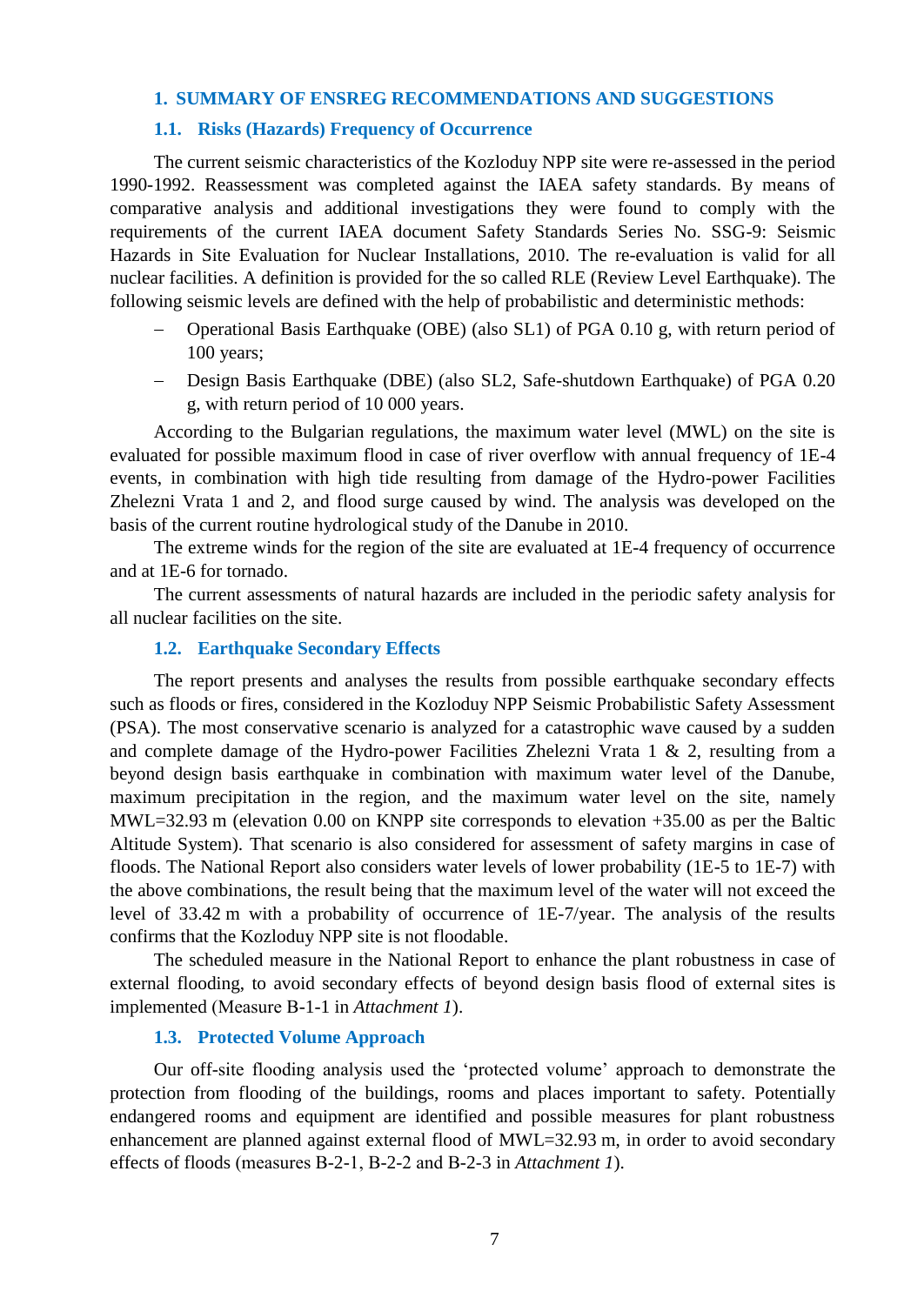## **1.4. Early Warning**

The Danube high levels and the water quantity trends are indicated by the readings of the implemented Automated System for Water Level and Hydraulic Regime Monitoring (AQUA). The system automatically monitors water levels and water volumes in the two canals, and the level and temperature of the Danube river water. Daily data are electronically transmitted by the Danube Study Agency in Ruse.

An on-site automated meteorological monitoring system is built at the Kozloduy NPP.

Preventive actions rrocedures are developed to be implemented by the staff in case of notification of, as follows: extreme weather conditions, emergency low level of the Danube, freezing of the water along the River Bank Pump Station (BPS), low temperatures that can result in pump grids freezing in the Circulation Pump Stations 2-4.

A measure is implemented to enhance the plant robustness in case of external flooding, to avoid any secondary effects of it (Measure В-1-1 in *Attachment 1*).

## **1.5. Seismic Monitoring**

The Kozloduy NPP site seismic monitoring is performed by the following independent systems:

- The seismic monitoring and control system which registers and records seismic events above certain threshold (0.01g); the system detectors are installed on Unit 6, and there are annunciators for registered events on the information panels of the Main Control Room (MCR) 5 and 6;
- Accelerograph system for seismic monitoring of equipment and structures consisting of 10 accelerographs arrayed separately in the free field and at identified places of the civil structures. The system registers and records seismic events above a given threshold (0.01g);
- Equipment for industrial seismic protection intended to cause automatic reactor shutdown in case of a registered seismic acceleration movement of the base plate exceeding 0.05g;
- Local seismological network consisting of three peripheral seismic stations situated around the Kozloduy NPP site which perform on-line seismic monitoring of the plant surroundings. The local seismic network (LSN) provides reliable registration and localization of seismic events on the territory of the country and surrounding regions that may affect the Kozloduy NPP safe operation.

Written procedures are developed for each activity in compliance with the quality assurance system. The activities are performed by qualified personnel.

An Emergency Response Procedure for the unit shift operator actions in case of an earthquake and a plan for the actions of the staff during and after an earthquake are developed. An Earthquake Event Emergency Procedure is developed describing response in case of an earthquake.

## **1.6. Qualified Walkdowns**

The Department of Hydrotechnical Facilities and Civil Structures is a part of the plant organisational structure. This Department carries out the seismic monitoring of the facilities, provides for the cadastral servicing of the company territory, controls status and development of engineering and civil sites through specialized surveillance and measurement, post- maintenance or post-modification testing, development and/or provision of corrective measures for the sites, and change control. Geodetic monitoring of the hydrotechnical facility deformations, civil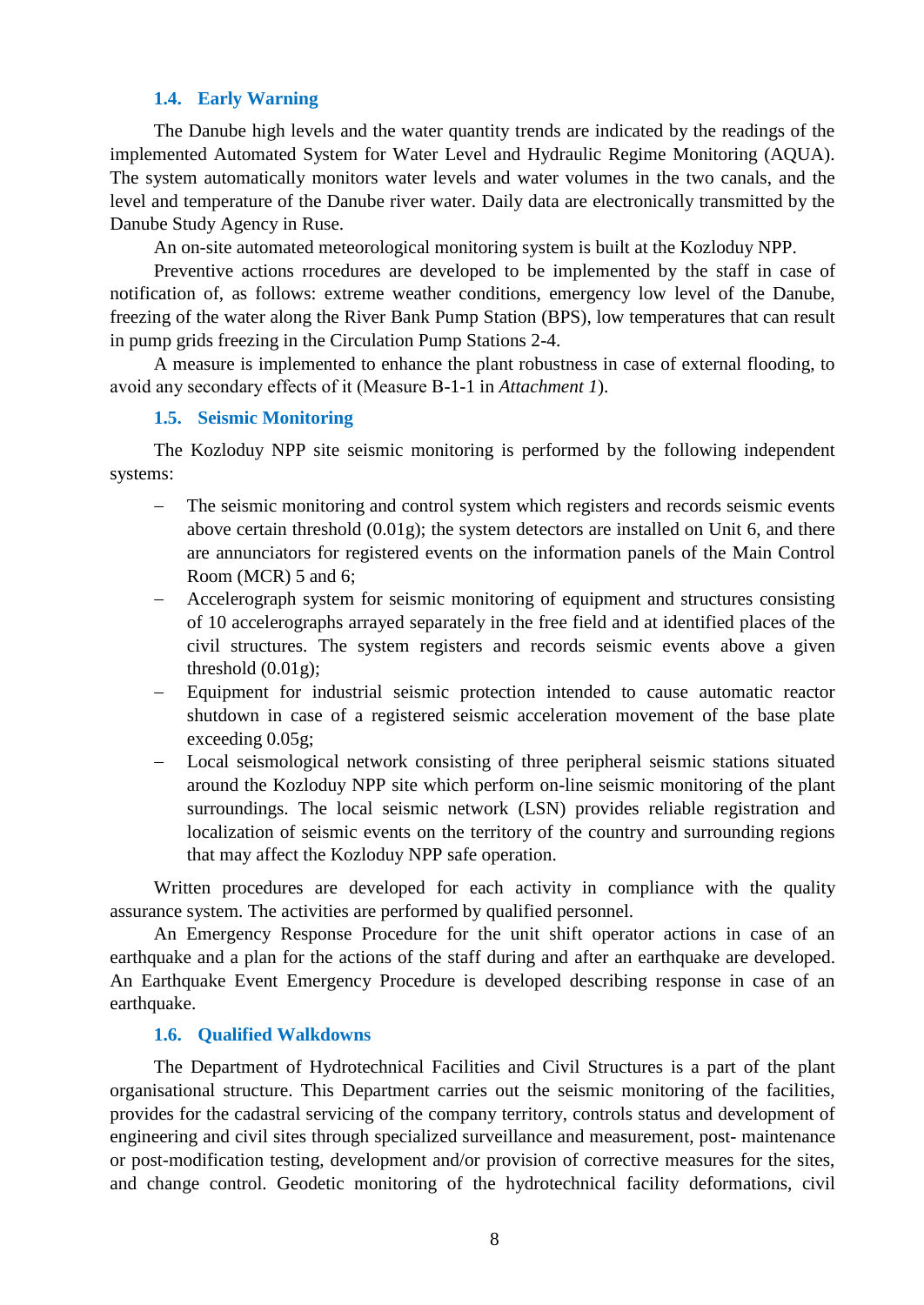structures, and process equipment is carried out, and the implementation and control of cadastral activities on the territory of the Kozloduy NPP. Written procedures are developed for each activity containing criteria for assessment of conformity. The activities are performed by qualified personnel.

#### **1.7. Assessment of Flood Safety Margins**

The assessment of margins in case of external flooding is based on the individual margins of all buildings and facilities that are directly related to the safety of the plant. The margin of a given building is identified according to its lowest point, from where theoretically flooding can occur in a room that accommodate systems, structures and components for bringing the facility in safe condition.

The MWL, its duration, and the sequence of direct flooding of facilities in the valley are identified. The MWL of 32.93 m is well below the 0.00 level of the NPP site which corresponds to the level of +35.00 m as per the Baltic Altitude System. This confirms that the selected site is not floodable. An expected secondary effect of the valley flooding can be flooding of some premises via the sewer system. The flooding margin is identified for such premises that house safety important equipment in critical proximity.

No buildings or facilities are found to directly impact the safety functions of the plant when flooded. Nevertheless, measures have been planned and implemented to enhance the plant stability against secondary effects from off-site flooding with  $MWL = 32.93$  m (measures B-1-1, В-2-1, В-2-2, В-2-3 and В-3-1 in *Attachment 1*).

#### **1.8. Safety Margins for External Impacts**

The equipment important to safety and included in the emergency scenarios is analysed for seismic stability, and parameters are defined to describe its provisional probability of failure (fragility curves). All ranges of seismic impacts are analysed consecutively, defining for every range the safety important SSCs that are expected to fail. The limit values of the seismic accelerations are identified that each nuclear facility on-site can withstand without the occurrence of severe fuel damage and release of radioactive substances to the environment.

The analysis of the beyond design basis earthquake is conservative enough and provides assurance in the capability of the KNPP systems, structures and components as to ensure the plant safety for the maximum potential seismic impacts on the site.

The margin of Units 5 and 6 according to the analyses conducted is 0.13 g or 65% as compared against RLE (PGA =0.2g).

Despite the significant margins in terms of seismic stability of the equipment important to safety, measures for potential improvements are implemented for Units 5 and 6 (measures А-1-1, А-1-2, А-1-3 in *Attachment 1*).

The Spent Fuel Storage Facility (SFSF) margin is 0.16g as a minimum or 80% compared against RLE (PGA=0.2 g).

No measures to enhance the seismic stability of the SFSF are proposed.

As regards the flooding margin, the defined MWL of 32.93 m is well below the 0.00 level of the NPP site, which corresponds to the level of +35.00 m as per the Baltic Altitude System. The estimated maximum water level values at lower probability (1Е-5 to 1Е-7) show that the water level will not exceed 33.42 m. This confirms the selected site is not floodable. Nevertheless, the measures undertaken to improve the plant robustness to extreme flooding are described in section 1.7.

The assessment performed for region specific meteorological impacts (such as extreme winds, tornado, snow pack and icing, extreme temperatures, and extreme precipitation) and analyses of the technical condition of the structures, organisational and technical measures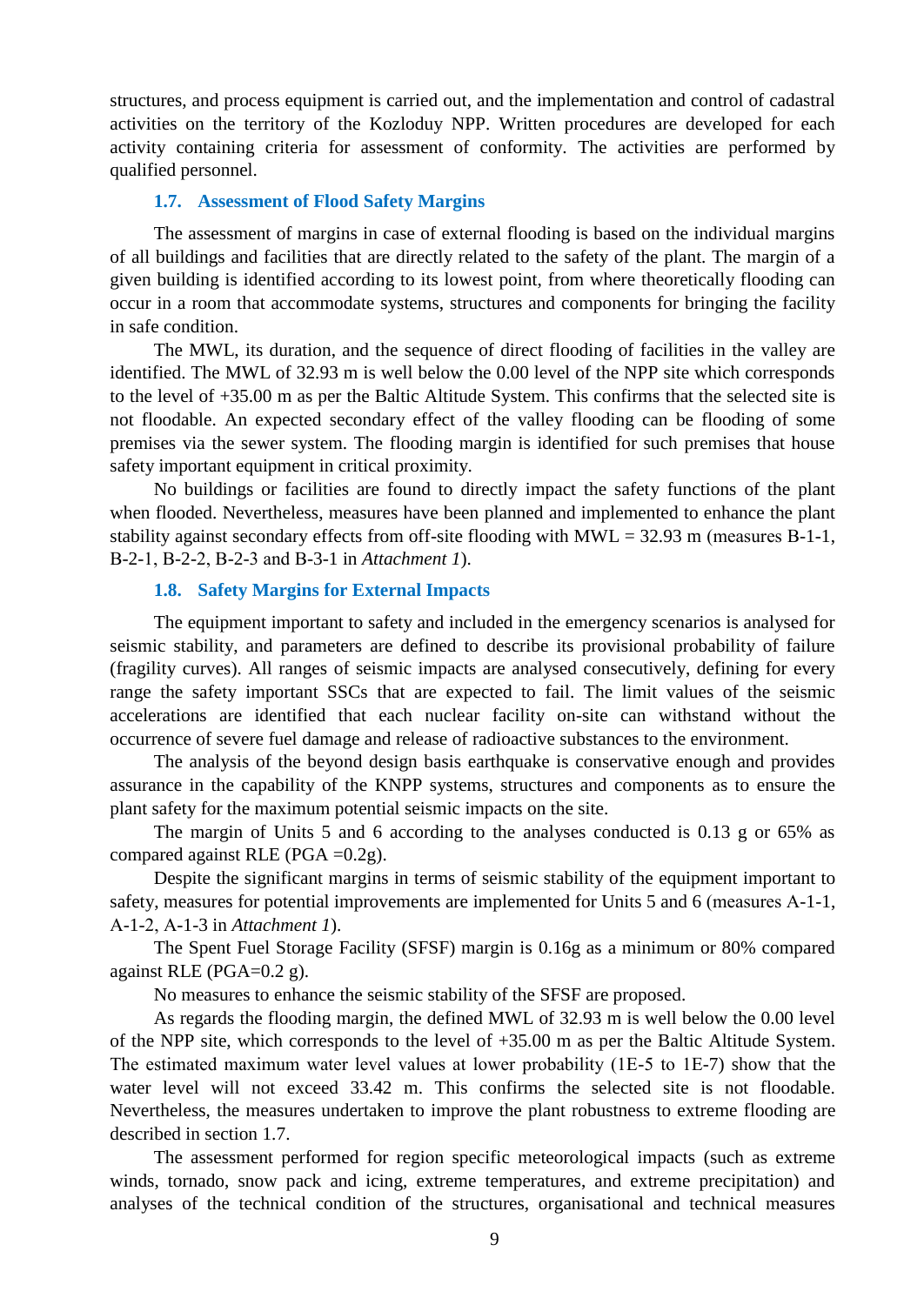performed to ensure the power supply of the site consumers and nuclear fuel cooling have shown that the systems important to safety are in compliance with the design requirements, and the available instructions and procedures are applicable to the actions of the personnel in extreme situations.

Part III of the plan envisages performing additional analyses of the extreme weather conditions and combinations thereof on the KNPP site (measure Е-1 in *Attachment 3*).

## <span id="page-9-0"></span>**TOPIC 2 - LOSS OF SAFETY SYSTEMS**

The reassessment of the safety margins in case of loss of safety functions that could lead to severe accidents is based on safety analysis performed applying deterministic approach. The results of the analysis of the postulated initiating events with loss of power supply and loss of ultimate heat sink show the strong robustness of the Kozloduy NPP nuclear facilities and adequate time period available for implementation of additional recovery actions, if necessary.

## **1. SUMMARY OF ENSREG RECOMMENDATIONS AND SUGGESTIONS**

#### **1.1. Alternate Cooling and Heat Sink**

As it is stated in the National Report, the following alternative cooling means and ultimate heat sinks in case of loss of the main ultimate heat sink and the connection with it have been provided at the Kozloduy NPP site:

- Emergency bank pumping station, providing independent water supply (with its own Diesel Generator (DG)) in an emergency volume of the inlet channel through two independent steel pipelines;
- Emergency water volume in the inlet channel pumped out with motor-driven pumps or diesel-pumps of the service water system to fill in the spay ponds;
- Six shaft pump stations which are powered by the DG of the emergency pump station and are sufficient to supply the spray ponds;
- Closed cooling loop through the spray ponds to the atmosphere;
- Passive Steam Generator (SG) make up by demineralised water and heat sink to the atmosphere through the secondary side steam dump.

Number of measures related to investigation of the possibilities and the implementation of various plans for decay heat removal from the nuclear facilities on-site have been planned and implemented in order to provide additional safety margins (С-2-1, С-2-2, С-2-3, С-2-4, А-1-2, А-1-3, D-2-4 and D-2-5 in *Attachment 1 and* FD-2-4-1, FD-2-4-2, FD-2-4-3 и FD-2-5-1 in *Attachment 4*).

#### **1.2. AC Power Supplies**

The design provisions for offsite power supply of Kozloduy NPP include 3 independent connections with the national grid of Bulgaria and neighbouring countries throughout 13 transit electric lines of 400 kV, 220 kV and 110 kV.

The existing Restoration Plan of the National Grid after Severe Accidents ensures the prioritized restoration of the plant power supply from three different channels, including power supply from the Hydro Power Plants (HPP) with a possibility for black start and from other national grids (Romania, Serbia) whereas the restoration time varies from 15 minutes to 4 hours.

The following levels of protection in case of loss of off-site AC power supply have been provided in the design of Units 5 and 6:

- 3 emergency diesel generators for each unit (one for each safety system train);
- Additional diesel generator for each unit ;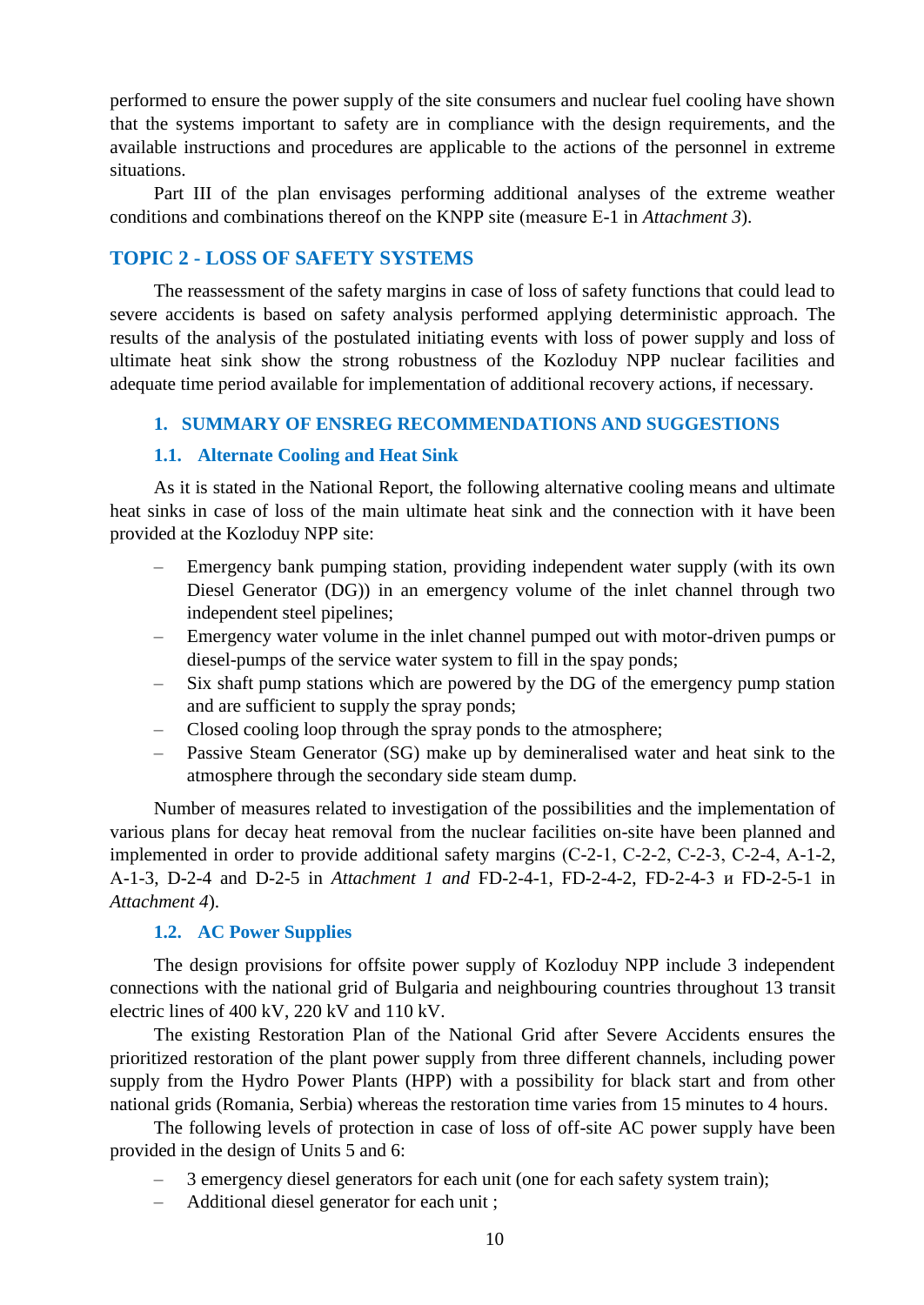– Mobile diesel generator (MDG) on site;

In order to ensure additional safety margin, additionally two MDGs for units 5 and 6 have been delivered (measure А-1-1 in *Attachment 1*).

#### **1.3. DC Power Supplies**

According to the design, 3 batteries are provided per each unit (one for each of the safety systems trains) and three batteries for the normal operation systems. The design for DC power supply has been modernized thus ensuring the redistribution of loads, as well as permanent monitoring of the condition of the equipment and extended availability time. Based on real test performed it was proven that the discharge time of the safety systems batteries is over 10 hours.

In order to ensure additional safety margins, a measure has been planned to make provisions to supply one safety system battery per unit by a mobile DG (measure С-1-1 in *Attachment 1 and* FA-1-1-2 in *Attachment 4*).

#### **1.4. Operational and Preparatory Actions**

Arrangements, procedures, control and responsibilities have been established at the Kozloduy NPP as to provide the required survival resources of fuel, oil and consumables to ensure the continuous operation (beyond 10 days and nights) at full load of all on-site back-up power supply sources.

The requirements for continuous operation of the DG and diesel pumps in emergency mode have been specified in the Technical Design of the particular nuclear facility and the auxiliary on-site facility, in the Safety Analysis Reports and/or the Technical Specifications. In compliance with the Operational Limits and Conditions of the nuclear facilities, the required emergency reserves of boron acid, reagents, chemical agents for the chemical and radiochemical laboratories, boron concentrations and demineralised water shall be maintained.

The operational and organizational activities on providing consumables are assessed as sufficient and there is no necessity of applying additional measures.

## **1.5. Instrumentation and Monitoring**

Within the period 1998-2008 the Kozloduy NPP implemented a huge modernization programme at units 5 and 6, whereas one of the programme objectives was to provide qualified, triple redundant channels for measurement and control of the significant parameters for accident management beyond the design basis in the reactor and in Spent Fuel Pool (SFP) including the implementation of Safety Parameter Display System (SPDS) and Post-Accident Monitoring System (PAMS). For this purpose during the development of the symptom-based emergency operating procedures (SBEOP) and the Severe Accidents Management Guidelines (SAMG) systematic analyses of the available measurement channels were performed. Widerange temperature detectors have been installed for monitoring the temperature of the reactor vessel (measure D-3-4 in *Attachment 1*). Apart from that, the operational radiation monitoring systems and the environmental radiation monitoring systems have been modernized in the framework of the Modernization Programme of Units 5 and 6, and qualified wide range redundant continuous measurement channels have been provided.

I&C for the main systems for accident management are located both at the MCR and at the Emergency Control Room (ECR) and are available to the operators. The emergency procedures include specific actions and specify required control instrumentation. In the course of the stress tests performed, it was concluded that units 5 and 6 do not have available system for direct monitoring of steam and oxygen within the containment, but it was scheduled and installation process is ongoing (measure D-3-2 in *Attachment 1)*.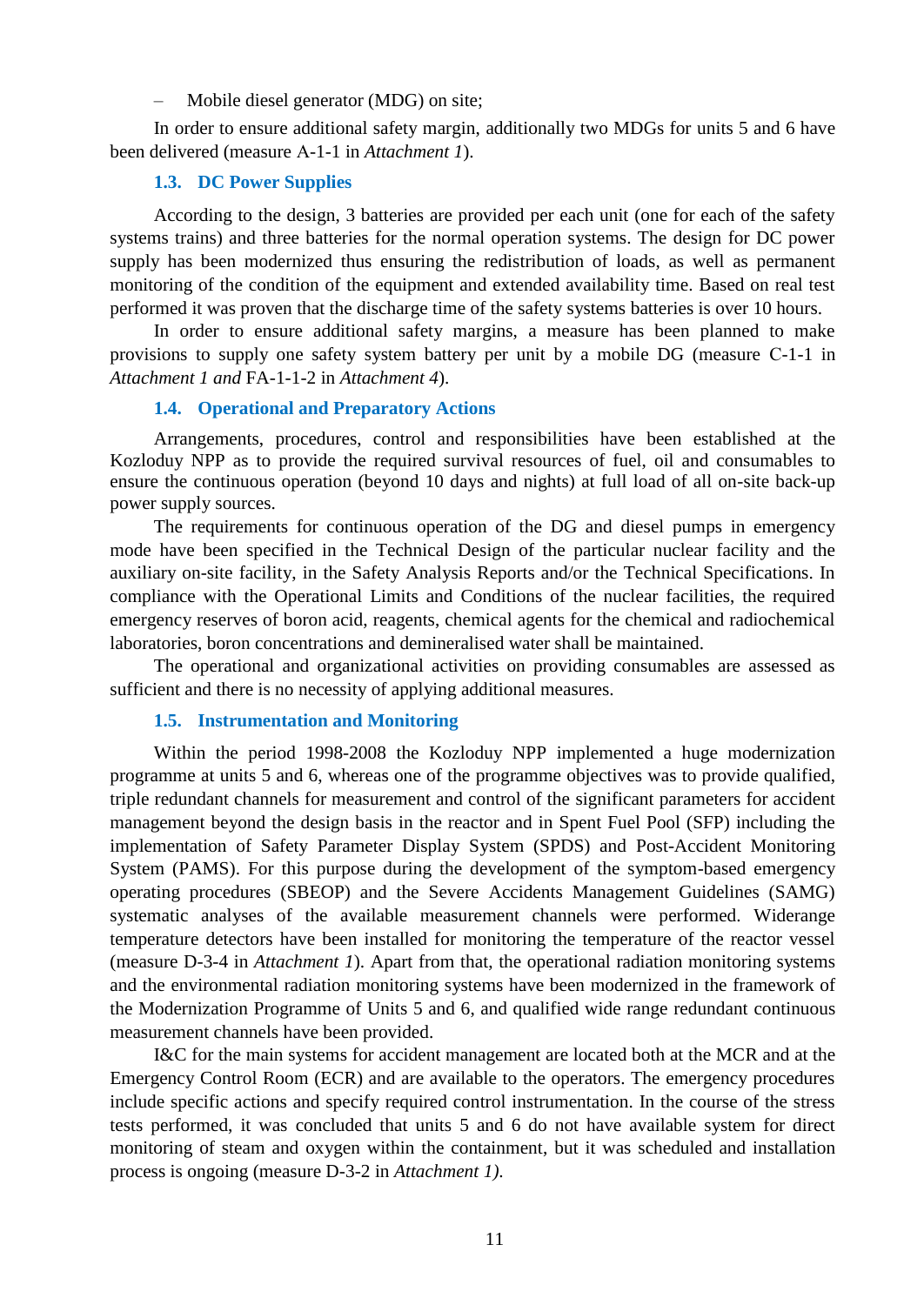#### **1.6. Shutdown Improvements**

In order to enhance safety in a shutdown state a number of analyses have been performed and SBEOPs have been developed and implemented for a reactor shutdown states with closed reactor (measure D-2-1 in *Attachment 1*) and with open reactor (measure D-2-2 in *Attachment 1*).

Considering the results of the stress tests performed at the Kozloduy NPP, it is provided power supply for the motors of valves connecting the pipelines of the hydro-accumulators by batteries to ensure the possibility of primary circuit make-up in cold condition (measure С-2-3 in *Attachment 1*). Availability of at least one tank of the SG emergency feed water system at units 5 and 6 in a shutdown unit state has been provided (measure А-1-3 in *Attachment 1*).

#### **1.7. Reactor Coolant Pump Seals**

The design, construction, and manufacturing of the Reactor Coolant Pump (RCP) seals for WWER-1000 reactor units allow maintaining the tightness of the reactor coolant pressure boundary in case of loss of power supply. Their robustness for at least 24 hours at high temperature and without cooling media has been experimentally verified by the manufacturer and has been assessed as sufficient.

#### **1.8. Ventilation**

As a result of a review performed on the accident management equipment, the operability of the control systems to perform their functions in the conditions of a continuous blackout has been confirmed with no necessity of ventilation of the respective premises.

#### **1.9. Main Control Room (MCR) and Emergency Control Room (ECR)**

The designs of the MCR, ECR and emergency response centre (ERC) provide operability and habitability for the personnel during nuclear and radiation emergency including station blackout (SBO). Analyses have been performed to identify the possibility of degradation of the work environment due to the high level of radioactive contamination (in certain areas) and failure of on-site equipment and its potential impact on the access and habitability of the MCR and the auxiliary control panels (measure D-2-8 in *Attachment 1* and measures FD-2-8-1, FD-2- 8-2, FD-2-8-3, FD-2-8-4 in *Attachment 4*).

Two autonomous DG have been installed in the ERC and, thus, the emergency response centre is independent in the event of total loss of on-site or off-site power supply. In the event of moderate seismic impacts (below DBE of the plant), the functionality of the ERC depends upon secondary seismic effects, whereas the degradation of the above-ground structures hinders the access of the personnel to the ERC. This issue is considered in the design and there is an independent emergency underground access to the ERC premises. The National Report includes a measure for the construction of a new off-site ERC (measure D-1-2 in *Attachment 1*).

#### **1.10. Spent Fuel Pool (SFP)**

The spent fuel pools at the Kozloduy NPP units 5 and 6 are located in concrete buildings which are part of the containment. In this regard, they are reliably protected from external impacts. The design characteristics of the SFP exclude modes related to occurrence of criticality or drainage of the pools. Emergency operating procedures (SBEOPs) have been introduced in case of emergency conditions in the SFP, which include strategies with the use of alternative sources for fuel cooling. The monitoring devices in the SFP have an indication displayed in the MCR and the ECR including alarm signals, whereas their power supply is ensured by a battery.

In order to provide an additional safety margin, a measure has been implemented to ensure power supply for the heat removal systems or the SFP filling from a mobile DG (measure С-2-2 in *Attachment 1*).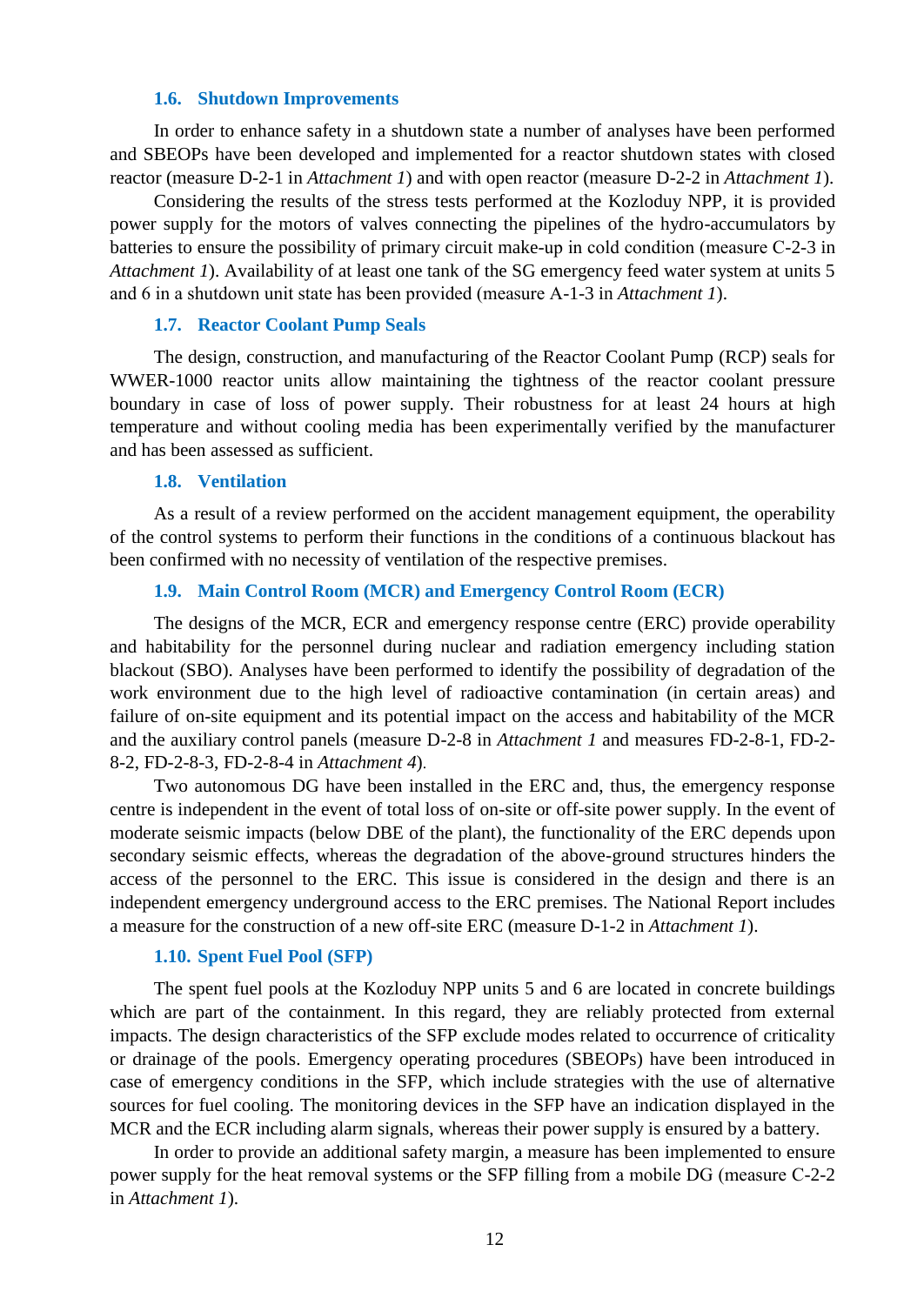## **1.11. Separation and Independence**

Design solutions based on both active and passive principle of operation are used in the design of the systems and equipment important to safety.

The specific technical solutions applied in the design of the safety systems are: multichannel structure (redundancy), physical separation and diversity. The combination of these solutions ensures the robustness of the safety systems to common cause failures, i.e. the total loss of the ability of safety systems to perform their function.

Moreover, the Kozloduy NPP design specifies a number of means to ensure alternative (independent) implementation of the safety functions avoiding the dependence of the support and auxiliary function systems (e.g. alternative cooling sources and methods).

#### **1.12. Flow Path and Access Availability**

Electric power supply sources and operational inventories of working media and cooling water ensure autonomy of safety systems for more than 72 hours. Based on real test performed, it was identified that the batteries discharge time is over 10 hours. In order to ensure additional safety margins, a measure has been planned to establish power supply allowing charging of one of the batteries of the safety systems by a mobile DG (measure С-1-1, *Attachment 1* and measure FA-1-1-2, *Attachment 4*).

The emergency procedures clearly define the valves positions in case of loss of all AC power supply sources. The access of personnel to the equipment and control panels is realized through emergency exits operating on mechanical principle.

## **1.13. Mobile Devices**

As it is specified in the National Report on the stress tests performed, there is one MDG set on a platform at the Kozloduy NPP site. The platform transportation to the electrical board of the SG Alternative Feed Water System is performed with a tractor. The actions of the operating personnel in the event of a loss of power supply are specified in the emergency procedure, the SBEOP for actions in case of a full station blackout and the procedure on the transportation and actuation of the MDG to the premises busbars. The established success criterion is that the pump actuation occurs in less than 2 hours after the initiation of the alarm signal for total loss of power supply. . The criterion is verified during the emergency drills performed.

In order to ensure safety margins, the procurement of two new MDGs have been planned (measure А-1-1 in *Attachment 1*).

#### **1.14. Bunker/Hardened Systems**

As it is stated in item 1.13 above, Mobile devices, one MDG were available on the Kozloduy NPP site and procurement of two new MDGs is fulfiled (measure А-1-1 in *Attachment 1*) in order to provide additional level of protection in the event of beyond design basis accidents and possibility for their simultaneous use at units 5 and 6. Options for power supply for key systems by the new MDGs have been provided:

- power supply for charging of one battery of a safety system train of each unit (measure С-1-1 in *Attachment 1* and FA-1-1-2 in *Attachment 4*);
- electrical boards for power supply of the SG Alternative Feedwater System of both units by the MDG;
- power supply of SFP cooling system (measure С-2-2 in *Attachment 1*).

The selection and establishment of sites for MDGs location, in view of their robustness to wide range of extreme events, has been done as part of measure FA-1-1-4.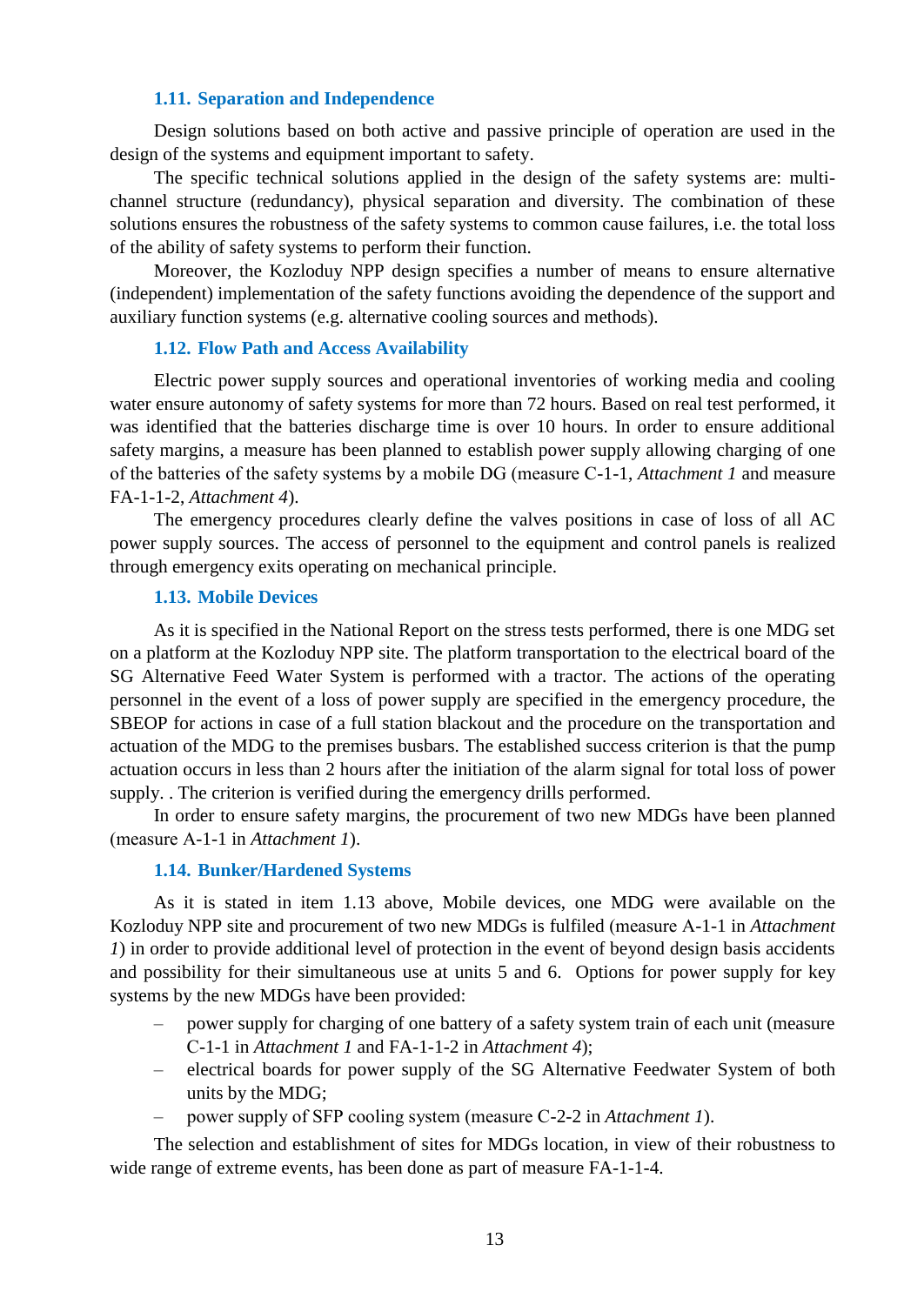## **1.15. Multiple Accident**

The accident management systems for the nuclear facilities at the Kozloduy site have been designed and implemented separately for each facility and there is no sharing of systems or human resources. ERC is located at the Kozloduy NPP site and is equipped with both emergency procedures for each nuclear facility on site, as well as with common emergency response instructions. In order to improve the response preparedness and the interfaces with the off-site organizations, measure D-1-1 in *Attachment 1* has been imlemented.

The survival emergency resources of fuel, oil and consumables are sufficient to ensure the continuous operation (over 10 days and nights) at full load of all on-site emergency power supply sources.

## **1.16. Equipment Inspection and Training Programs**

Additional equipment for beyond design basis accidents management is available at the plant site, such as a MDG, mobile diesel pumps, and fire-extinguishing techniques. The maintenance and periodic inspections of this equipment are regulated in specific programmes and schedules for their performance. The technical and operating maintenance is performed by trained and qualified personnel.

## **1.17. Further Studies to Address Uncertainties**

*SFP integrity*

The spent fuel pools represent a reinforced concrete structure with inner metal coating and are located within the containment. This ensures the robustness against all external impacts and tightness in case of boiling. With implementation of measure D-2-6 the scope of severe accident management guidelines was extended for the SFP and for shutdown reactor states.

## *Functionality of the control equipment during SBO*

The WWER-1000 design solutions ensure a stable natural circulation without operator actions in case of station blackout (SBO) until the coolant in the horizontal SGs is spent. The systems and components, performing overpressure protection functions at primary and secondary side and in the containment, are powered by batteries or operate on a passive principle. In order to ensure additional safety margins and increase the availability of the control valve in the event of total loss of power supply, measures A-1-1, С-1-1, С-2-3 in *Attachment 1* have been fulfiled.

*Further studies to assess operation in the event of widespread damage* 

The issues related to the necessity of further studies with regard to the arrangements of the emergency response actions and logistics have been reviewed in Topic 3 of Part I.

## <span id="page-13-0"></span>**TOPIC 3 - SEVERE ACCIDENTS MANAGEMENT**

The results from the severe accidents management review show that the applicable actions for recovery of the control over the nuclear facilities are regulated, including in combination of an accident and other extraordinary situations. The measures related to the severe accidents management, planned to be fulfilled after 2010 are verification, validation and implementation of SAMGs, preventing early bypassing of the containment and updating and extending the PSA level 2 scope.

The programmes for completing those actions have been implemented.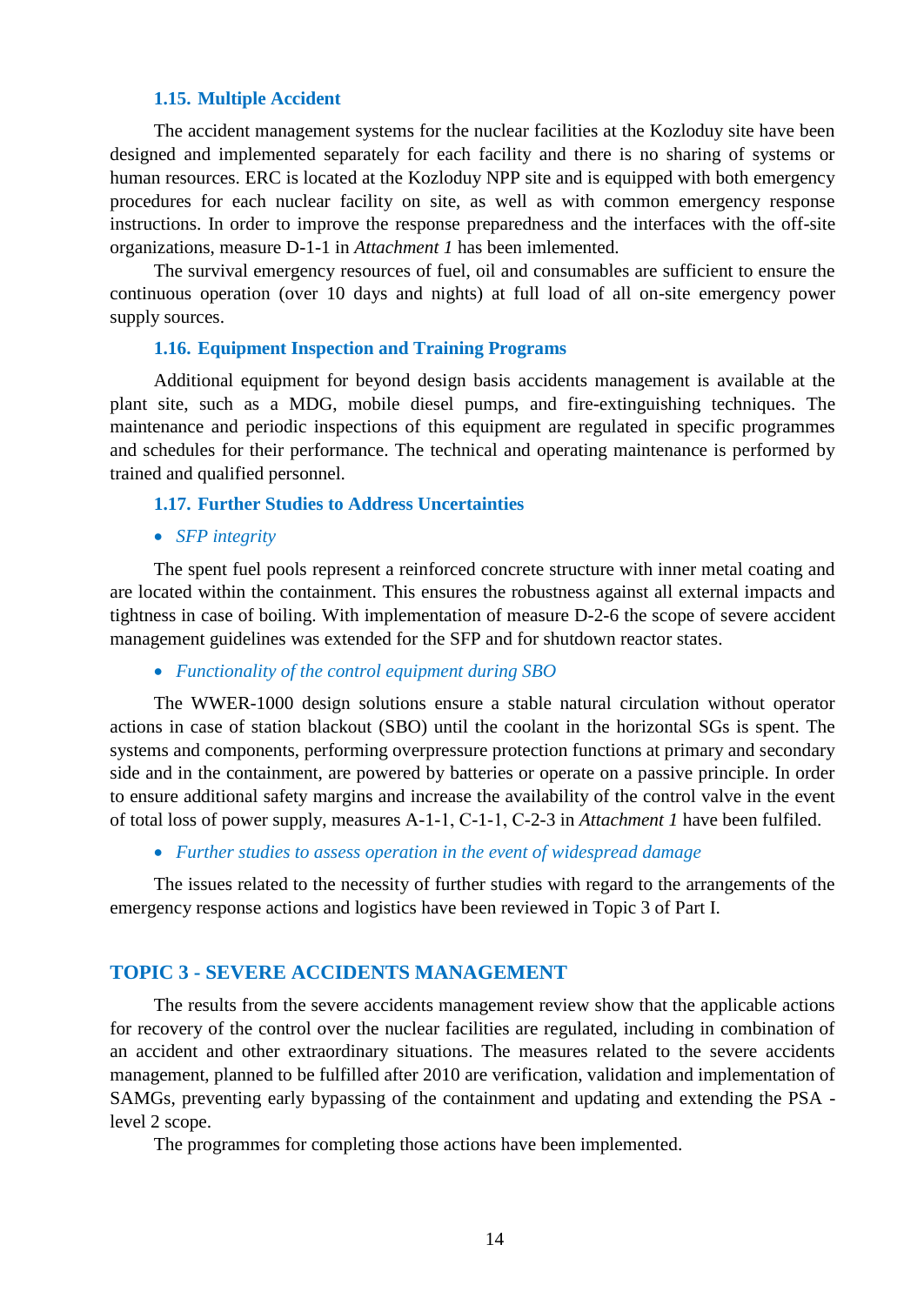## **1. SUMMARY OF ENSREG RECOMMENDATIONS AND SUGGESTIONS**

## **1.1. WENRA Reference Levels**

#### *Hydrogen mitigation in the containment*

Within the Modernization Programme, passive autocatalytic recombiners (PAR) have been installed in the containment of units 5 and 6, for hydrogen risk management in case of design basis accidents. An additional analysis was made, which shows, that their capacity is sufficient also for controlling the hydrogen from the in-vessel phase of a severe accident.

In order to cover the whole severe accident evolution, installation of additional PAR is instaled in the containments of the Kozloduy NPP Units 5 and 6 (measure D-3-1 in *Attachment 1*).

#### *Hydrogen monitoring system*

Within the Modernization Programme, measuring devices were installed in the containment of units 5 and 6 for measuring the hydrogen concentration. The analyses related to the design of the post-accident monitoring system (PAMS), as well as the analysis performed under PHARE Project BG.01.10.01: "Phenomena Investigation and Development of SAMGs, in Accordance with the European Requirements", justified the possibilities to use the available hydrogen measuring devices in severe accident conditions.

Measure D-3-2 for installing measurement devices for water steams and oxygen concentration within the containment space is in process of implementation.

#### *Reliable depressurization of the reactor coolant system*

In the current design the Kozloduy NPP WWER 1000 reactors have technical provisions for reactor coolant system depressurization to avoid high pressure melt ejection, which are available in SBO conditions. The required operator's actions are described in the emergency instructions.

#### *Containment overpressure protection*

Within the Modernization Programme (2001-2008), in conformity with the recommendations of IAEA-EBP-WWER-05, Safety Issues and their Ranking for WWER-1000 Model 320 Nuclear Power Plants, March 1996, in 2006 at the units 5 and 6 pressure reduction filtering systems were installed, which act in passive way, in order to control the pressure under severe accident conditions.

#### *Molten core stabilization*

There are prevention strategies in place for those phenomena developed in SAMGs. Widerange temperature sensors have been installed for monitoring the temperature of the reactor vessel (measure D-3-4 in *Attachment 1*). A project was implemented for plugging the most vulnerable pathways for spreading of melted core outside the containment and preventing containment bypass (measure D-3-3 in *Attachment 1*).

## **1.2. SAM Hardware Provision**

Specific SSCs have been additionally designed for severe accident management and prevention the containment failure, such as passive filter venting system for containment depressurization, SGs alternative feedwater system, PAR, located in the containment. These provisions have proved their capability to perform their functions in severe accident conditions.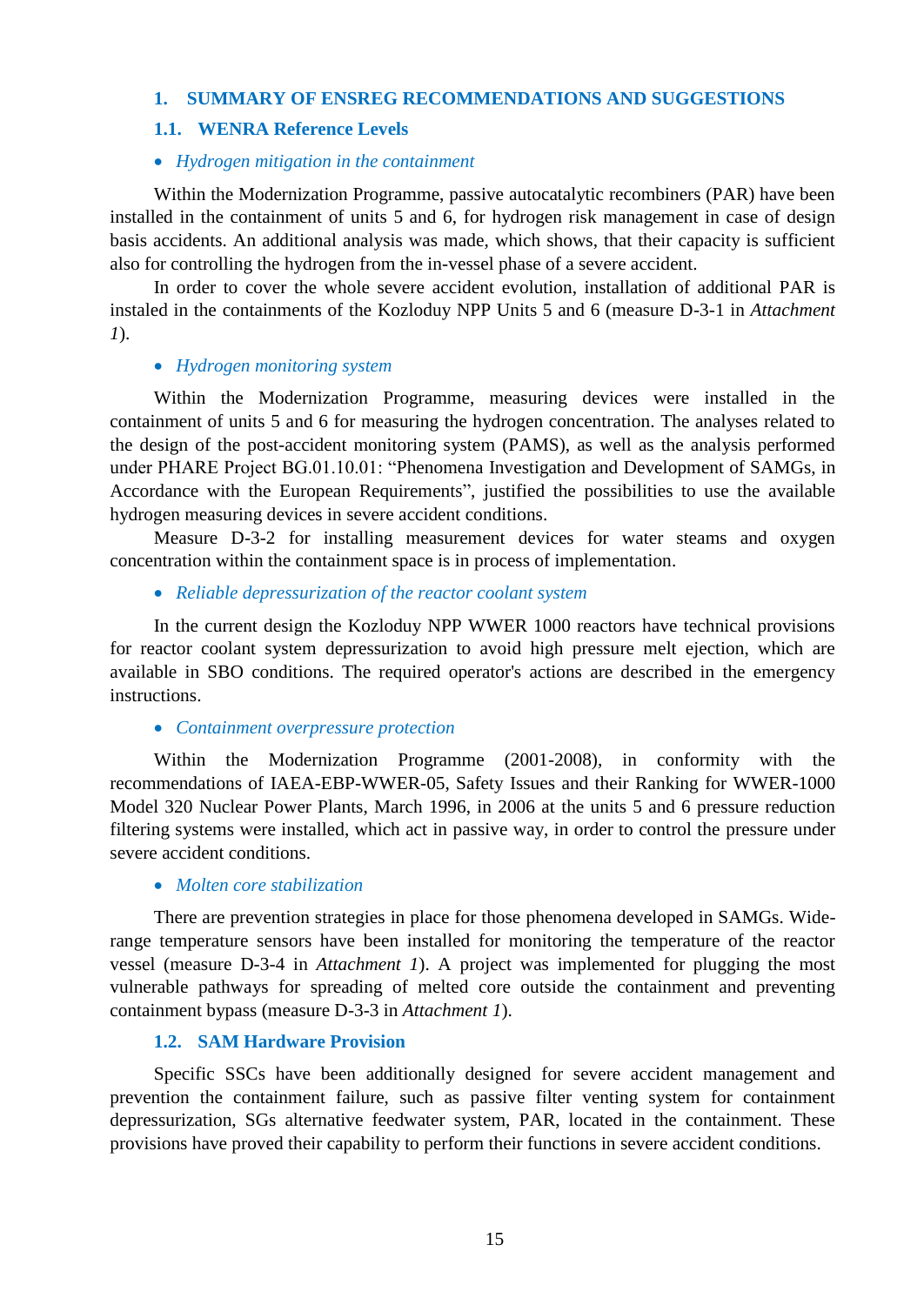## **1.3. Review SAM Provision Following Severe External Events**

As a result of the review made of the available provisions for severe accident management it was concluded that there are adequate response measures in such conditions. The nuclear facilities have sufficient independence and recourse, which allow undertaking necessary actions in these conditions. Despite all this, measures to enhance the facilities resistance have been mapped out (measures А-1-1, А-1-2, А-1-3, А-3-1 and D-3-3 in *Attachment 1*).

## **1.4. Enhancement of Severe Accident Management Guidelines (SAMGs)**

The SAMGs in Kozloduy NPP are unit-based and each nuclear facility on the site is capable to react independently to the symptoms in case of severe accident. The planned measure for issuing SAMGs for use was implemented - SAMGs for units 5 and 6 were issued for use, as well as SAMGs for the ERC (measure D-2-3 in *Attachment 1*).

The on-site and off-site emergency plan of Kozloduy NPP was reviewed and updated, with a view to taking into account possible effects from physical isolation, caused by external hazards (measure D-1-1 in *Attachment 1*).

#### **1.5. SAMGs validation**

According to Kozloduy NPP internal procedures, the process of SAMGs development involves their validation (measure D-2-3-3 in *Attachment 1*). The validation was performed on the basis of completed analyses of representative scenarios of severe accidents. The entrance conditions for SAMGs are validated using a full-scope simulator (FSS). The transfers from SBEOP to SAMGs are validated at the FSS, while a practical application of the described actions and strategies are validated by a team of independent experts following the "table top" method.

## **1.6. SAM exercises**

Emergency planning training program and training courses are developed for three staff levels.

The following exercises and drills are carried out:

- Full-scope emergency exercise with the emergency structural units, once a year;
- Separate emergency drills with the individual working groups and teams of the emergency structural units, twice a year;
- Functional tests of the notification and communication means performed by the maintenance and servicing structural units, monthly.

The emergency drills and the full-scope emergency exercises are carried out according to an approved schedule and a preliminary developed and approved syllabus. The scenarios developed for full-scope emergency exercises cover the local and national emergency structural units, verifying the interaction procedures with regard to the accident management, notification, announcing and protection of the public. SAMGs, as a set of instructions for operator's actions in case of severe accidents are part of Kozloduy NPP Emergency plan. During full-scope emergency exercise, the operating staff drills the emergency situation on a simulator, an assessment is made of the applicability of the strategies for exercising impact on the facility which is subject to severe accident, as well as the operative decision-making strategies by the emergency response supervising team in the ERC.

Analyses and reports are prepared for the implementation of all types of exercises and drills.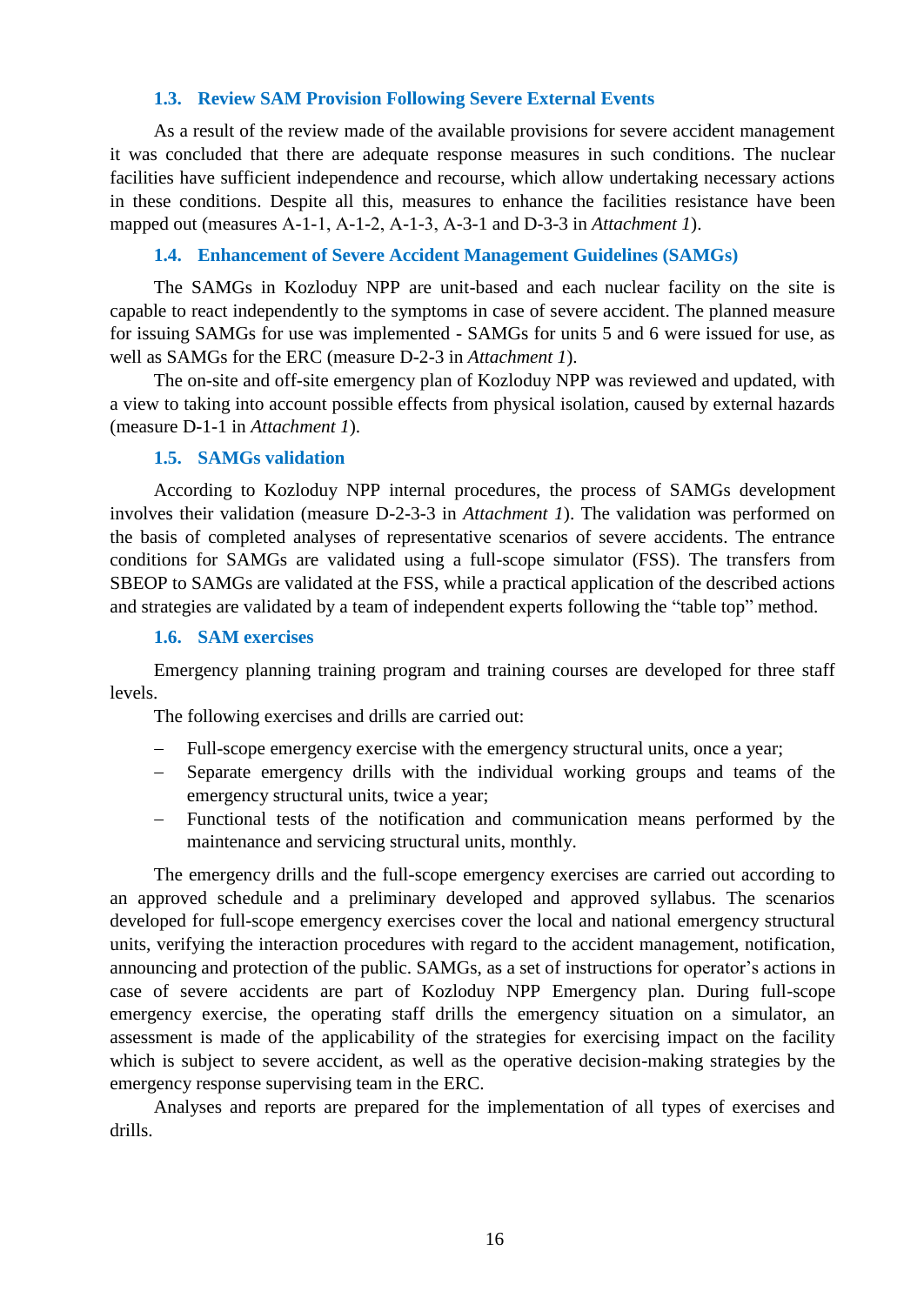## **1.7. SAM Training**

A full scope simulator (FSS) is used for operators training. Two types of training are carried out - initial licensing training and periodical training.

The periodical training of the operators is performed according to a preliminary approved schedule, twice a year, for 5 days each time. The training is delivered by licensed instructors.

The FSS scenarios cover "emergency conditions" from the whole range of postulated initiating events. The practical exercises continue until reaching of controlled safe state (success), and/or core damage (failure). The range of topics is selected in such a way, as to cover operators' actions with the available equipment at the units, as well as the available emergency procedures. The teams are trained to work according to SBEOPs, to make transition to SAMGs and to bring in action the Emergency Plan.

A lecturing course on severe accidents management guidelines is also delivered.

## **1.8. Extension of SAMGs to All Plant States**

SAMGs cover power operation, low power and shutdown pressurized reactor (measure D-2-3 in *Attachment 1*).

The states corresponding to depressurized primary circuit with open reactor are covered by the SBEOPs (measure D-2-2 in *Attachment 1*). SBEOPs are also implemented for response actions under "emergency conditions" in the SFP. The actions and strategies described in those procedures are applicable also under conditions of severe fuel damage. Measure D-2-6 which extends the scope of SAMGs for the SFP and shutdown and unsealed reactor states is implemented.

## **1.9. Improved Communication**

Diverse, multi-channel and backed up information systems are established on the site:

- Safety Parameter Display System (SPDS) at the MCR, ERC, integrated with an emergency centre at BNRA;
- Operational radiation monitoring systems (dosimeter monitoring panels, ERC);
- Automated information systems for off-site radiation monitoring (MCR, ERC, integrated with the National automated systems for permanent monitoring of the radiation gamma background of the Ministry of Environment and Water);
- Automated information system for radiation monitoring on the industrial site (dosimeter monitoring panels, ERC);
- Meteorological monitoring system (dosimeter monitoring panels, ERC, national system for meteorological monitoring, emergency centre with the BNRA);
- Environment and Kozloduy NPP site monitoring on-line field measurements in the areas for preventive and urgent protective measures with three off-road vehicles and a mobile laboratory. The information is communicated directly to the ERC;
- Information system in the ERC a complex of hardware and software means for assessment of the facilities' condition, radioactive releases and radiation exposure of the population, which are necessary for making a decision and applying protective measures. The information system obtains input data from the SPDS, the automated radiation monitoring systems of NPP and the meteorological monitoring system. Information sharing between the ERC and the BNRA is provided for;
- Notification means and means of communication backed up, independent and diversified as regards the principle of operation, contemporary communication and notification means.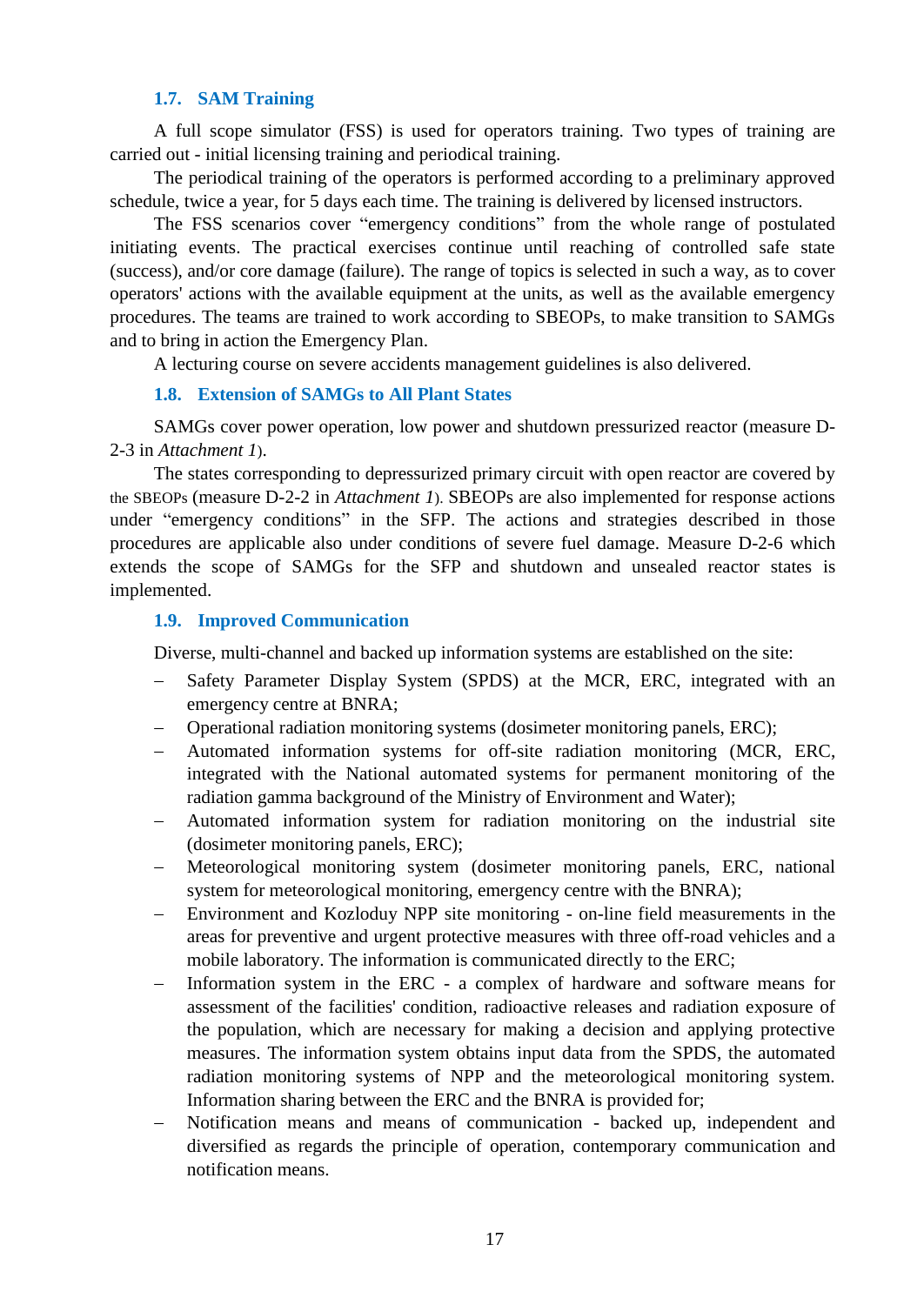The interface between the individual users is maintained through radio systems, optical connection, GPS communication, telephone and paging system and satellite connection.

## **1.10. Presence of hydrogen in unexpected places**

In the conditions of a severe accident hydrogen could be generated in the reactor core and the Spent Fuel Pools (SFP). Both are located in the containment.

In severe accident conditions the containment is isolated and there is no possibility for hydrogen migration outside it. Additional recombiners have been installed (measure D-3-1 in *Attachment 1*) to control the hydrogen generated in the ex-vessel phase and during fuel melt in the SFP.

#### **1.11. Large Volumes of Contaminated Water**

The question was discussed during the peer review and it was proposed to examine conceptual solutions for potential treatment of large volumes contaminated water. Measure D-3- 6 in *Attachment 1* provides study in this area.

## **1.12. Radiation Protection**

Kozloduy NPP on-site emergency plan provides for the required resources for protection of the personnel that is engaged with the accident management. They are available on site, being serviced and kept in repair by the responsible organizational units.

The design solutions for the MCR, ECR and ERC ensure operability and habitability for the staff in conditions of nuclear and radiation accident, including in SBO. All control rooms and the ERC are provided with a continuous backed up radiation monitoring, 120% redundancy with individual emergency kits for the operators, the emergency personnel of the plant and the team on duty of the fire brigade and the police. A separate shelter is foreseen for the emergency personnel, equipped with an autonomous DG and a ventilation system.

An additional analyses of the possibility for deterioration of the working conditions due to the high radioactive contamination level (in certain areas) and damage of equipment on the site and potential impact on the access and usability of the MCR and ECR is implemented (measure D-2-8 in *Attachment 1* and FD-2-8-1, FD-2-8-2, FD-2-8-3, FD-2-8-4 in *Attachment 4*).

#### **1.13. On-Site Emergency Centre**

The Emergency Response Centre (ERC) ensures operability and habitability for the staff in conditions of nuclear and radiation accident, including SBO. There are 2 autonomous DGs installed in the ERC, which makes the emergency centre independent under SBO conditions, and ensures the ventilation of the rooms. ERC is supplied with resources for continuous functioning, communication and information systems to the nuclear facilities on the site, as well as to external organizations at municipal and national level.

At seismic impacts the ERC functioning is determined by secondary seismic effects, while destruction of surface structures would impede the personnel access to the ERC from the main entrance. This problem was taken into account in the design and an emergency independent access to the ERC rooms is foreseen.

Despite this, a measure is in process of implementation for building an off-site ERC (measure D-1-2 in *Attachment 1*).

#### **1.14. Support to Local Operators**

The organization of the emergency planning in the country foresees, upon request by the operator, provision of external expert and hardware support in case of an accident. Measure EO-2-7 foresees additional provision of expert support from the Regional Crisis Centre in Moscow.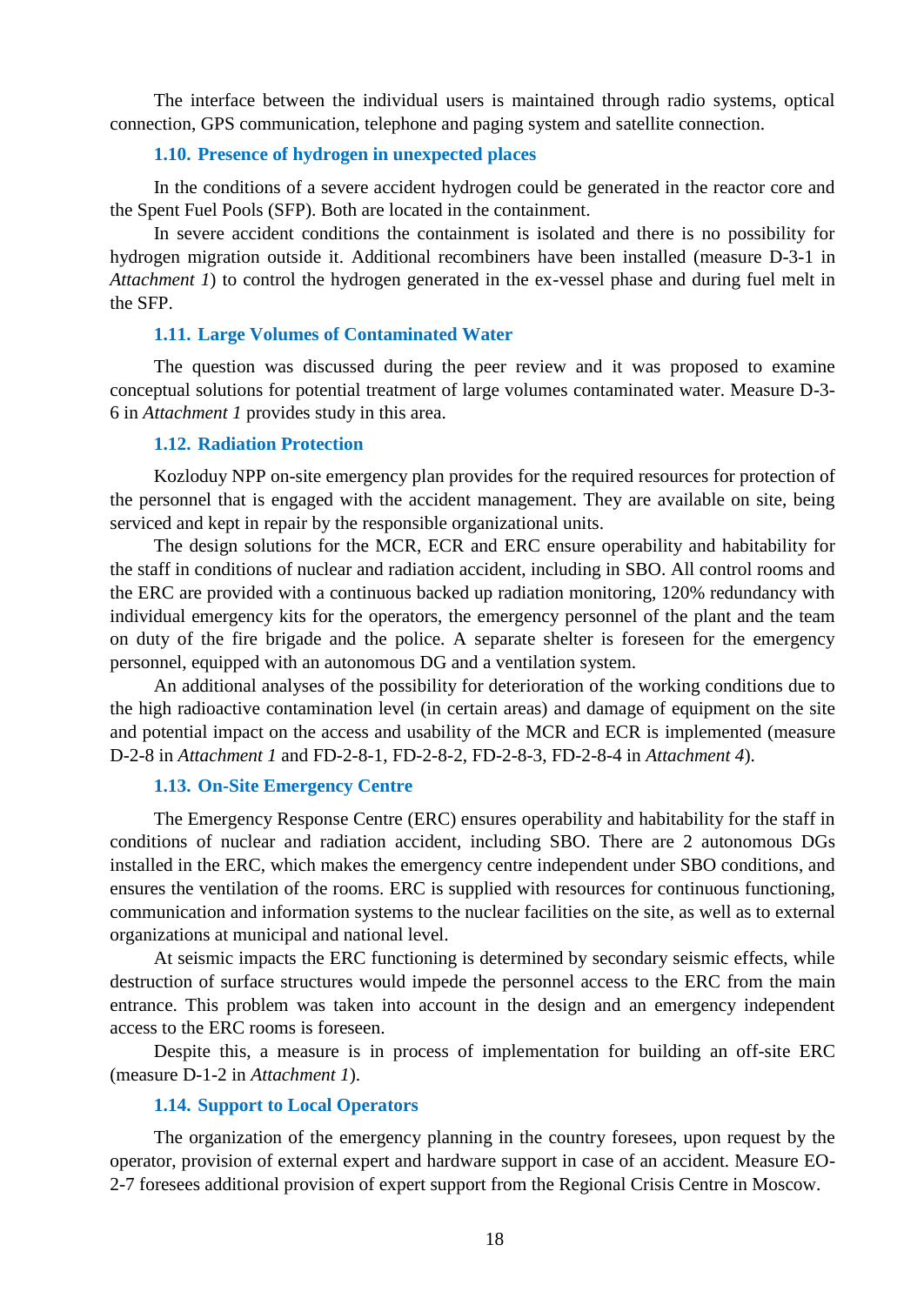## **1.15. Level 2 Probabilistic Safety Assessments**

In 2001 a level 2 PSA was developed for Kozloduy NPP units 5 and 6, which reflects the configuration of the plant before the Modernization Programme in 2002. During the implementation of the Modernization Programme (2002-2008), passive autocatalytic recombiners and a passive containment filter venting system were installed; the in-vessel phase and the ex-vessel phase of severe accident evolution were examined. The PSA level 2 is currently being updated. The update will reflect the implemented design modifications. The insights will be used to determine specific modes and scenarios depending on their severity as regards the consequences.

## **1.16. Severe Accident Studies**

#### *The availability of safety functions required for SAM under different circumstances*

The phenomena related to severe accidents for the Kozloduy NPP units 5 and 6 have been studied within an international project - PHARE Project BG.01.10.01 "Phenomena Investigation and Development of SAMGs, in Accordance with the European Requirements". On the basis of the project analyses results, the accident management strategies have been determined (hydrogen recombination, containment filter venting, reactor vessel failure, core melt localization and retention within the containment), and SAMGs for units 5 and 6 have been developed and issued for use (measure D-2-3). With implementation of measure D-2-6 the SAMGs scope is extended for the SFP and for specific states of the reactors (shutdown and unsealed reactor).

 *Accident timing, including core melt, reactor pressure vessel (RPV) failure, basement melt-through, SFP fuel uncovery, etc.*

Within PHARE Project BG.01.10.01: "Phenomena Investigation and Development of SAMG, in Accordance with the European Requirements", an analysis was made of the phenomena related to the core melting, reactor vessel degradation, melted core spill over the containment basement, and the threats associated with these processes.

Within the stress tests the time window between boiling and fuel uncovery in the SFP was analyzed. Measure D-2-6 in *Attachment 1* provides an additional examination of the emergency consequences with fuel melting in the SFP.

#### *PSA analysis, including all plant states and external events for PSA levels 1 and 2*

As of 2010 an updated PSA level 1 study is available at Kozloduy NPP, which reflects the units' state following the completion of the measures from the Modernization Program in (2001- 2008). Level 1 PSA relates to all units states (full power, low power and shutdown state) and covers all internal events (flooding, fire, missiles), and as relates to the external events - it covers only the seismic impacts. Level 2 PSA study has been developed, which reflects the measures from the completed modernization of the units;.

Additional analyses using probabilistic methods to study combinations of extreme meteorological conditions according to the IAEA methodology were implemented (measure E-1 in *Attachment 3)*.

 *Radiological conditions on the site and associated provisions necessary to ensure MCR and ECR habitability as well as the feasibility of accident management measures in severe accident conditions, multi-unit accidents, containment venting, etc.*

The existing design provides for radiation protection of operational staff in MCR and ECR. As a result of the stress tests, it is foreseen and implemented an additional analysis of potential degradation of performance due to the high level of contamination (MCR and ECR) and the equipment damage at the site, including the impact on the accessibility and usability of MCR and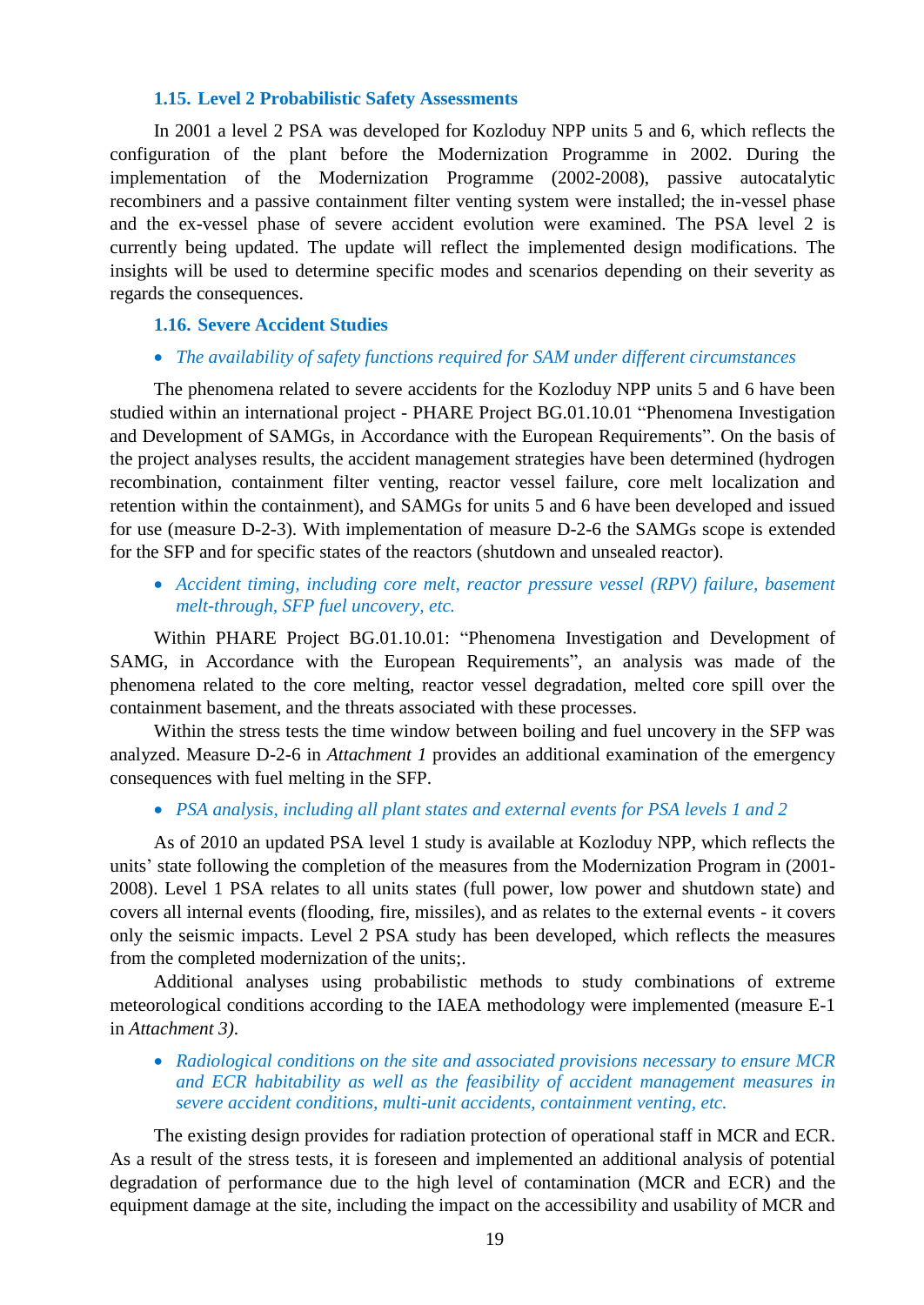ECR (measure D-2-8 in *Attachment 1* and measures FD-2-8-1, FD-2-8-2, FD-2-8-3, FD-2-8-4 in *Attachment 4*). Direct discharge of radioactivity at the site and in the environment is prevented with passive filter venting system.

Evaluation of the existing organizational measures and technical means for simultaneous core melt / fuel damage accidents in different units/installations at the site is implemented under measure D-2-7 in *Attachment 1* and measure FD-2-7 in *Attachment 4*.

## *Core cooling modes prior to RPV failure and of recriticality issues for partly damaged cores, with unborated water supply*

The probability for a recriticality in the reactor in case of severe accident as a result of unborated water supply is very low, in view of "inherent safety features such as geometric configurations or the use of fixed neutronabsorbing materials". The emergency procedures (SBEOPs and SAMGs) currently do not provide for supplying unborated water to the reactor.

## *Phenomena associated with cavity flooding and related steam explosion risks*

According to the existing design, the reactor cavity of the units 5 and 6 is dry. Within PHARE Project BG.01.10.01 different accident scenarios have been considered and no accident sequences were identified, which could lead to a steam explosion as a result of melted core ejections into flooded cavity.

## *Engineered solutions regarding molten corium cooling and prevention of basemat meltthrough*

Within measure D-3-5 a lot of studies have been performed concerning solutions about molten corium retention during severe accidents. Kozloduy NPP participates in international projects in JRC, Petten, Netherlands and UJV Rez, Czech Republic. Consideration has been given to the both the Ex-Vessel Retention (ExVC) and the In-Vessel Retention (IVR) strategies. Activities have been performed for reducing the possibility of reaching an ex-vessel phase in case of severe accident. A hardware modification is instaled, which is related to plugging of the most vulnerable points, where basement melt-through could occur and preventing bypass of the containment. Systems for ensuring control of the reactor vessel temperature and level in the reactor in severe accidents conditions were also installed and implemented into SAMGs. Activities related to the implementation of measures such as direct water injection to the reactor core from an external source and installation of measuring channels for monitoring and evaluation the concentration of steam and oxygen in the containment continues.

## *Severe accident simulators appropriate for NPP staff training*

The FSS scenarios cover "emergency conditions" from the whole range of postulated initiating events. The practical exercises continue until the reactor facility is rendered to a controlled safe state (success), and/or reaching core damage (failure). The teams are trained to work according to SBEOPs, to make transition to SAMGs and to actuate the emergency plan.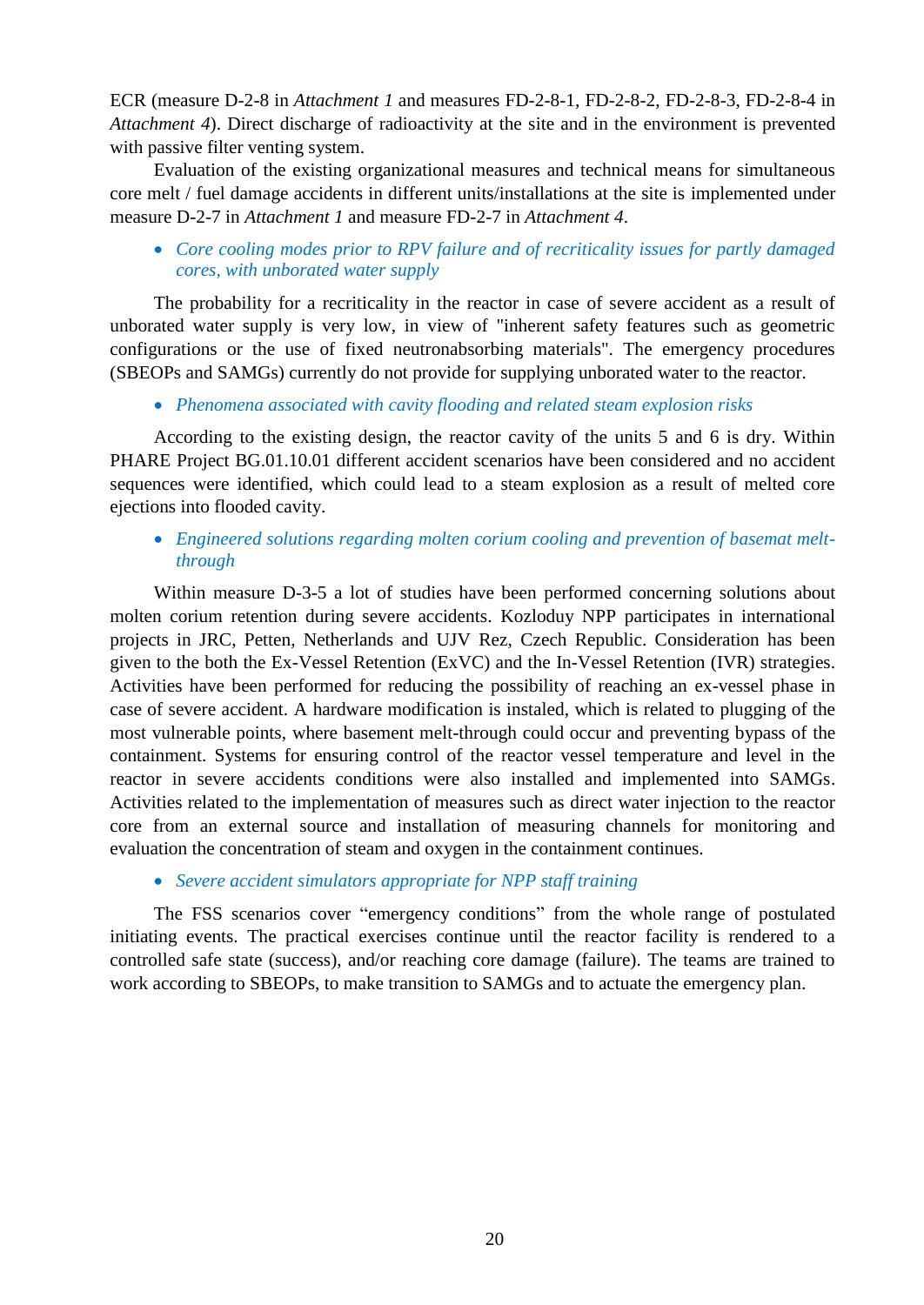# <span id="page-20-0"></span>**PART ІI - INFORMATION ABOUT THE ACTIVITIES AT INSTITUTIONAL LEVEL**

## <span id="page-20-1"></span>**TOPIC 4 - NATIONAL ORGANIZATIONS**

Part II of the present Action Plan addresses national conclusions and generic activities related to each issue identified by the CNS Second Extraordinary Meeting and presents respective country arrangements and planned actions.

## **Review and revision of nuclear Laws, Regulations and Guides**

BNRA policy is to periodically review the national legislation in respect of stakeholders feedback, EU legislation and WENRA reference levels on safety harmonization, new and changing IAEA safety requirements, own feedback on the use of the requirements. In implementation of that policy, the fundamental law in the field of safety of nuclear installations the Act on the Safe Use of Nuclear Energy (ASUNE) was recently reviewed and revised.

Detailed requirements for nuclear safety and radiation protection are specified in the secondary legislation for application of the ASUNE (more than 20 regulations). Following ASUNE changes, BNRA developed and is implementing a Program for Review and Revision of all Regulations. Review and revision of regulatory requirements cover also consideration of the lessons learned from the Fukushima Daiichi accident. Implementation of this Programme is included as measure N-1-1 in *Attachment 2*.

It should be noted, that Article 5, p. 7 of the ASUNE specify that BNRA Chairman shall develop regulations on the application of the law and propose amendments and supplements, when improvement of legal framework is appropriate, taking into account operating experience, insights gained from safety analyses, and the development of science and technology. BNRA policy and intentions of are to review and revise regulatory requirements, when new IAEA documents, reflecting lessons learned from the nuclear accident at Fukushima Daiichi are published - measures N-1-2 and N-1-3 in *Attachment 2*.

Concerning comprehensive periodic safety reviews, using state-of-the-art techniques, this is already a well established practice, as the general licensing philosophy is to renew licenses on the basis of periodic safety review.

Finally, it should be mentioned that lessons learned from the Fukushima Daiichi accident and the current IAEA and WENRA documents are reflected in the periodic review of the BNRA Regulatory Guides - measure N-1-4 in *Attachment 2*.

## **Changes to functions and responsibilities of the RB**

According to the ASUNE, state regulation over the safe use of nuclear power and ionizing radiation, safe management of radioactive waste and spent nuclear fuel is performed by the BNRA Chairman, who is independent specialized body of the executive power. Regulatory functions performed by the BNRA in service to society, determine the organization's mission, namely: "Protection of human life, society, future generations and the environment from harmful effects of ionizing radiation". In order to achieve its mission, the Nuclear Regulatory Agency applies the internationally accepted principles for nuclear safety and radiation protection, striving to improve continuously its effectiveness, using internationally accepted best regulatory practices.

Analyses of the BNRA independence show that it is legally, politically and financially independent, to the maximum practically possible extent. BNRA is provided with sufficient legislative power to make independent regulatory decisions, including the shut down of a facility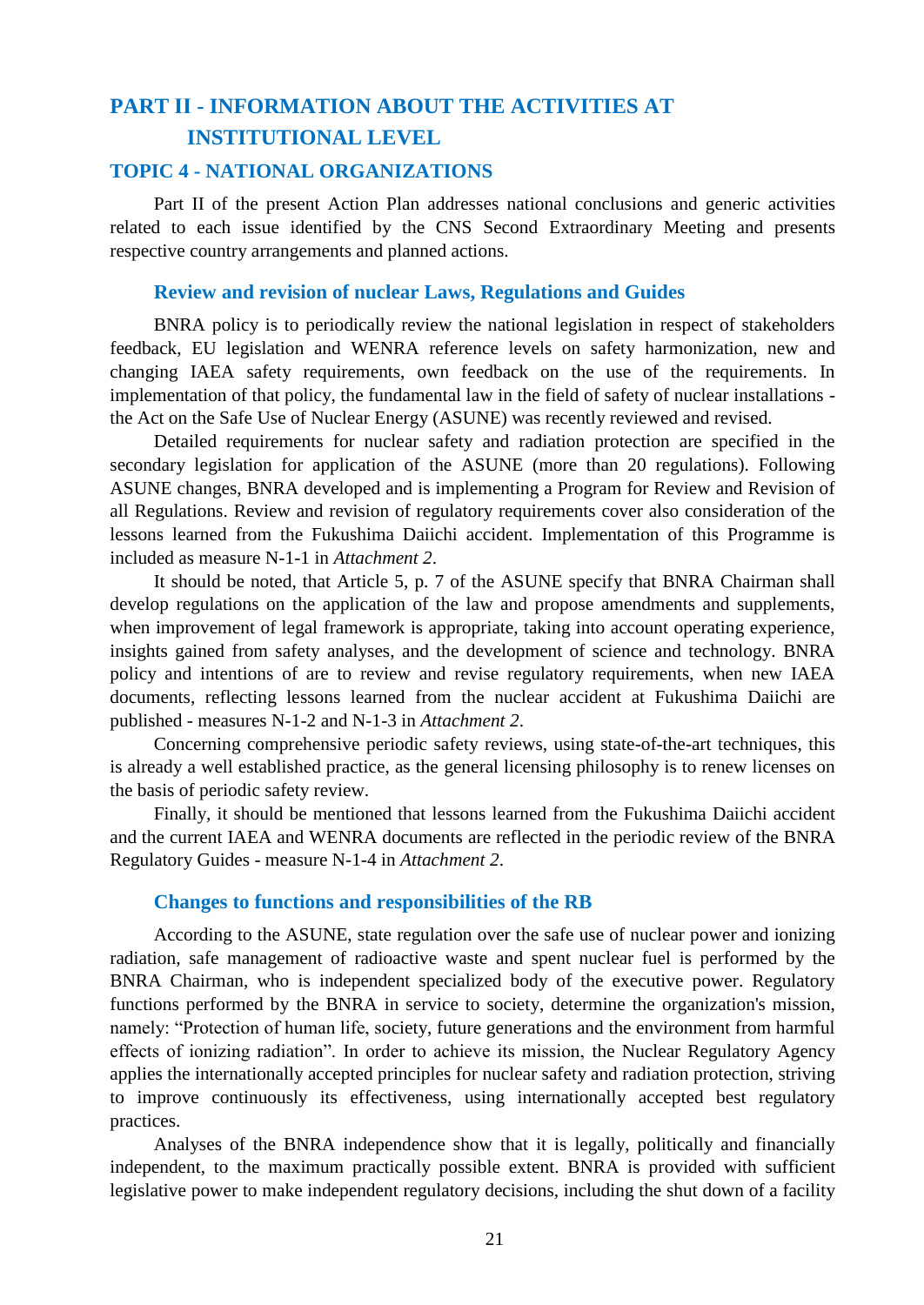or license withdrawal. One of the BNRA legal responsibility and authority (ASUNE, Article 5) is to openly and transparently communicate regulatory decisions and safety information to the public and state authorities concerned. BNRA has sufficient human resources, who are highly educated and qualified, and are able to judge on the safety of regulated facilities and activities. The analyses did not identify any actions for the country to take in this respect.

## **Importance of inviting IRRS missions**

The national legislation requires openness and transparency and the implementation of periodic self-assessments. For example, the ASUNE requires that the BNRA shall perform a self-assessment of national legislative and regulatory infrastructure and shall invite an international peer review, at least once in 10 years.

The governmental commitment for periodic international peer review is implemented through the invitation of an Integrated Regulatory Review Services (IRRS) Mission to Bulgaria, which was conducted on April 2013. Invitation of an IRRS Mission and the respective implementation of mission findings, review and verification of corrective actions effectiveness by a follow-up IRRS conducted in 2016 are included in measure N-2-1 in *Attachment 2*. The IRRS Mission results were disclosed and disseminated in line with the BNRA principles of transparency and publicity.

## **Review and improvements to aspects of National EP&R**

The analysis of the organizations and inter-organizational interaction showed that Bulgaria has in place the necessary institutions for the formation and implementation of national policy on nuclear safety, for the implementation of state regulation and control, as well for emergency response. Responsibilities and functions are clearly defined and distributed among various agencies and other interested organizations.

Topics related to periodic emergency exercises and drills, training of intervention teams, establishment of rapid intervention team to provide support to sites, international agreements, use of regional centres, as well as education of the public and the media in aspects related to emergencies are covered under topic 5.

#### **Openness, transparency and communication improvements**

BNRA uses several channels and mechanisms, as web page, media, formal letters and Annual Report to provide all necessary information to the public. Actual information about regulatory requirements, BNRA activities, opinions, decisions and news is available on the regulatory body web page. When there is a need for urgent dissemination of information, the BNRA sends press releases via e-mails, phones and faxes (available database) to journalists. BNRA periodically organizes press conferences or briefings and BNRA representatives participate in TV and radio broadcasts. Additionally, the BNRA organizes training seminars for the media, where public needs of information and its clearness are discussed.

The ASUNE requires licensees to inform the public about possible radiation risks associated with the facilities and activities. These obligations are further developed in the Regulation on Notification, according which licensees shall inform the public about deviations, incidents and accidents in nuclear facilities or sites with sources of ionising radiation, through the media, internet or in any other adequate way.

Concerning international bilateral cooperation, the BNRA has reviewed its bilateral agreements under measures ЕО-1-1, ЕО-1-2, EO-1-3 and EO-1-4 in *Attachment 3*.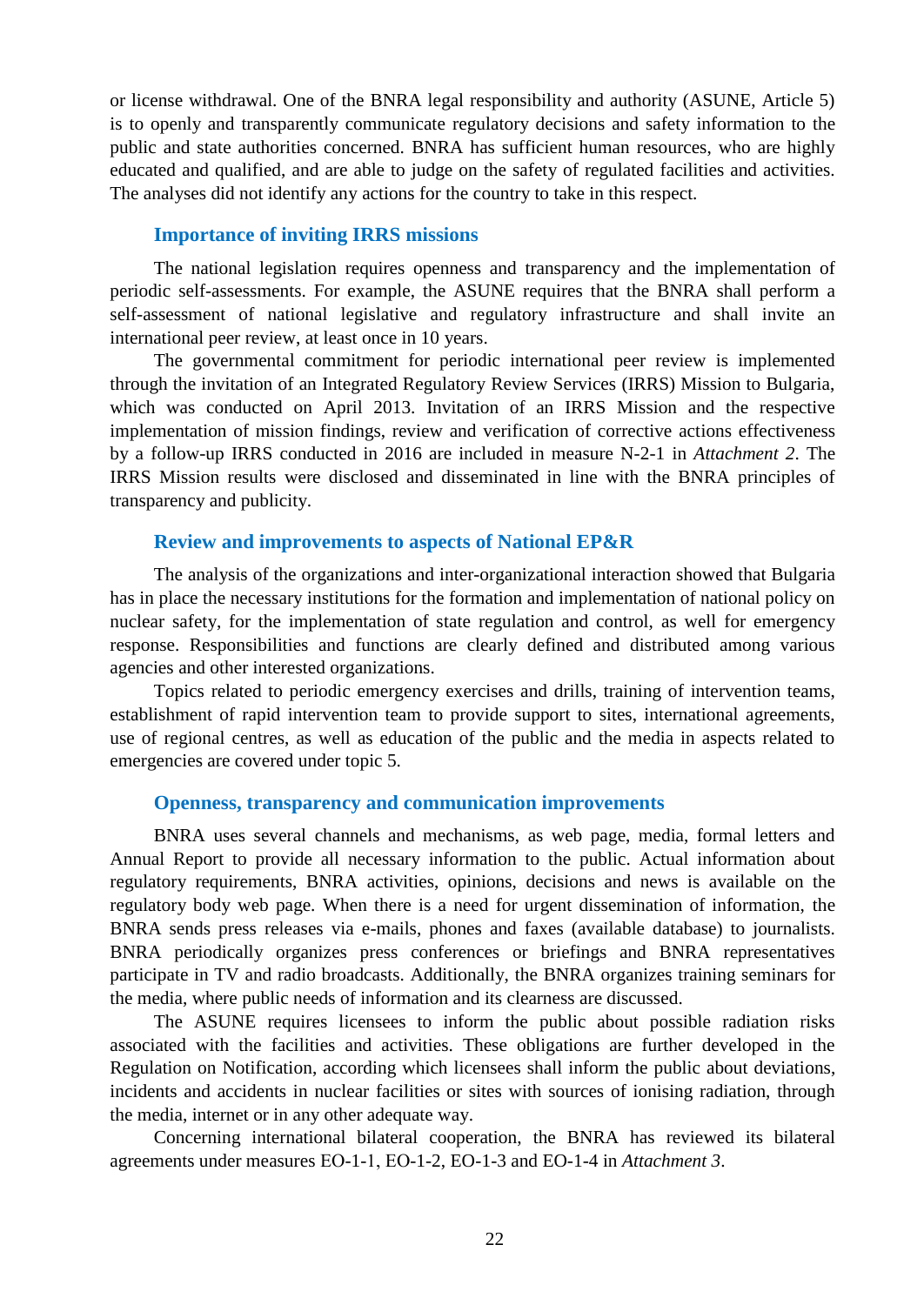## **Post- Fukushima safety reassessments and action plans**

Immediately after the Fukushima Daiichi accident, the Bulgarian Government requested urgent actions to reassess the Kozloduy NPP preparedness to respond to emergencies and respectively the BNRA specified the areas for review and verification of the conditions of SSC, which provide protection and monitoring in extreme external events. The identified issues were included in the Initial Action Plan.

Later on, country took part in the EU stress tests as a targeted reassessment of NPP safety margins.

#### **Human and organizational factors**

Analyses show that there is governmental commitment for further development of the country human resource capacity and competence. The legislation requires assessment of human and organizational factors and safety culture and their continuous improvement.

Involvement of sub-contractors in the emergency response arrangements was assessed as part of measures EР-1-1 and EР-1-2 in *Attachment 3*.

## <span id="page-22-0"></span>**TOPIC 5 – EMERGENCY PREPAREDNESS AND RESPONSE**

At national level a Unified Rescue System is established to protect people from disasters. An integral part of this system is the emergency preparedness and response to nuclear or radiological emergencies. Disaster protection is implemented at national, regional (provincial and municipal) and on-site level and at international level through the mechanisms for request (provide) assistance.

National legislation specifies the principles, criteria and procedures for maintaining emergency preparedness and response in case of incidents and accidents with radiological consequences. The infrastructure for supporting emergency preparedness and response complies with the criteria laid down in EU legislation and the IAEA in this field.

After the accident at the NPP Fukushima Daiichi an analysis of the system for emergency preparedness and response has been performed. As a result of this analysis, update of the regulations in the field of emergency preparedness and response as well as of on-site and off-site emergency plans has been performed. After completion of the relevant activities of NAcP updates of the on-site and off-site emergency plans were implemented.

## **Expansion of the set of scenarios on which the off-site emergency plan is based – NPP PLUS Infrastructure / NPP PLUS chemical plant**

After the Fukushima-Daiichi NPP accident, analyses have been performed on severe accidents and the results demonstrated the need of broadening their scope including accidents which occure simultaneously on all on-site facilities in combination with natural disasters. In *Attachment 3* measures EР-1-1 and ЕР-1-2 were implemented.

## **Expanding the scope of off-site exercise programs to reflect simultaneous problems in the NPP and external infrastructure**

Off-site drill programmes, based on the Off-site Emergency Plan and the scenarios included, are developed on a national level. The changes of the Off-site Emergency Plan expand the scope of the off-site drill programme, which is covered by the implementation of Measure EP-1-1 in *Attachment 3*.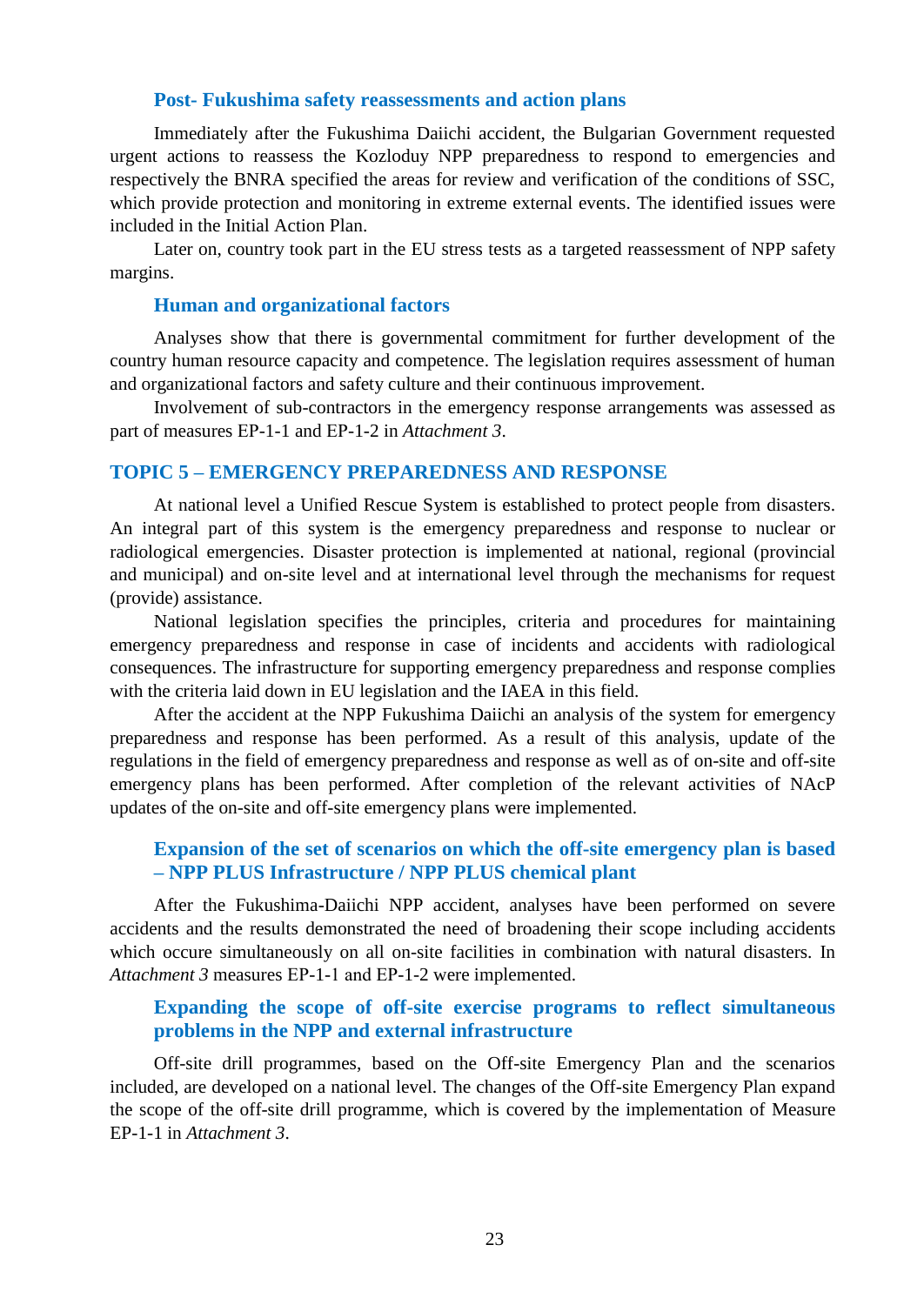## **Integration of mobile resources into planning and drill programs**

The emergency plans at all levels (national, district, municipal and site) provide the use of mobile resources. Within the Ministry of Interior system (fire safety and civil protection departments) there are 28 mobile labs located in each of the 28 districts consistent with the territorial division of the country. The Institute for Nuclear Researches and Nuclear Energy (INRNE) has a mobile lab for measurements and analyses. The Operator also has a mobile laboratory. All mobile resources are covered by the programmes for Emergency Planning and Training, as well as in the Emergency Exercise Programmes.

## **Evolving need for emergency training, conducted jointly with the neighbouring countries**

Republic of Bulgaria has concluded bilateral agreements with the neighbouring countries - Greece, Macedonia, Rumania, Turkey and Serbia for cooperation in the field of nuclear safety and radiation protection. For the past period scientific visits are conducted with the aim of experience exchange with the regulators of neighbouring countries.

## **Exercises involving all interface points (national, regional, municipal, etc.)**

For nuclear facilities annually a full scope emergency exercise, covering all interface points, has been conducted. The largest possible numbers of executive authority representatives, responsible for implementation of the off-site emergency plan, take part in that exercise andthus achieve synergies between national, regional, local and on-site emergency response structures.

## **Conducting of longer term exercises to reflect the challenges of extreme events**

Long-term exercises are periodically conducted in Bulgaria. One of the objectives of these exercises concerning the national and district response structures with response time longer than 24 hours, is to test the capability of teams to work for long periods in extreme event conditions, as well as to test the sustainability of work when emergency response teams change shifts.

## **Improvement of radiation monitoring and communication system by additional diversification/redundancy**

## *Radiation Monitoring*

In the Republic of Bulgaria, radiation monitoring is conducted by 5 institutions:

- The Ministry of Environment and Water (MEW) Executive Agency maintains the National Gamma Background Monitoring System (BULRaMo);
- The National Centre for Radiobiology and Radiation Protection within the Ministry of Health (MH) performs measurements of the gamma background;
- Directorate General Fire Safety and Civil Protection within the Ministry of Interior performs measurements of the gamma-background in 363 posts located on the territory of the country ;
- Kozloduy NPP performs measurements of the gamma background on the site and within the precautionary action planning zone through the Automated Information System for Off-site Radiation Monitoring (AISRM) which is joined with the BULRaMo system;
- The Institute for Nuclear Research and Nuclear Energy within the BAS performs measurments at Mussala Peak (Rila Mountain), on the territory of the institute and at the site of the research reactor.

The results from the measurements are daily published on the website of each organizations mentioned and summarized on the BNRA website. The radiation monitoring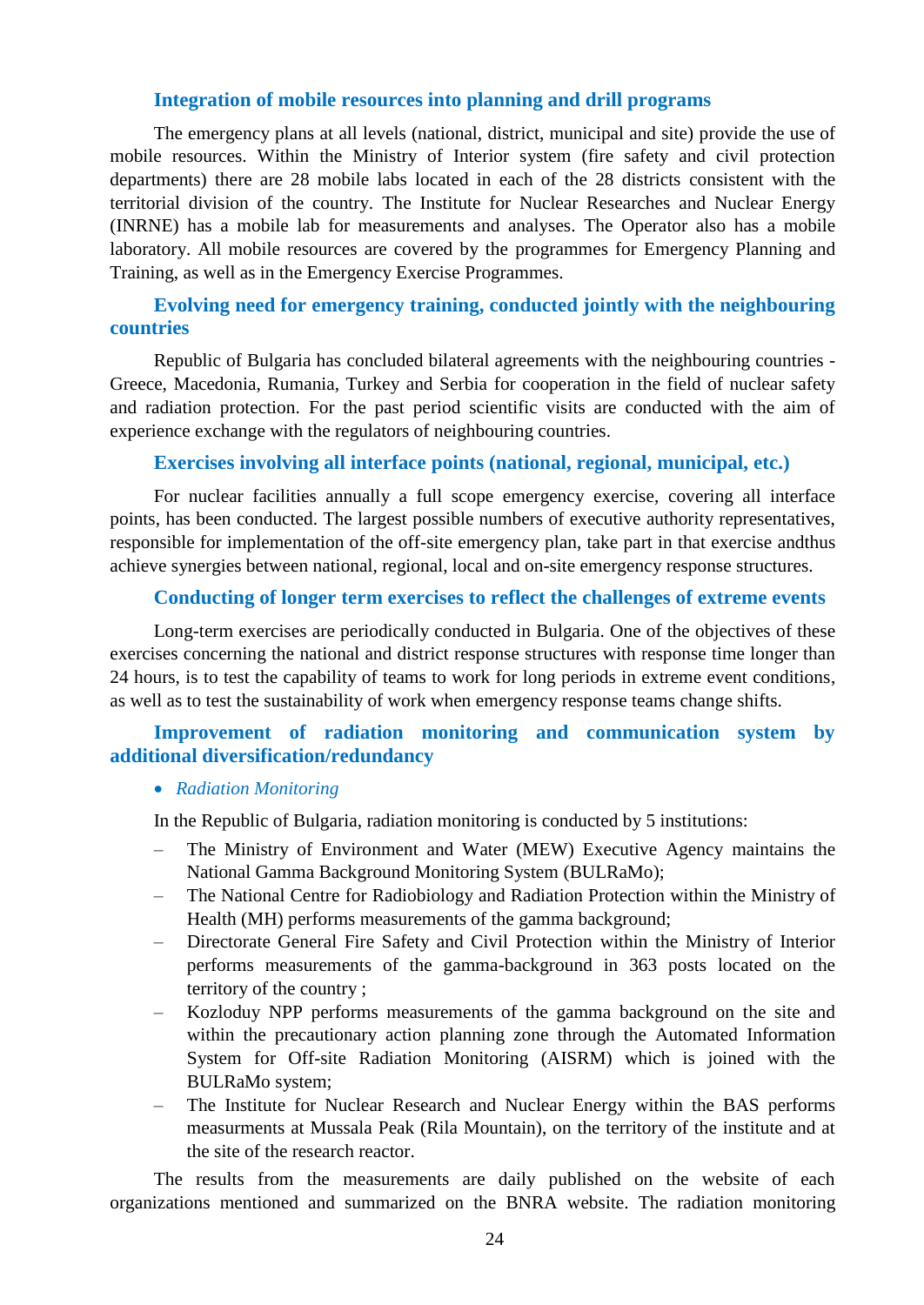systems of these organizations are different and independent of one another and a redundancy of monitoring is ensured.

After the Fukushima accident, the operability of BulRaMo system was analyzed and the need of its upgrading was identified. Measure EP-1-4 in *Attachment 3* was fulfiled as a result of this analysis.

#### *Communications*

Republic of Bulgaria has a field experience in using communications during emergency exercises, including in response to real emergencies. According to the national legislation, communications are provided by the Ministry of transport, communications and information technologies (MTCIT). The Ministry of Interior uses the TETRA system to provide communications of emergency teams. Because this system is different from the one provided by the MTCIT, redundancy of connections is ensured.

## **Improving the data exchange efficiency between the Operator and the BNRA in case of emergency**

In case of an emergency at the operating organization, the BNRA Emergency team of performs analyses and makes prognoses for emergency's development and its potential consequenses for population and environment and provides the results to the National Headquarters. These prognostic results are serving as a base for making desicions on protective actions to be promptly taken in order to be effective. For time optimization of the incoming information concerning the on-site conditions, measure EP-2-1 was fulfilled.

## **Providing access for national and international organizations to the overall picture of radiological conditions**

Republic of Bulgaria has ratified the Convention on Early Notification of a Nuclear Accident, and the Convention on Assistance in the Case of a Nuclear Accident or Radiological Emergency. During an emergency, the information released contains a variety of data, described in the Convention on Early Notification of a Nuclear Accident, and in the Regulation on Emergency Planning and Preparedness in case of a nuclear accident and radiation emergency. Data is provided and respectively received through the Emergency Information Exchange Systems - IAEA USIE and ECURIE of the ЕU. By fulfilling the requirements of the Convention and the EU Decisions, Bulgaria provides access for national and international organizations to the overall radiation situation in case of emergency. The data from BULRamo is automatically sent in real-time on specified intervals to EURDEP from where is available for transfer to IAEA IRMIS.

## **Development of reference levels for cross-border processing of goods and services such as container transport**

Bulgarian legislation has established operational intervention levels for identifying the level of contamination with radioactive substances. These levels are defined in the Regulation, issued by the Minister of Health, on the terms and conditions for medical provisions and health limits for protection of people in case of a radiological accident.

## **Reevaluation of the approach and associated limits to govern the "recovery" phase**

According to the off-site emergency plan, Teams for Long-term Protective Actions are established by the National Headquarters with the aim of assisting the management activities on recovering the normal conditions in the emergency area. They organize and manage the recovery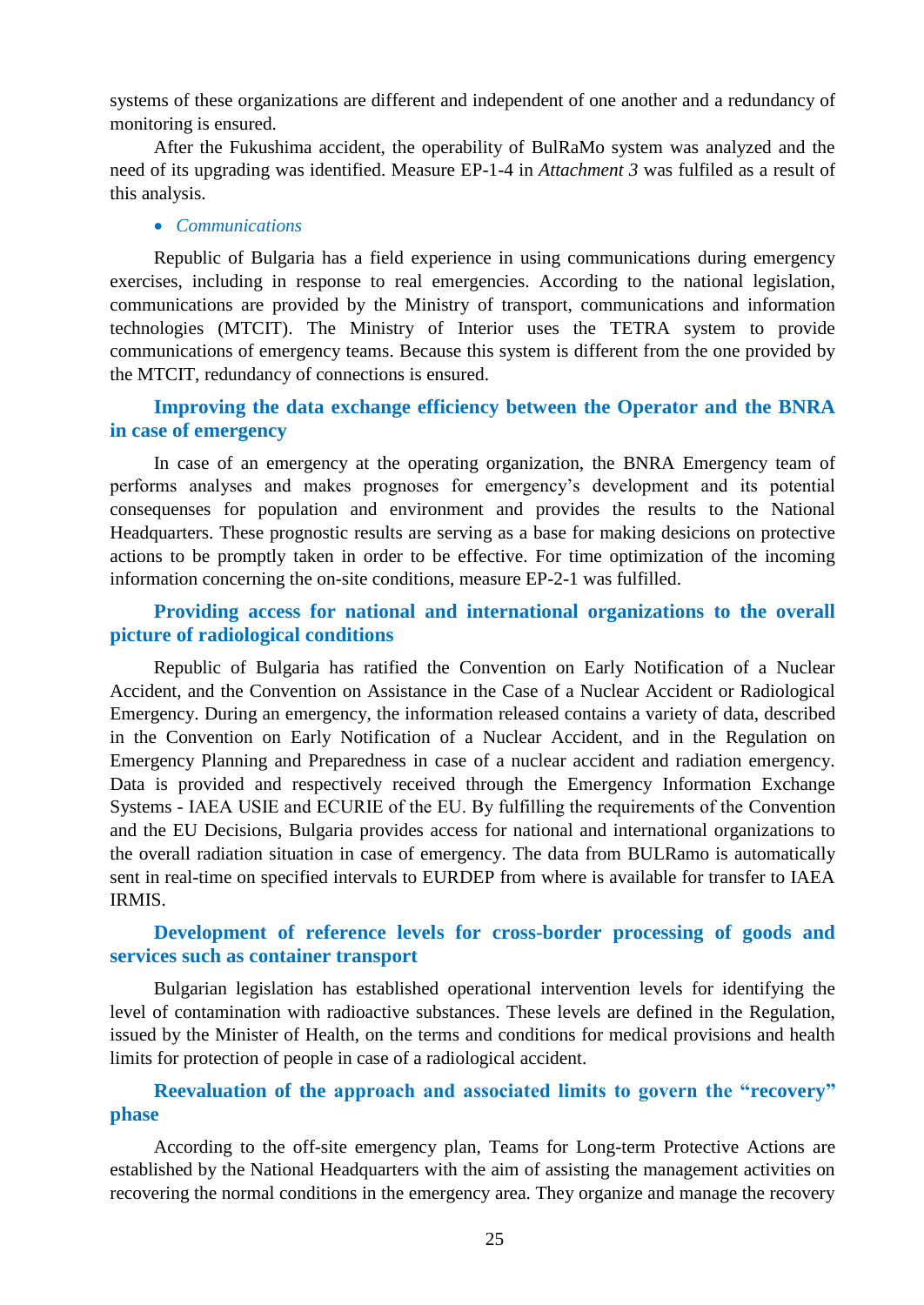on the site ensuring the safety of the other parts of URS and population within the UPAZ; establish organizational structires for managing the recovery; coordinate the recovery activities for the environment till pre-emergency condition or condition which does not induce any risk is reached. In the recovery phase a "case by case" approach is used.

## **Requirements on transition from emergency situation to existing exposure situation**

The Regulation on Radiation Protection defines the conditions for transition from emergency situation to existing exposure situation.

## **Improvement of the approach to establish contamination monitoring standards and locations during the recovery phase**

The environmental monitoring mobile lab of the Kozloduy NPP performs measurements fo gamma background and transmits the data in real-time through GPRS or TETRA to ERC. In addition the data could be transmited in summarized form to the BNRA Emergency center and the National Headquarters.

## **Strengthen the supporting infrastructure (Emergency Response Centres, Sheltering facilities, essential support facilities, like Corporate Offices) providing back-up power, environmental radiological filtering, etc.**

The Emergency Response Centre and sheltering facilities located within the emergency planning zone are equipped with independent power supply and independent filter ventilation system. Measure D-1-2 for construction of off-site ERC, protected from external, including radiological impacts is currently under implementation.

Supporting infrastructure located outside the emergency planning zone has emergency power supply. Analysis shows that it is not expected to reach radioactive contaminations and radiation doses requiring radiological filtering.

## **Analyzing medical and human aspects of response to support Emergency workers**

The Minister of Health analyzes the medical and human aspects of response in support of emergency workers. The On-site Emergency Plan identifies the hospitals, their accommodation capacities, medicines and care needed for individuals exposed in nuclear or radiation accidents. The Off-site Emergency Plan defines the routes for medical evacuation. If necessary, international humanitarian aid could be requested through the established procedure**.**

#### **Implementation of processes to enable access to international support**

Republic of Bulgaria has actual experience in rendering international support in case of disasters. Bulgaria has ratified the Convention on Assistance in the Case of a Nuclear Accident or Radiological Emergency. Following the requirements of the convention, the order of requesting/rendering support in case of a nuclear or radiological emergency is stipulated into the Off-site Emergency Plan. There was an established practice of preliminary preparation of documents and technical equipment of the rescue team which covers procedures for easy crossing of the border and customs and border clearance.

In 2018, Bulgaria became a member of the IAEA Response and Assistanse Network (RANET). Through RANET, member states which have ratified the Assistance Convention have the opportunity to request or offer assistance timely and efficiently, thus easing the Convention's mechanism and shortening the time for receiving and providing the assistance needed.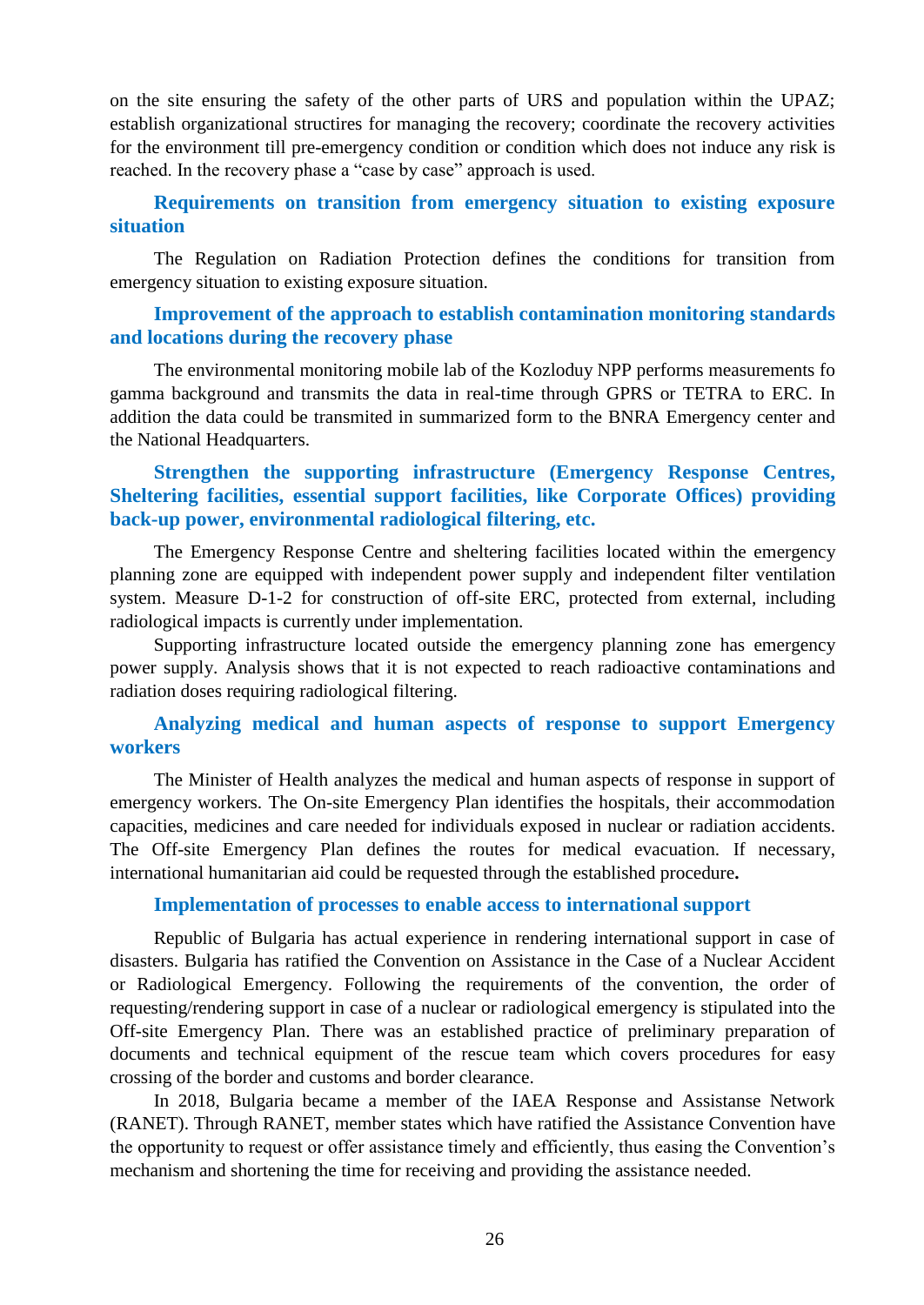## **Systematic assessment of all aspects of organizations that contribute to emergency response using tools like job and task analysis**

The national legislation stipulates the activities and tasks of all organizations with the obligation to respond in case of a nuclear or radiological emergency. The Off-site Emergency Plan specifies in details the activities and tasks of these organizations and describes the resources for the activities implementation, as well as the time schedule. In the process of off-site emergency plan updating, the activities and tasks of the organizations involved are evaluated. This evaluation is based on the experience gained during the exercises conducted and during the response in actual emergencies. The established shortcomings and omissions are removed by introducing changes into the off-site emergency plan.

## **Develop radiological reference levels for rescue and emergency response personnel in extreme events**

In the Regulation on Radiation Protection a set of reference levels for population and emergency workers are established.

## **Develop reference levels for the application of immediate countermeasures such as sheltering, iodine distribution and evacuation**

The reference levels for application of urgent protective actions as sheltering, iodine prophylaxis, and evacuation are defined in the Regulation, issued by the Minister of Health on the terms and conditions for medical provisions and health limits for protection of people in case of a radiation accident are defined by the values of the averted doses.

## <span id="page-26-0"></span>**TOPIC 6 - INTERNATIONAL COOPERATION**

One of the lessons learned from the Fukushima Daiichi accident brought to the foreground the importance of the exchange of information in crisis situations. The various existing mechanisms up to this point in this field in each country and, in particular, in the countries with nuclear programmes, were subjected to reassessment and analysis with regard to their efficiency. The significance of this issue was assessed at a high international level and it was included for discussions as a separate topic in the Second Extraordinary Review Meeting of CNS. The interaction and the exchange of information between the countries, the Operating organizations and the respective NPPs in operation at a multilateral, regional and bilateral level were reviewed in a new light. Several main groups of measures stemmed from this are aimed at reinforcement of the already established international cooperation and the undertaking of additional initiatives.

## **Strengthening the peer reviews process of CNS and of IAEA and WANO missions**

Lessons learned from operating experience of a single country and its ability to maintain a high level of safety, including using a mechanism to overcome or reduce the occurrence of unwanted effects contribute to improving safety in other countries. Periodic self-assessment and accompanying peer reviews are a form of international cooperation aimed at achieving this goal. Traditionally Bulgaria has been a host to such forms of cooperation under operational and under the regulatory practices.

Bulgaria shares the opinion that in the future CNS national reports information should be included with regard to the peer review missions performed, the findings and the results of these missions. With regard to the strengthening of the CNS peer reviews process and of the IAEA and WANO expert missions the following measures have been implemented EO-2-1, EO-2-2, EO-2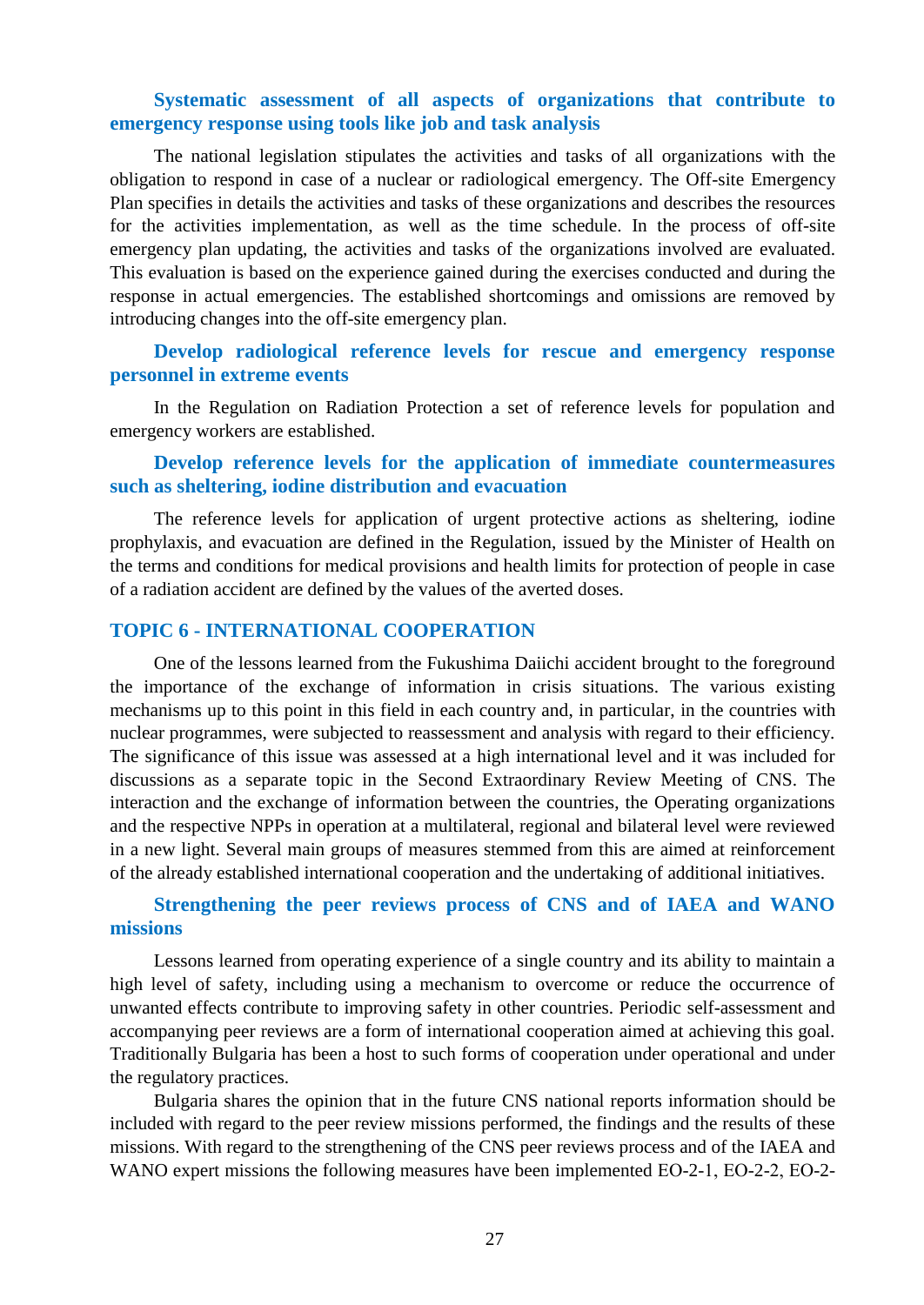3, ЕО-2-4, ЕО-2-5, ЕО-2-6, ЕО-2-11, ЕО-2-12, ЕО-2-13, ЕО-2-14 and N-1-1, which have all been indicated in *Attachment 3*.

## **Optimization of the global safety regime**

Bulgaria shares the view expressed at the Second Extraordinary Meeting of the CNS that the growing number of international meetings, assessments, peer reviews and expanding mandates is placing high demands on existing human resources, which may become counter productive. In the period of 1991 - 2012 Kozloduy NPP was subject to over 20 international reviews organized by the IAEA, WANO and EU. The necessity of optimization of the reviews, of reduction of the duplication of topics and initiatives is obvious and this is one of the main tasks of the managers of these organizations. At the same time the concurrence of the future reviews with the Operating organization would be beneficial for the general preparation and for achieving the goals set.

## **Strengthening communication mechanisms through regional and bilateral cooperation**

Cooperation agreements on a bilateral or multilateral basis are a very important mechanism for connection with the international community. This mechanism is quite popular and appropriate for maintaining cooperation relationships with neighbouring or close states.

After the Fukushima Daiichi accident, the NRA performed an analysis of the existing cooperation agreements concluded by the Republic of Bulgaria with almost all neighbouring countries. In respect of improving the interactions in case of regional crisis, initiatives were undertaken for preparation and signing new agreements on Regulatory Bodies level. These activities are addressed as measures ЕО-1-1, ЕО-1-2, ЕО-1-3, ЕО-1-4 in *Attachment 3*.

Kozloduy NPP on their part undertook measures to increase the efficiency of the activities and the information exchange between the Operating organizations in case of crisis situations, which is addressed in measures ЕО-2-7 and ЕО-2-8 in *Attachment 3*.

In addition, within the frames of interaction with the IAEA under the Technical Cooperation Programme, the NRA presented a national project related to the strengthening of its activity in the field of emergency planning and preparedness - measure ЕО-1-5 in *Attachment 3*.

## **Effectiveness of experience feedback mechanisms**

The main tools for sharing operational experience feedback are located mainly in the cooperation with the respective structures of IAEA, EU, OECD, and WANO and on a bilateral basis. After the Fukushima Daiichi accident at every single conference held under the aegis of these organizations such issues were discussed and specific problems were reviewed, stemming from the development of the accident.

The Forum of the regulators from the countries operating WWER reactors is a part of this system. Regular participation is planned at its annual meetings - measure ЕО-1-6 in *Attachment 3*. Regarding the Operating organization participation in the regular conferences for the Chief Engineers of NPPs with WWER reactors is also planned where the lessons learned from the accident are discussed - measures ЕО-2-10 and ЕО-2-16 in *Attachment 3*.

#### **Strengthening and expanded use of IAEA Safety Standards**

Significant part of the IAEA Safety Standards has been incorporated in the Bulgarian legislation. The Government policy is to observe and apply the requirements of the international documents, including the ones related to nuclear safety and through the National Act on Regulations to perform the procedure for their transposition within the national legislation. When it is necessary to introduce changes in the regulations in the field of nuclear and radiation safety,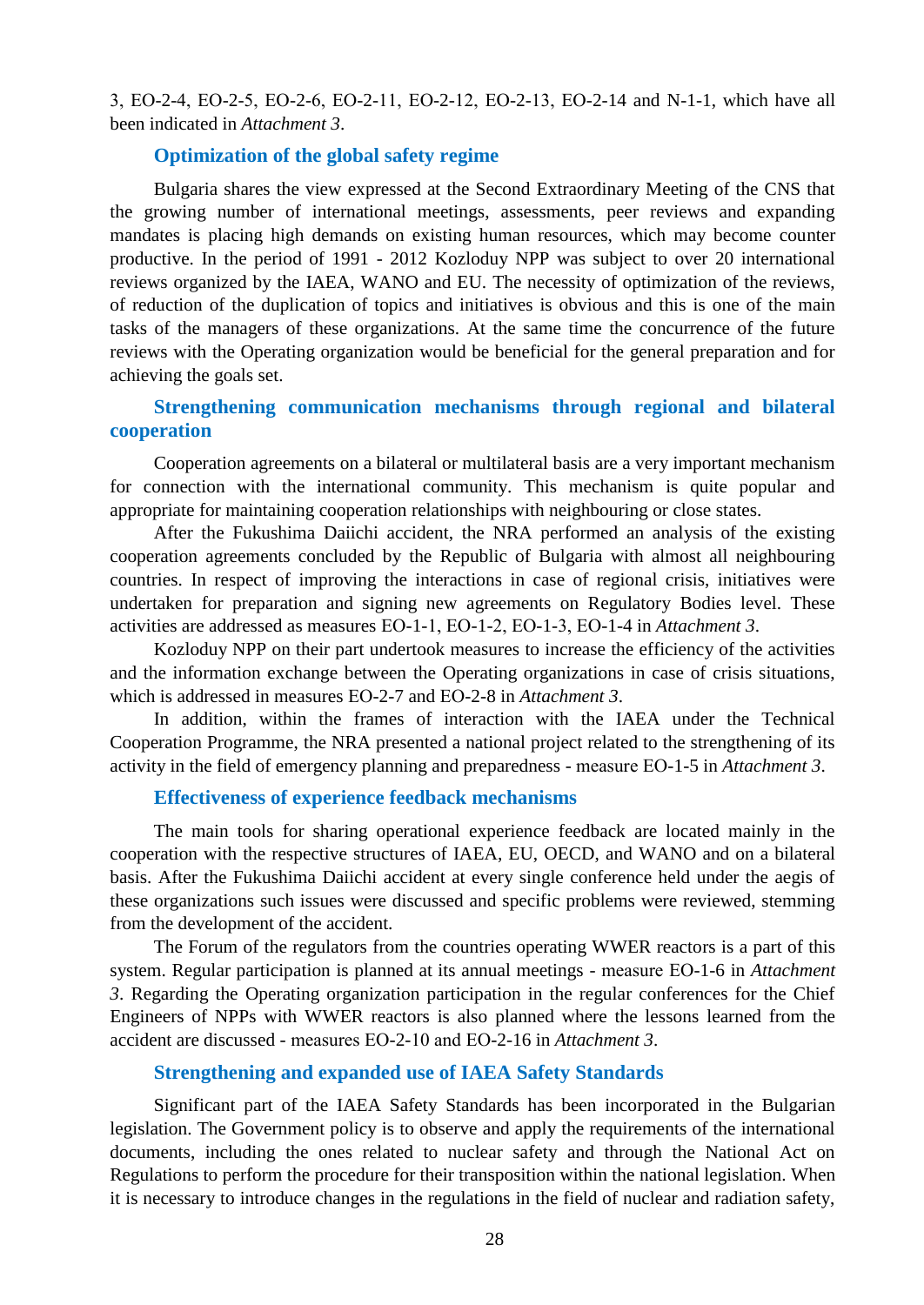the leading safety requirements of the IAEA are always reviewed and considered. Meanwhile it is a standard practice and approach in the licensing process for the NRA to monitor whether the licensee (or the applicant) justifies safety by observing the internationally acknowledged practices addressed in the IAEA standards. This way the regulator should be convinced of the operator's capability to maintain high safety level. Bulgaria is also committed to transpose within the state legislation the reference safety levels developed by WENRA.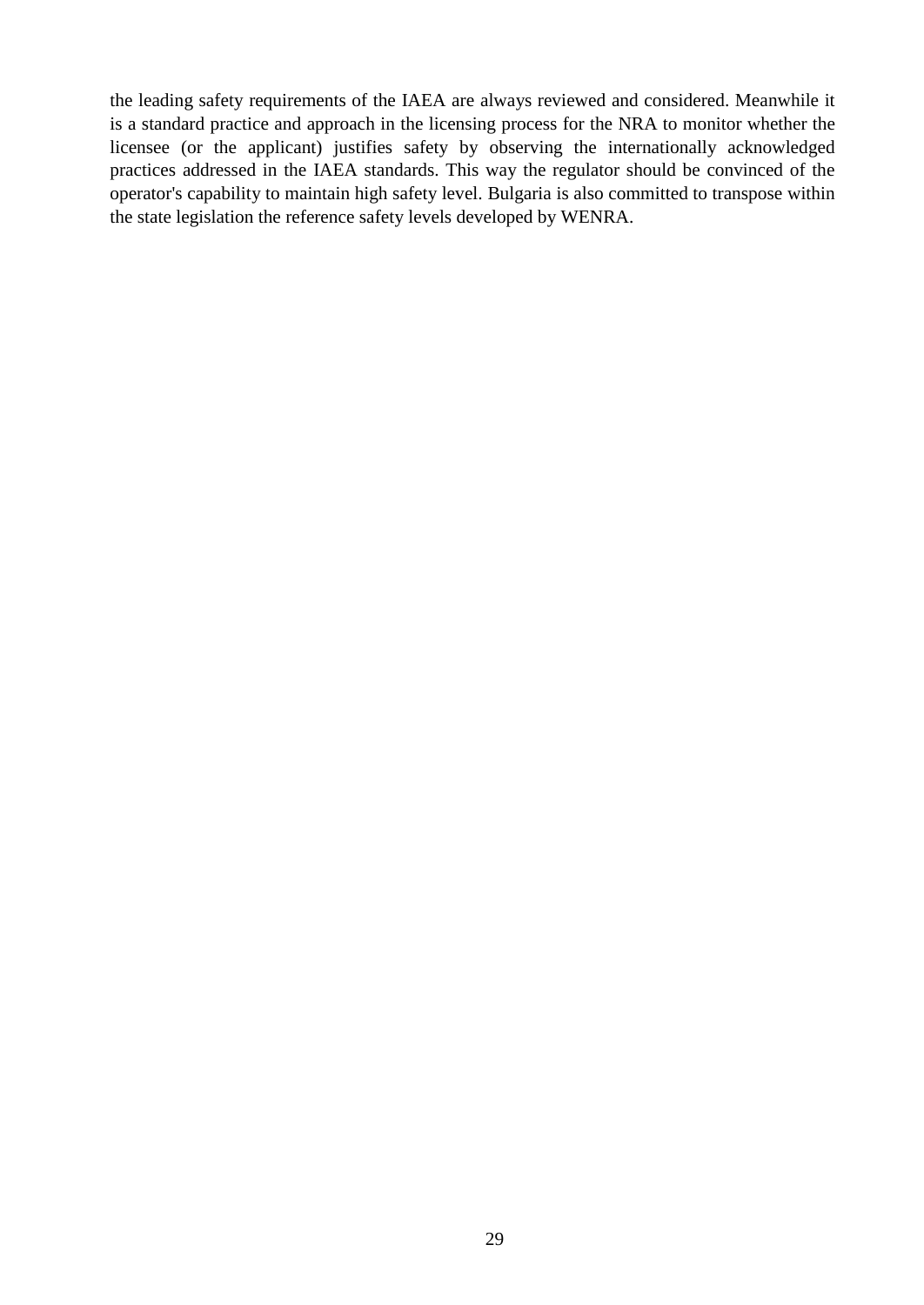## <span id="page-29-0"></span>**PART III – ADDITIONAL MEASURES AND ACTIONS**

## **1. Recommendations ensuing from the ENSREG Peer Review**

In the beginning of 2012, an ENSREG Peer Review was conducted to assess the results of plant stability analyses and improvement measures planned after the Fukushima Daiichi accident.

The peer review report provides the following recommendations, which have been addressed in topics 1 through 3 and are included in *Attachment 1* of the plan:

- The Kozloduy NPP considers delivering of the two additional mobile generators. As long as these mobile generators will be considered for beyond design basis events, they should be adequately protected for such events. – included in measure A-1-1;
- To perform a consolidated review of extreme weather hazards in line with IAEA guidance and development of a plan to monitor identified improvements - included in measure E-1;
- The issue of the management of large volume of liquid releases in the event of a severe accident should be investigated further - it should be evaluated whether the available provisions would be adequate - included in measure D-3-6;
- The consequences of possible adverse effects of earthquakes to the national infrastructure for severe accident management should be further investigated included in measure А-3-1;
- Simultaneous core melt / fuel damage accidents in different units/installations at the site should be further investigated and assessed regarding interactions and the resulting special requirements that would arise for severe accident management - included in measure D-2-7;
- SAMGs fully covering shutdown states, including those with open reactor, should be developed - included in measure D-2-6;
- Accidents in spent fuel pools should be analysed in detail included in measure D-2-6.

## **2. Operator's activities as per the WANO programme**

In order to share and apply international operational experience to enhance nuclear safety, KNPP actively participates in the WANO International Cooperation Programme. The activities and events under this programme at the Moscow WANO Centre are listed in *Attachment 3*:

- Support the process of WANO peer reviews and missions (EO-2-5);
- Optimize coordination between operators and the WANO Regional Centre in Moscow (ЕО-2-1, ЕО-2-2, ЕО-2-3);
- Initiatives related to the Regional Crisis Centre of WWER reactor NPP operators, implemented by the Moscow WANO Centre (ЕО-2-7);
- Exchange of information and feedback among the operators through different forms of communication – workshops, working meetings, technical support missions, suggestions, and analyses (EO-2-6, EO-2-10, EO-2-11, EO-2-12, EO-2-13, EO-2-15);
- Improve communication mechanisms through regional and bilateral co-operation (ЕО-2-8).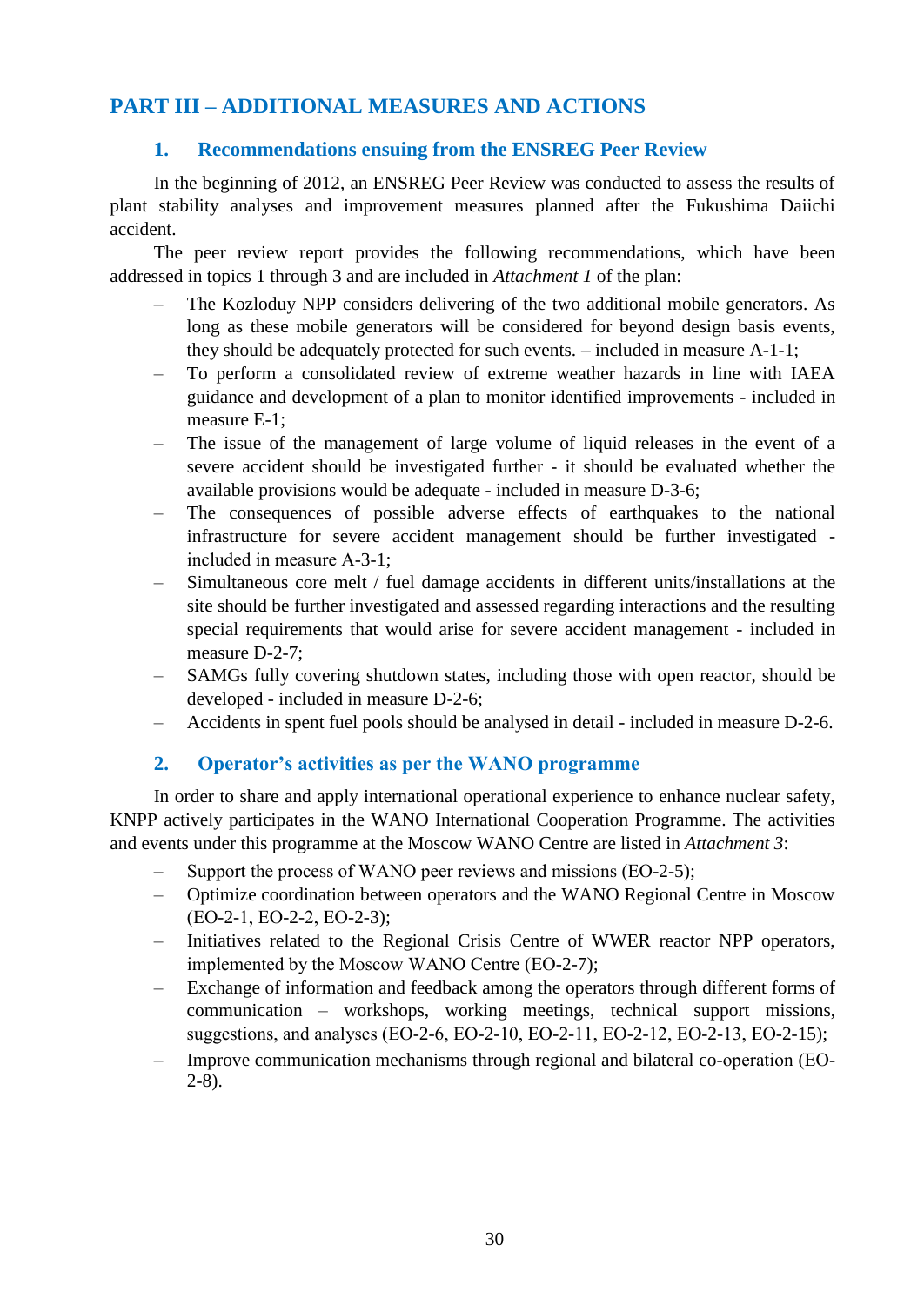## <span id="page-30-0"></span>**PART IV - UPDATING OF THE NATIONAL ACTION PLAN (NACP)**

# **MAIN CHANGES IN THE NACP SINCE THE THE FIRST EDITION OF THE PLAN IN 2012**

## **National Action Plan, December 2012**

The initial edition of the NAcP from December 2012 comprises totally 63 measures and activities, 58% of them were completed by the end of 2013.

## **National Action Plan, revision January 2014**

First revision of the NAcP was issued in January 2014. The updated plan specified 10 new measures for implementation of designs or conduct of further investigations resulted from already completed measures, comprising analysis or studies. New Part IV: New measures and activities and new *Attachment 4*: New measures and activities resulting from the performed analyses and studies for the previous areas were included.

In the NAcP, January 2014 revision 73 measures and activities were included. Traceability of NAcP changes and additions is ensured by identifying the new measures with index F, followed by the index of the initial measure from which it originates, and an order number. Thus, the following 4 (four) groups of new measures are set up:

- **Group FA** Provision of alternative possibilities for residual heat removal;
- **Group FB** Measures to prevent flooding and mitigation of their consequences;
- **Group FC** Measures to improve stability in case of a loss of ultimate heat sink;
- **Group FD** Measures to improve the capabilities for severe accident management.

The measure description, the number interface with the previous measure and term are indicated in Attachment 4.

## **Updated National Action Plan, revision December 2014**

For the second ENSREG workshop in April 2015, each country was requested to produce an updated NAcP by December 2014, reflecting the changes that had occurred since the initial issuing of the NAcP, as well as the current status of the planned measures and activities.

For the period of one year after the last update 4 new measures were added as a result of completed studies and analyses. Kozloduy NPP has proposed a change of the implementation terms of 7 Site Measures with a sound substantiation of each new deadline. The most common reasons for change of terms of respective measures and/or proposal of new measures are as following:

- Extension of the measure scope;
- Planning of new activities as a result of completed analyses and studies;

- Transformation of comprehensive measures into several separate activities with implementation terms;

- Administrative issues arising from procurement procedures.

In December 2014, the BNRA has issued Updated NAcP comprised totally 77 measures. New Part IV was included: Updating of the National Action Plan.

All revsions of the National Action Plan of the Republic of Bulgaria have been published on the BNRA website.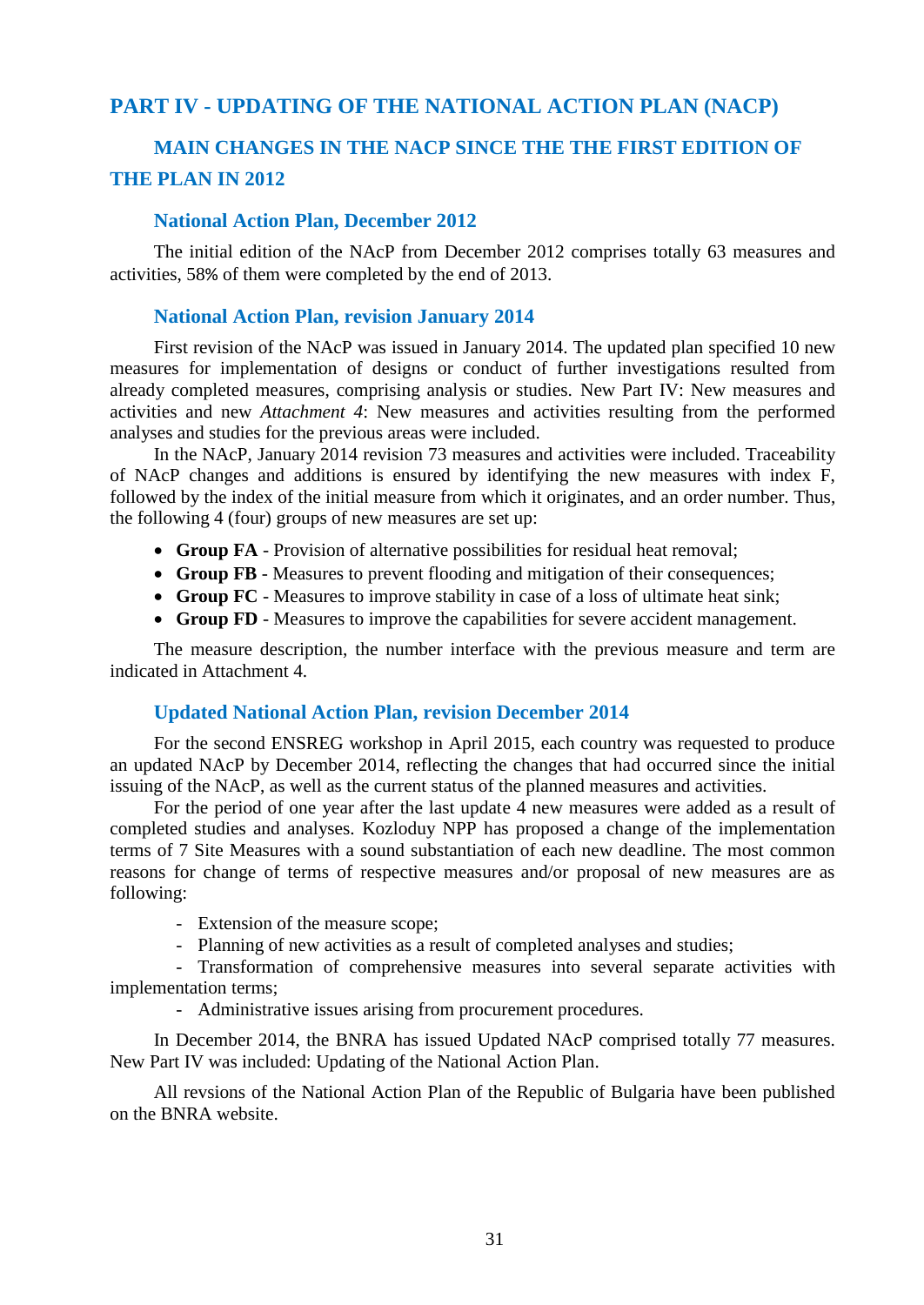## **UPDATED NATIONAL ACTION PLAN, REVISION DECEMBER 2018**

The updated NAcP reflects the current status of the measures up to the end of December 2018 and changes in the terms for implementation of the remaining measures. One new measure is included:

*Measure FD-2-7:* "Development of a Procedure for actions of the emergency teams during the simultaneous accidents in different units/installations at the Kozloduy NPP site"

After the implementation of Measure D-2-7 "Assess the current organizational measures and technical means for management of simultaneous accidents with core melt / fuel damage on the various facilities on-site" in 2016, a new Measure FD-2-7 has been planned. The measure is included in the current revision of the plan.

The measure forsees a development of a Procedure for actions of the emergency teams during the simultaneous accidents in different units/installations at the Kozloduy NPP site, which has to become an organizational document for activities of the personnel at the Emergency Response Centre covering all the facilities on the NPP site. The document is completed, validated, verified and implemented as an emergency procedure at the ERC. The measure is completed and reported to the BNRA.

The updated NAcP comprises totally 78 measures and activities, 5 of them are currently ongoing.

## **PROGRESS ON IMPLEMENTATION OF THE UPDATED NACP**

The implementation status of the Updated NAcP at the end of December 2018 is as follows:

The Updated NAcP comprises totally 78 measures (Attachments 1, 2, 3 and 4), of which:

- Completed 73 measures (94%);
- Under implementation  $-5$  measures (6%).

For the remaining 5 measures there is a delay in its implementation and a term change with a detailed justification for each stage of implementation is proposed. The current status of these measures is as follows:

## *Measure D-1-2: Construction of KNPP off-site Emergency Response Centre (ERC)*

The Off-site Emergency Response Centre will be located outside the Kozloduy NPP site, on the territory of the town of Kozloduy. The building will be bunker type and will be protected from extreme weather conditions. The centre will be provided with reliable communication means, such as the means in the existing on-site Emergency Response Centre. The Centre will receive information about the condition of the damaged unit during the different phases of the accident and about the radiological conditions at and around the NPP site.

Due to the increasing requirements - construction of an off-site site ERC accessible during extreme external impacts and communicative from the regional infrastructure point of view as well as the need of coordinating the project with a large number of external organizations for the purposes of assignment and implementation of the detailed design and administrative issues arising from procurement procedures the final completion date of the measure was prolonged to December 2021.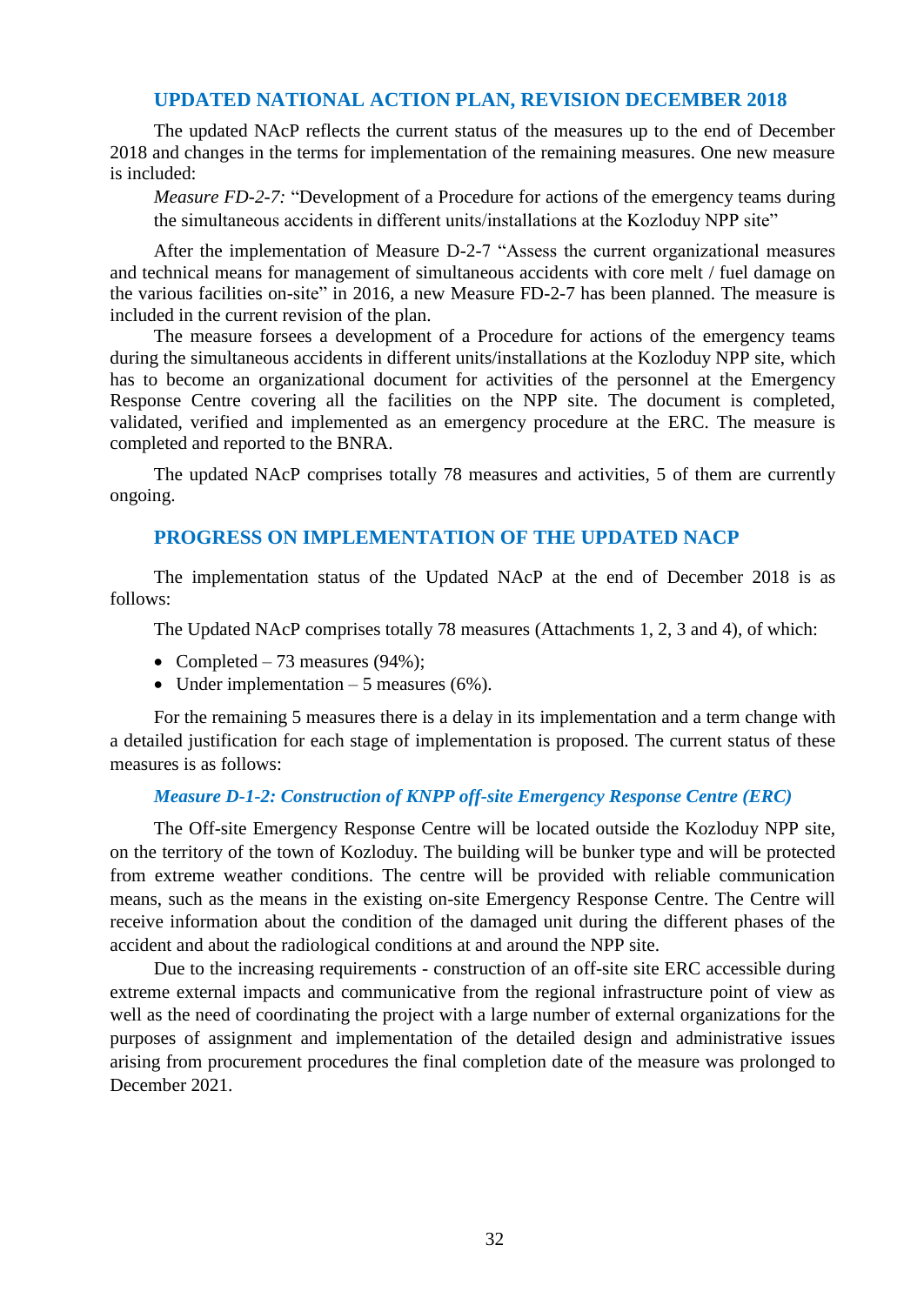## *Measure D-3-2: Installation of measuring channels to monitor and evaluate the concentration of steam and oxygen in the containment*

The measure was initiated with the Technical specification for the "Volumetric gas concentration measurement system at units 5 and 6 with an assessment of the maximum utilization of the available at Units 3 and 4 equipement". Analyses carried out and the assessment indicated that it is expedient a new system to be designed without using the available equipment from units 3 and 4. A new concept for design, development of a conceptual and detail design for units 5 and 6 has been developed. It should be stressed that the measure implementation requires design and engineering of unique hardware and software that comply with the design features of the WWER-1000 plants and the expected parameters in case of a severe accident, also the implementation of part of the planned changes could be implemented only during the annual outages. In this connection a decision was taken to extend the measure untill 31 December 2021.

## *Measure FD-2-4-1: Installation of an additional pipeline to the spent fuel pool cooling system to allow cooling the spent fuel by mobile means*

The activities on installing an additional pipeline to the spent fuel pool (SFP) cooling system in order to ensure cooling redundancy of the fuel assembles and direct water injection from an external source were completed on both units in 2015. In accordance with the Project for Long-Term Operation of the Units 5 and 6 and based on the analyses and assessments of the SSCs carried out in 2016, a replacement of the pneumatic valves for isolation of the SFP cooling system pipelines was performed. The design of a new pneumatic valve control system in case of beyond design accidents of the reactor units of units 5 and 6 is ongoing. The completion of the measure for both units is scheduled for June 2019.

## *Measure FD-2-4-2: Feasibility study of direct water injection to the reactor core from an external source*

A technical specification has been prepared for the assignment of the activity, but the measure sets tasks that considerably exceed the current design basis and therefore the development of a conceptual and detail design for direct water injection to the reactor core from an external source is related to a number of exploratory, analytical and design activities. Due to these considerations the implementation term was extended untill the end of 2020.

## *Measure FD-2-4-3: Feasibility study of direct water supply to SGs from an external source*

At the end of 2018, the Kozloduy NPP requested a justified extension of the measure term from 30.11.2018 to 31.12.2020. A conceptual and detailed design were developed. The main reasons for the extension are administrative and related to the rules for conducting public procurement procedures. Marketing research has been conducted and possible purchase of materials that are not available at the NPP is considered. The option for implementation of the project by the operator is also under consideration.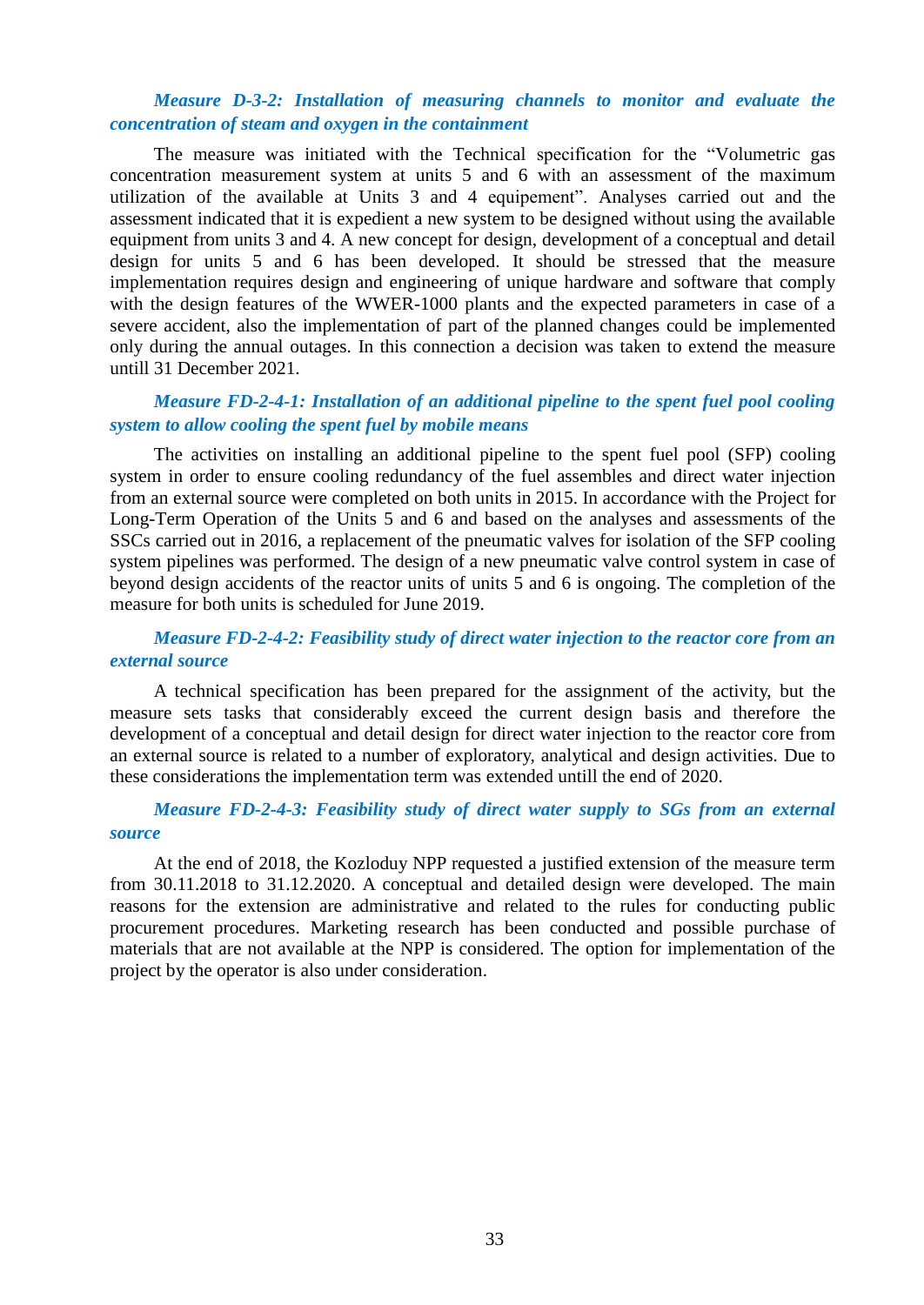## **LIST OF ABBREVIATIONS**

| <b>BNRA</b>   | <b>Bulgarian Nuclear Regulatory Agency</b>                 |
|---------------|------------------------------------------------------------|
| <b>BPS</b>    | <b>River Bank Pump Station</b>                             |
| <b>CNS</b>    | <b>Convention on Nuclear Safety</b>                        |
| <b>DBE</b>    | Design Bases Earthquake                                    |
| DG            | Diesel Generator                                           |
| EC            | <b>European Commission</b>                                 |
| <b>ECCS</b>   | <b>Emergency Core Cooling Systems</b>                      |
| <b>ECR</b>    | <b>Emergency Control Room</b>                              |
| <b>ENSREG</b> | European Nuclear Safety Regulators Group                   |
| <b>EOM</b>    | <b>Extraordinary Meeting</b>                               |
| EP            | <b>Emergency Plan</b>                                      |
| <b>ERC</b>    | <b>Emergency Response Centre</b>                           |
| <b>ESO</b>    | <b>Electricity System Operator</b>                         |
| EU            | European Union                                             |
| <b>FSS</b>    | <b>Full-scope Simulator</b>                                |
| <b>IAEA</b>   | <b>International Atomic Energy Agency</b>                  |
| <b>INRNE</b>  | <b>Institute for Nuclear Researches and Nuclear Energy</b> |
| <b>KNPP</b>   | Kozloduy Nuclear Power Plant                               |
| <b>LSN</b>    | <b>Local Seismic Network</b>                               |
| <b>MCR</b>    | <b>Main Control Room</b>                                   |
| <b>MDG</b>    | <b>Mobile Diesel Generator</b>                             |
| <b>MEW</b>    | Ministry of Environment and Water                          |
| <b>MH</b>     | Ministry of Health                                         |
| MI            | Ministry of Interior                                       |
| <b>MWL</b>    | Maximum water level                                        |
| <b>NAP</b>    | <b>National Action Plan</b>                                |
| <b>NEK</b>    | <b>National Electricity Company</b>                        |
| <b>NPP</b>    | <b>Nuclear Power Plant</b>                                 |
| <b>OBE</b>    | <b>Operational Bases Earthquake</b>                        |
| <b>PSA</b>    | Probabilistic Safety Assessment                            |
| <b>RAW</b>    | <b>Radioactive Waste</b>                                   |
| <b>RLE</b>    | Review Level Earthquake                                    |
| <b>SAM</b>    | <b>Severe Accident Management</b>                          |
| <b>SAMG</b>   | Severe Accident Management Guidelines                      |
| <b>SBEOP</b>  | Symptom-based Emergency Operating Procedure                |
| <b>SBO</b>    | <b>Station Blackout</b>                                    |
| <b>SFP</b>    | <b>Spent Fuel Pool</b>                                     |
| <b>SFSF</b>   | <b>Spent Fuel Storage Facility</b>                         |
| SG            | <b>Steam Generator</b>                                     |
| <b>SNF</b>    | <b>Spent Nuclear Fuel</b>                                  |
| <b>SSCs</b>   | <b>Structures, Systems and Components</b>                  |
| <b>WANO</b>   | World Association of Nuclear Operators                     |
| <b>WENRA</b>  | Western European Nuclear Regulators' Association           |
| <b>WWER</b>   | Water Water Energy Reactor                                 |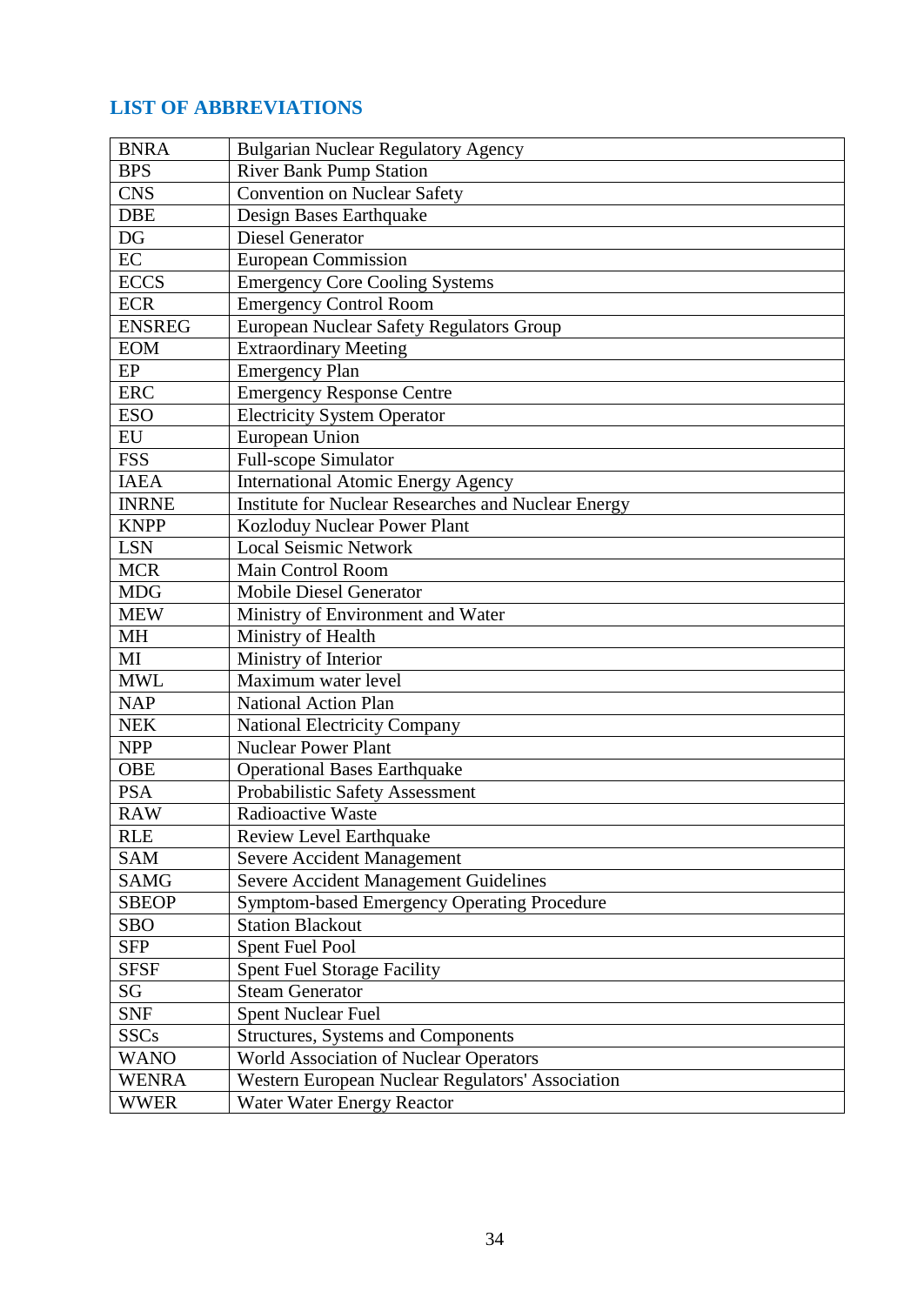## **ATTACHMENT No. 1: ACTIVITIES IMPLEMENTATION ON PART I: TOPICS 1 – 3**

<span id="page-34-0"></span>

| ID <sub>N</sub> | <b>NF</b>                         | <b>Topic</b>                     | <b>Measure/Action</b>                                                                                                                                                                     | <b>ENSREG</b><br><b>Recommendations</b> | <b>Source</b>     | <b>Status</b>                                                         | <b>Term</b>      |
|-----------------|-----------------------------------|----------------------------------|-------------------------------------------------------------------------------------------------------------------------------------------------------------------------------------------|-----------------------------------------|-------------------|-----------------------------------------------------------------------|------------------|
| $A-1-1$         | Units<br>5&6                      | External<br>Initiating<br>Events | Provision of two additional MDGs for units 5&6                                                                                                                                            | 13, 15, 26, 27, 30, 33                  | <b>ENSREG,CNS</b> | Completed<br>New measures<br>envisaged in Field<br>FA-1, Attachment 4 | December 2013    |
| $A-1-2$         | Units<br>5&6                      | External<br>Initiating<br>Events | Investigate possible alternatives for residual heat removal in<br>case of loss of service water system using the Units 3 and 4<br>additional SGs emergency feedwater system for Units 5&6 | 13, 14, 33                              | <b>ENSREG,CNS</b> | Completed                                                             | March 2013       |
| $A-1-3$         | Units<br>5&6                      | External<br>Initiating<br>Events | Ensuring the availability of at least one tank of the SG<br>Emergency Feedwater System as an alternative for residual heat<br>removal in shutdown mode                                    | 13, 14, 19, 33                          | <b>ENSREG,CNS</b> | Completed                                                             | March 2012       |
| $B-1-1$         | <b>NPP</b>                        | External<br>Initiating<br>Events | Development of an emergency response procedure for the<br>operating personnel in case of damage of Zhelezni Vrata-1 and<br>Zhelezni Vrata-2 Water Power Facilities                        | 7, 9, 12                                | <b>ENSREG,CNS</b> | Completed                                                             | November<br>2012 |
| $B-2-1$         | <b>Bank</b><br>Pumping<br>Station | External<br>Initiating<br>Events | Investigation of the possibilities for protecting the equipment at<br>the river bank pumping stations in case of external flooding<br>with maximum water level 32.93 m                    | 8, 12                                   | <b>ENSREG,CNS</b> | Completed                                                             | October 2012     |
| $B-2-2$         | Units<br>5&6                      | External<br>Initiating<br>Events | Development of measures to prevent water intake in the plant<br>sewage network in case of valley flooding                                                                                 | 8, 12                                   | <b>ENSREG,CNS</b> | Completed<br>New measure<br>envisaged in Field<br>FB-2, Attachment 4  | October 2013     |
| $B-2-3$         | Units<br>5&6                      | External<br>Initiating<br>Events | Modernisation of the sewage network and drain pump system                                                                                                                                 | 8, 12                                   | <b>ENSREG,CNS</b> | Completed                                                             | November<br>2015 |
| $B-3-1$         | <b>NPP</b>                        | External<br>Initiating<br>Events | Initiation of activities to improve the operational condition and<br>the protective functions of the state dike in the region of the<br>Kozloduy valley                                   | 12                                      | <b>ENSREG,CNS</b> | Completed                                                             | December 2014    |
| $C-1-1$         | Units<br>5&6                      | Design Issues                    | Provision of recharging of one of the batteries of the safety<br>systems by a mobile DG                                                                                                   | 16, 25, 27, 30                          | <b>ENSREG</b>     | Completed                                                             | December 2013    |
| $C-2-1$         | <b>NPP</b>                        | Design Issues                    | Assess the condition, efficiency and availability of the water<br>supply system from the Shishamnov Val dam                                                                               | 14                                      | <b>ENSREG,CNS</b> | Completed                                                             | May 2012         |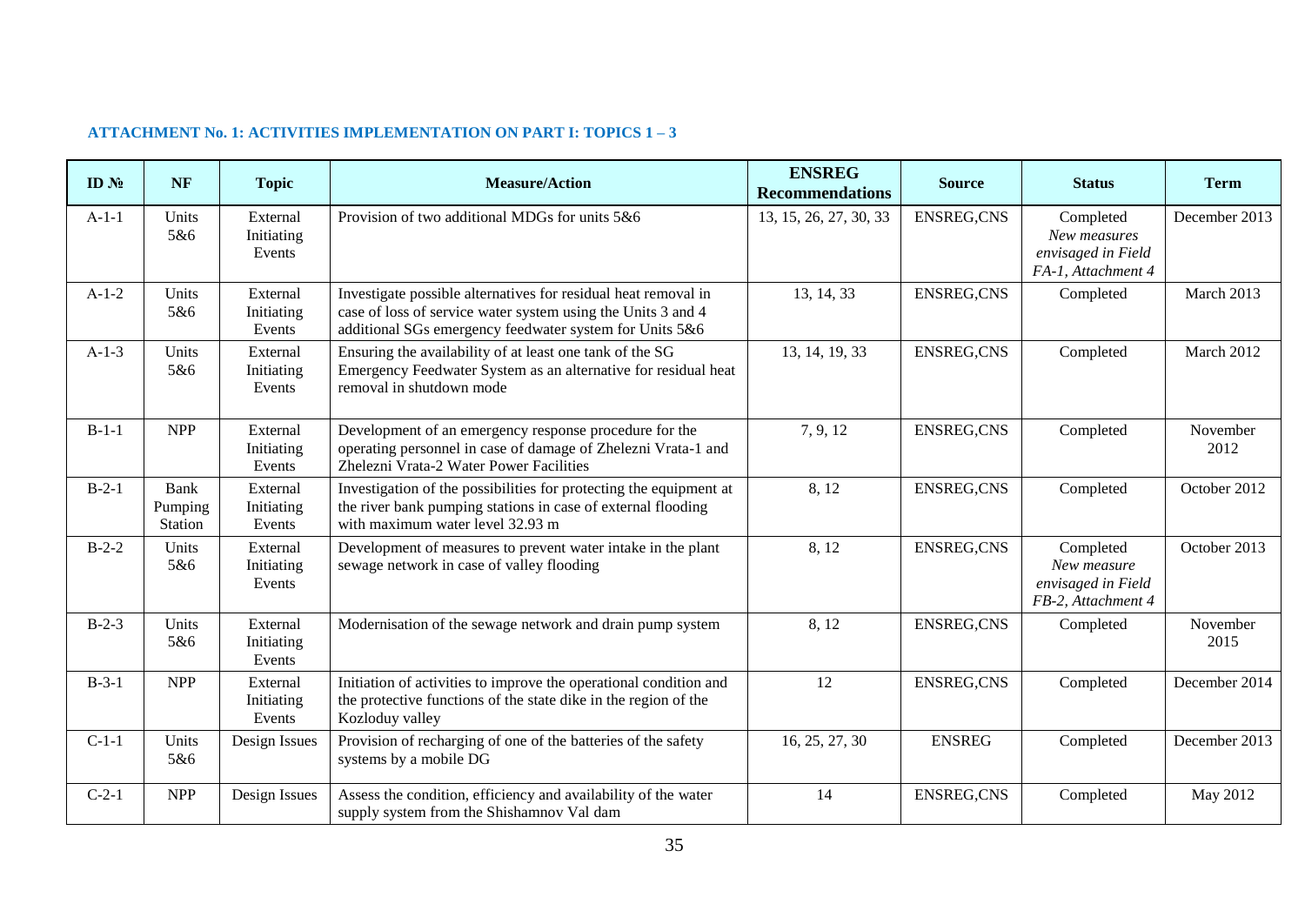| ID <sub>N</sub> | <b>NF</b>                                                  | <b>Topic</b>        | <b>Measure/Action</b>                                                                                                                                                                                                                                                                                                                                                                                                                                    | <b>ENSREG</b><br><b>Recommendations</b> | <b>Source</b>     | <b>Status</b>                                                                                                                 | <b>Term</b>               |
|-----------------|------------------------------------------------------------|---------------------|----------------------------------------------------------------------------------------------------------------------------------------------------------------------------------------------------------------------------------------------------------------------------------------------------------------------------------------------------------------------------------------------------------------------------------------------------------|-----------------------------------------|-------------------|-------------------------------------------------------------------------------------------------------------------------------|---------------------------|
| $C-2-2$         | Units<br>5&6                                               | Design Issues       | Ensure power supply through the mobile DG for the SFP<br>cooling systems, or for feeding the SFP                                                                                                                                                                                                                                                                                                                                                         | 14, 23, 27                              | <b>ENSREG,CNS</b> | Completed                                                                                                                     | December 2013             |
| $C-2-3$         | Units<br>5&6                                               | Design Issues       | Analysis of the need for and possibilities to power the valve<br>motors at the hydroaccumulator connecting pipelines to the<br>primary circuit from the batteries in order to provide for making<br>up the primary circuit in reactor cold shutdown state and failure<br>of the emergency DGs                                                                                                                                                            | 14, 19, 30                              | <b>ENSREG,CNS</b> | Completed                                                                                                                     | December 2013             |
| $C-2-4$         | Spent<br>Nuclear<br>Fuel<br>Storage<br>Facility<br>(SNFSF) | Design Issues       | Analysis of the possibility to install an alternative water cooling<br>system with an independent power supply in the SFSF                                                                                                                                                                                                                                                                                                                               | 14                                      | ENSREG, CNS       | Completed<br>New measure is<br>envisaged in the<br>Field<br>$FC-2-4$                                                          | December 2014             |
| $D-1-1$         | NPP                                                        | Severe<br>Accidents | Review of the KNPP on-site and off-site emergency plans to<br>consider the possible effects from physical isolation due to<br>external hazards:<br>impeded access to the Units 5, 6 ECRs;<br>possible draining of the spent fuel storage sections at the<br>SFSF followed by increase of the dose rate;<br>provision for alternative routes for evacuation, transport of<br>necessary fuels and materials to the plant, and operational<br>staff access. | 28, 34                                  | ENSREG, CNS       | Completed for the<br>off-site emergency<br>plan<br>In progress for the<br>off-site emergency<br>plan within EP-1-1<br>measure | December 2014             |
| $D-1-2$         | <b>NPP</b>                                                 | Severe<br>Accidents | Construction of KNPP off-site ERC                                                                                                                                                                                                                                                                                                                                                                                                                        | 22, 44                                  | <b>ENSREG</b>     | In progress                                                                                                                   | December 2021<br>New term |
| $D-2-1$         | Units<br>5&6                                               | Severe<br>Accidents | Implementation of a set of symptom-based emergency operating<br>procedures for shut-down reactor mode with closed primary<br>circuit                                                                                                                                                                                                                                                                                                                     | 19                                      | <b>ENSREG</b>     | Completed                                                                                                                     | February 2012             |
| $D-2-2$         | Units<br>5&6                                               | Severe<br>Accidents | Implementation of the set of symptom-based emergency<br>operating procedures for shut-down reactor mode with open<br>primary circuit                                                                                                                                                                                                                                                                                                                     | 19, 39                                  | <b>ENSREG</b>     | Completed                                                                                                                     | February 2013             |
| $D-2-3$         | Units<br>5&6                                               | Severe<br>Accidents | Implementation of severe accident management guidelines<br>(SAMGs)                                                                                                                                                                                                                                                                                                                                                                                       | 34, 39, 47                              | ENSREG, CNS       | Completed                                                                                                                     | October 2012              |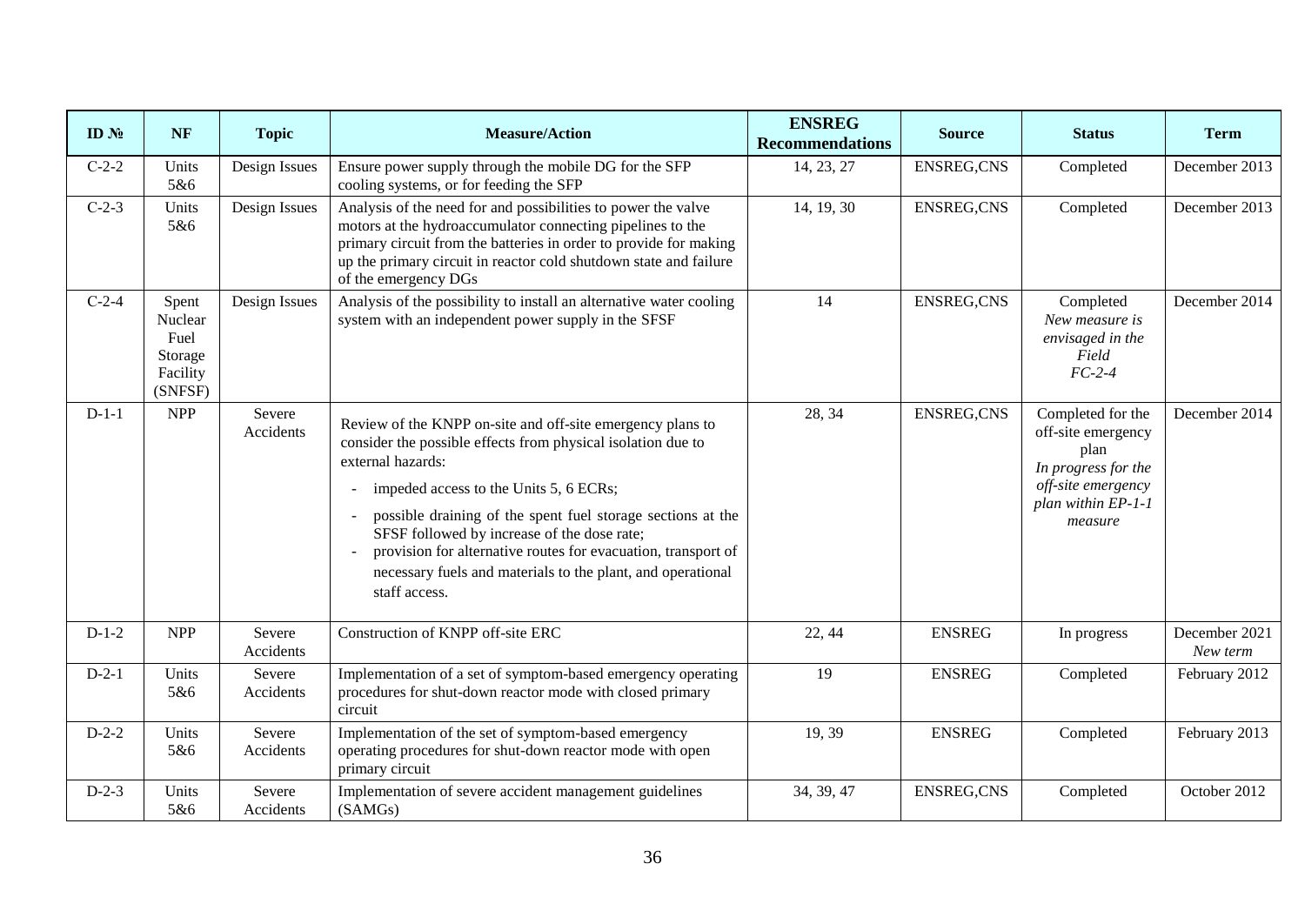| ID <sub>N</sub> | <b>NF</b>                                                  | <b>Topic</b>        | <b>Measure/Action</b>                                                                                                                                                                                                                        | <b>ENSREG</b><br><b>Recommendations</b> | <b>Source</b>     | <b>Status</b>                                                                                               | <b>Term</b>                                |
|-----------------|------------------------------------------------------------|---------------------|----------------------------------------------------------------------------------------------------------------------------------------------------------------------------------------------------------------------------------------------|-----------------------------------------|-------------------|-------------------------------------------------------------------------------------------------------------|--------------------------------------------|
| $D-2-3-3$       | Units<br>5&6                                               | Severe<br>Accidents | Validation of the SAMGs set of documents                                                                                                                                                                                                     | 36                                      | <b>ENSREG</b>     | Completed                                                                                                   | <b>July 2012</b>                           |
| $D-2-4$         | Units<br>5&6                                               | Severe<br>Accidents | Develop technical means to provide direct injection of water to<br>the reactor core, SG, SFP and the containment by mobile fire<br>protection equipment in extreme conditions                                                                | 14                                      | <b>ENSREG,CNS</b> | Transformed into 3<br>new measures in<br>Field FD-2 of<br>Attachment 4 and<br>part in Measure D-<br>$3 - 5$ | Terms for the<br>corresponding<br>measures |
| $D-2-5$         | Spent<br>Nuclear<br>Fuel<br>Storage<br>Facility<br>(SNFSF) | Severe<br>Accidents | Develop technical means to provide direct injection of water to<br>the SFSF by mobile fire protection equipment in extreme<br>conditions                                                                                                     | 14                                      | <b>ENSREG,CNS</b> | Completed<br>New measure<br>envisaged in Field<br>FD-2, Attachment 4                                        | December 2014                              |
| $D-2-8$         | Units<br>5&6                                               | Severe<br>Accidents | Analysis of the possible deterioration of operational parameters<br>due to a high contamination level (in certain zones) and<br>equipment failure on-site (including the impact on accessibility<br>and habitability of the MCR and the ECR) | 22, 43, 47                              | <b>ENSREG</b>     | Completed Four<br>new measures<br>envisaged in Field<br>$FD-2-8-1, 2, 3, 4,$<br>Attachment 4                | December 2014                              |
| $D-3-1$         | Units<br>5&6                                               | Severe<br>Accidents | Installion of additional hydrogen recombiners in the<br>containment                                                                                                                                                                          | 31, 41                                  | <b>ENSREG</b>     | Completed                                                                                                   | June 2014                                  |
| $D-3-2$         | Units<br>5&6                                               | Severe<br>Accidents | Installation of measuring channels to monitor and evaluate the<br>concentration of steam and oxygen in the containment                                                                                                                       | 18, 31                                  | <b>ENSREG</b>     | In progress                                                                                                 | December 2021<br>New term                  |
| $D-3-3$         | Units<br>5&6                                               | Severe<br>Accidents | Implementation of the project for plugging the ionization<br>chamber channels located in the walls of the reactor vessel<br>cavity                                                                                                           | 31, 33, 47                              | <b>ENSREG</b>     | Completed                                                                                                   | December 2014                              |
| $D-3-4$         | Units<br>5&6                                               | Severe<br>Accidents | Complete the installation of a wide-range temperature sensors to<br>monitor the reactor vessel temperature                                                                                                                                   | 18, 31, 47                              | <b>ENSREG</b>     | Completed                                                                                                   | October 2012                               |
| $D-3-5$         | Units<br>5&6                                               | Severe<br>Accidents | Study the possibilities for molten core retention in case of severe<br>accidents                                                                                                                                                             | 47                                      | <b>ENSREG</b>     | Completed                                                                                                   | December 2021                              |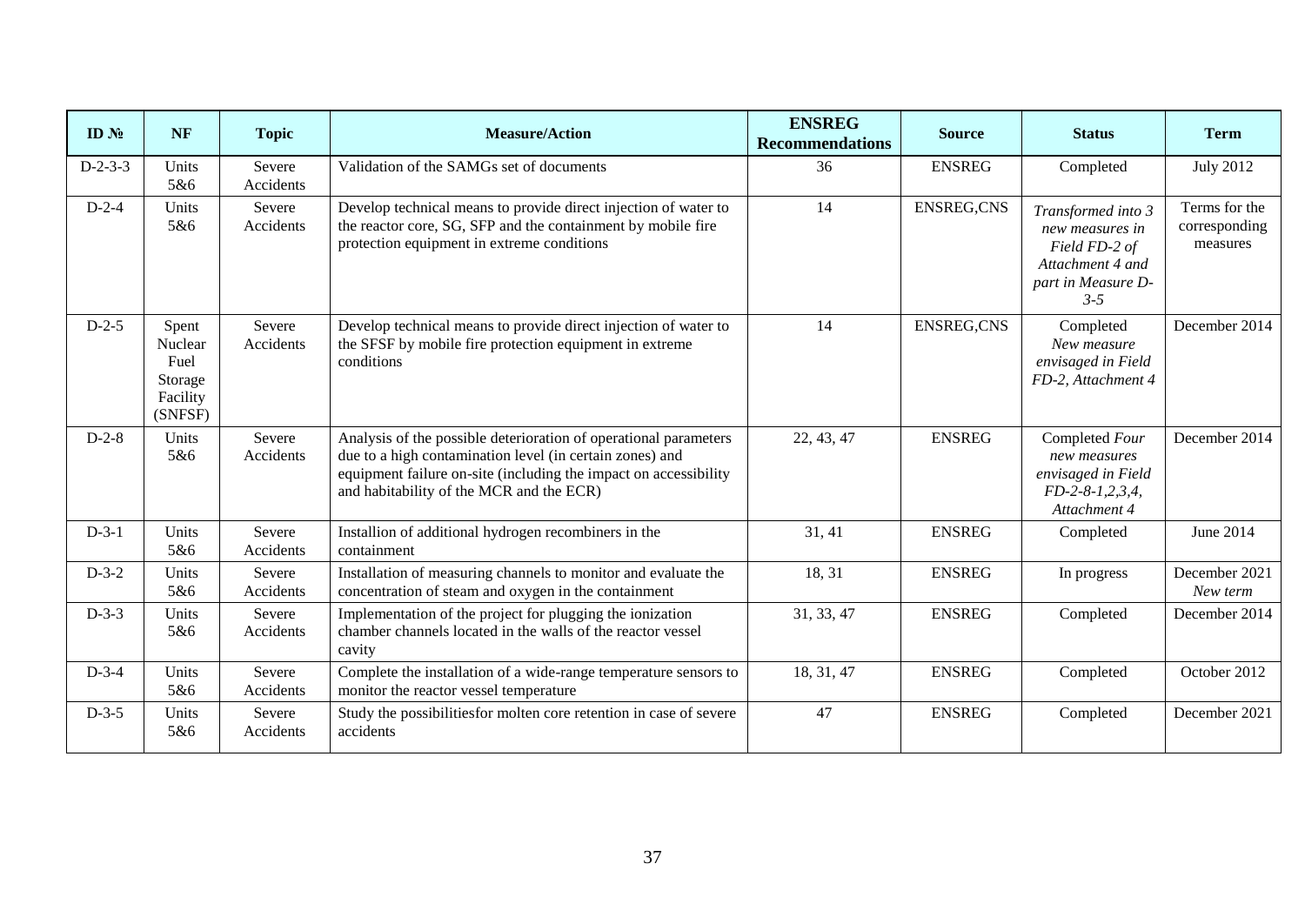#### **ATTACHMENT No. 2: ACTIVITIES IMPLEMENTATION ON PART II: TOPICS 4 – 6**

<span id="page-37-0"></span>

| N <sub>2</sub> | $\mathbf{O}^*$                  | <b>Topic</b>                              | <b>Action / Activity</b>                                                                                                                                                   | <b>CNS</b>    | <b>Status</b> | <b>Term</b>        |
|----------------|---------------------------------|-------------------------------------------|----------------------------------------------------------------------------------------------------------------------------------------------------------------------------|---------------|---------------|--------------------|
| $N-1-1$        | <b>BNRA</b>                     | National<br>organizations                 | Develop a programme to review the regulatory requirements<br>taking into account the lessons learned from the Fukushima Daiichi NPP accident                               | 101, 127, 128 | Completed     | December 2013      |
| $N-1-2$        | <b>BNRA</b>                     | National<br>organisations                 | Revise the existing regulatory requirements upon issue of new IAEA documents<br>that consider the lessons learned from the accident                                        | 101           | In progress   | On a regular basis |
| $N-1-3$        | <b>BNRA</b>                     | National<br>organisations                 | Participation of Bulgarian experts in the review of IAEA standards and issuance of<br>new ones                                                                             | 101           | In progress   | On a regular basis |
| $N-1-4$        | <b>BNRA</b>                     | Nationa<br>organisations                  | Periodic review and update of the regulatory guidelines to consider the lessons<br>learned and the relevant new documents of the IAEA and the European<br>Commission       | 101           | Completed     | December 2014      |
| $N-2-1$        | <b>BNRA</b>                     | National<br>organisations                 | Review of BNRA activities by IRRS mission of the IAEA                                                                                                                      | 103           | Completed     | April 2013         |
| $EP-1-1$       | Ministry of<br>Internals        | Emergency<br>preparedness and<br>response | Revise and update the National (Off-site) Emergency Plan                                                                                                                   | 107, 108, 109 | Completed     | June 2015          |
| $EP-1-2$       | Ministry of<br>Internals        | Emergency<br>preparedness and<br>response | Analyse the existing and develop new procedures, instructions and methodologies<br>for actions of the emergency teams in line with the National Emergency Plan             | 107, 108      | Completed     | June 2015          |
| $EP-1-3$       | Ministry of<br>Internals        | Emergency<br>preparedness and<br>response | Update and maintain the data base of the currently functioning volunteer<br>emergency response teams                                                                       | 112           | Completed     | June 2015          |
| $EP-1-4$       | Ministry of<br>Environ-<br>ment | Emergency<br>preparedness and<br>response | Update of the National System for Radiation Background Monitoring, BULRaMo                                                                                                 | 114           | Completed     | December 2014      |
| $EP-2-1$       | <b>BNRA</b>                     | Emergency<br>preparedness and<br>response | Installation of safety parameter display system (SPDS) and critical parameters post<br>accident monitoring system (PAMS) of KNPP units 5&6 in the BNRA Emergency<br>Centre | 115           | Completed     | May 2011           |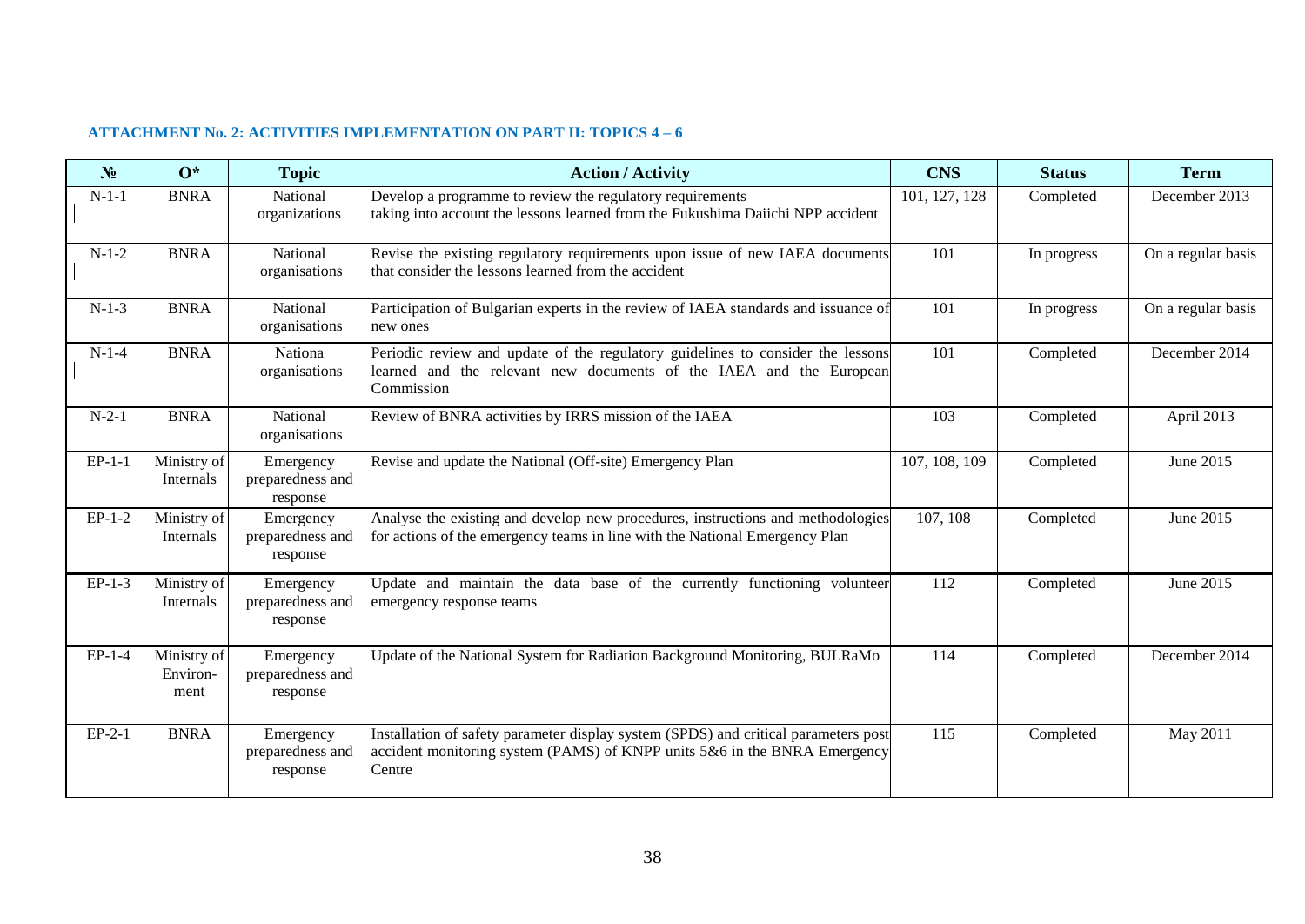| $N_2$     | $0^*$       | <b>Topic</b>                 | <b>Action / Activity</b>                                                                                    | <b>CNS</b> | <b>Status</b> | <b>Term</b>               |
|-----------|-------------|------------------------------|-------------------------------------------------------------------------------------------------------------|------------|---------------|---------------------------|
| $EO-1-1$  | <b>BNRA</b> | International<br>Cooperation | Preparation and signing of bilateral agreement with the Regulatory Body of the<br><b>Russian Federation</b> | 105, 130   | Completed     | April 2014                |
| $EO-1-2$  | <b>BNRA</b> | International<br>Cooperation | Preparation and signing of bilateral agreement with the Government of Serbia                                | 105, 130   | Completed     | December 2018<br>New term |
| $EO-1-3$  | <b>BNRA</b> | International<br>Cooperation | Preparation and signing of bilateral agreement with the Regulatory Body of Greece                           | 105, 130   | Completed     | September 2016            |
| $EO-1-4$  | <b>BNRA</b> | International<br>Cooperation | Preparation and signing of bilateral agreement with the Regulatory Body of<br>Romania                       | 105, 130   | Completed     | January 2016              |
| $EO-1-5$  | <b>BNRA</b> | International<br>Cooperation | Plan for systematic training of the staff of the Emergency Response Team in<br>BNRA                         | 130        | Completed     | December 2015             |
| $EO-1-6$  | <b>BNRA</b> | International<br>Cooperation | Participation in the meetings of the Forum of WWER Regulators                                               | 131        | In progress   | On a regular basis        |
| $EO-2-4$  | <b>BNRA</b> | International<br>Cooperation | <b>IAEA OSART Mission</b>                                                                                   | 128        | Completed     | November 2012             |
| $EO-2-14$ | <b>BNRA</b> | International<br>Cooperation | <b>IAEA Follow-up OSART Mission</b>                                                                         | 128        | Completed     | June 2014                 |

\*O – organization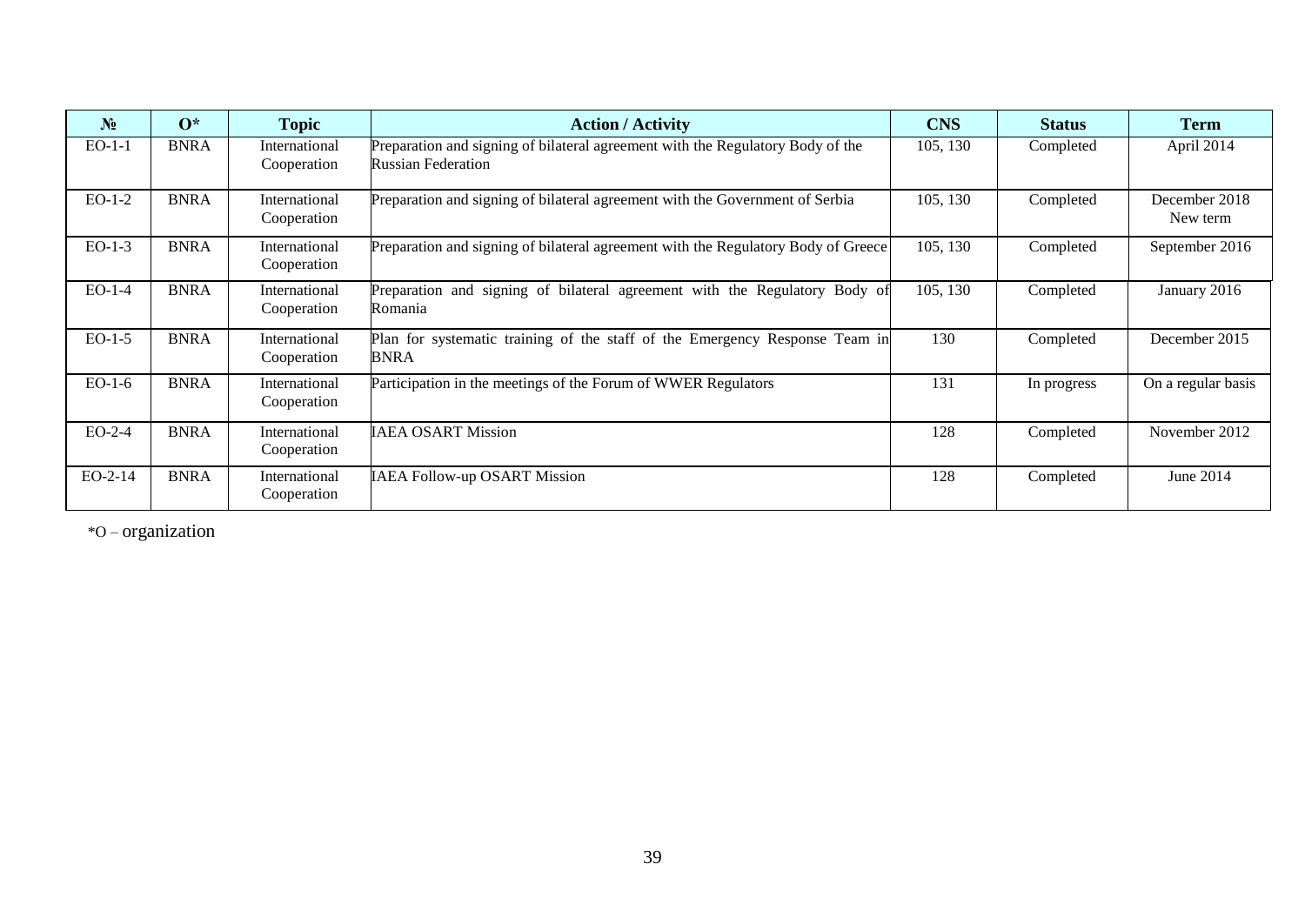#### **ATTACHMENT No. 3: ADDITIONAL ACTIVITIES IMPLEMENTATION**

<span id="page-39-0"></span>

| <b>ID</b> No. | <b>NF</b>     | <b>Topic</b>                         | <b>Action/Activity</b>                                                                                                                                                                                                                                        | <b>Source</b>                 | <b>Status</b>                                                        | <b>Term</b>                                 |
|---------------|---------------|--------------------------------------|---------------------------------------------------------------------------------------------------------------------------------------------------------------------------------------------------------------------------------------------------------------|-------------------------------|----------------------------------------------------------------------|---------------------------------------------|
| $A-3-1$       | <b>KNPP</b>   | <b>External Initiating</b><br>Events | Assess the possible damage on the regional road infrastructure<br>surrounding the plant in the event of extreme external impacts and<br>evaluate the reliability of routes, ensuring accessibility to the plant<br>site for machinery, supplies and personnel | Peer Review<br>Report         | Completed                                                            | December 2014                               |
| $D-2-6$       | Units 5,<br>6 | Severe accidents                     | Extension of the scope of SAMGs - for the spent fuel pools and for<br>specific reactor shutdown states, not covered by the current SAMGs                                                                                                                      | Peer Review<br>Report         | Completed                                                            | <b>July 2015</b>                            |
| $D-2-7$       | <b>KNPP</b>   | Severe accidents                     | Assess the current organizational measures and technical means for<br>management of simultaneous accidents with core melt/fuel damage<br>on the various facilities on-site                                                                                    | Peer Review<br>Report         | Completed<br>New measure<br>envisaged in Field<br>FD-2, Attachment 4 | December 2015                               |
| $D-3-6$       | Units 5,<br>6 | Severe accidents                     | Assess the volume of the generated liquid RAW in the event of a<br>severe accident as well as the adequacy of the available measures to<br>prevent the release into the environment.                                                                          | Peer Review<br>Report         | Completed                                                            | December 2015                               |
| $E-1$         | <b>KNPP</b>   | <b>External Initiating</b><br>Events | Analysis of the extreme weather conditions on the Kozloduy NPP<br>site, using probabilistic methods according to the IAEA<br>methodology, and considering combinations of extreme weather<br>conditions                                                       | Peer Review<br>Report         | Completed                                                            | December 2015                               |
| $EO-2-1$      | <b>KNPP</b>   | International<br>Cooperation         | Establish a local WANO office on the KNPP site                                                                                                                                                                                                                | WANO Programme/<br><b>CNS</b> | Completed                                                            | August<br>2012                              |
| $EO-2-2$      | <b>KNPP</b>   | International<br>Cooperation         | Appoint a WANO representative at the Kozloduy NPP site                                                                                                                                                                                                        | WANO Programme/<br><b>CNS</b> | Completed                                                            | September 2012                              |
| $EO-2-3$      | <b>KNPP</b>   | International<br>Cooperation         | Choose a Kozloduy NPP representative at the WANO-Moscow<br>Centre.                                                                                                                                                                                            | WANO Programme/<br><b>CNS</b> | Completed                                                            | April 2012                                  |
| $EO-2-5$      | <b>KNPP</b>   | International<br>Cooperation         | <b>WANO Peer Review</b>                                                                                                                                                                                                                                       | WANO Programme/<br><b>CNS</b> | Completed                                                            | November 2013                               |
| $EO-2-6$      | <b>KNPP</b>   | International<br>Cooperation         | WANO Workshop - Significant Operating Experience Reports<br>(SOER) and corrective actions efficiency                                                                                                                                                          | WANO Programme/<br><b>CNS</b> | Completed                                                            | March 2013                                  |
| $EO-2-7$      | <b>KNPP</b>   | International<br>Cooperation         | Participation in the Regional Crisis Centre in Moscow                                                                                                                                                                                                         | <b>WANO</b><br>Programme      | Completed                                                            | According to an<br>approved working<br>plan |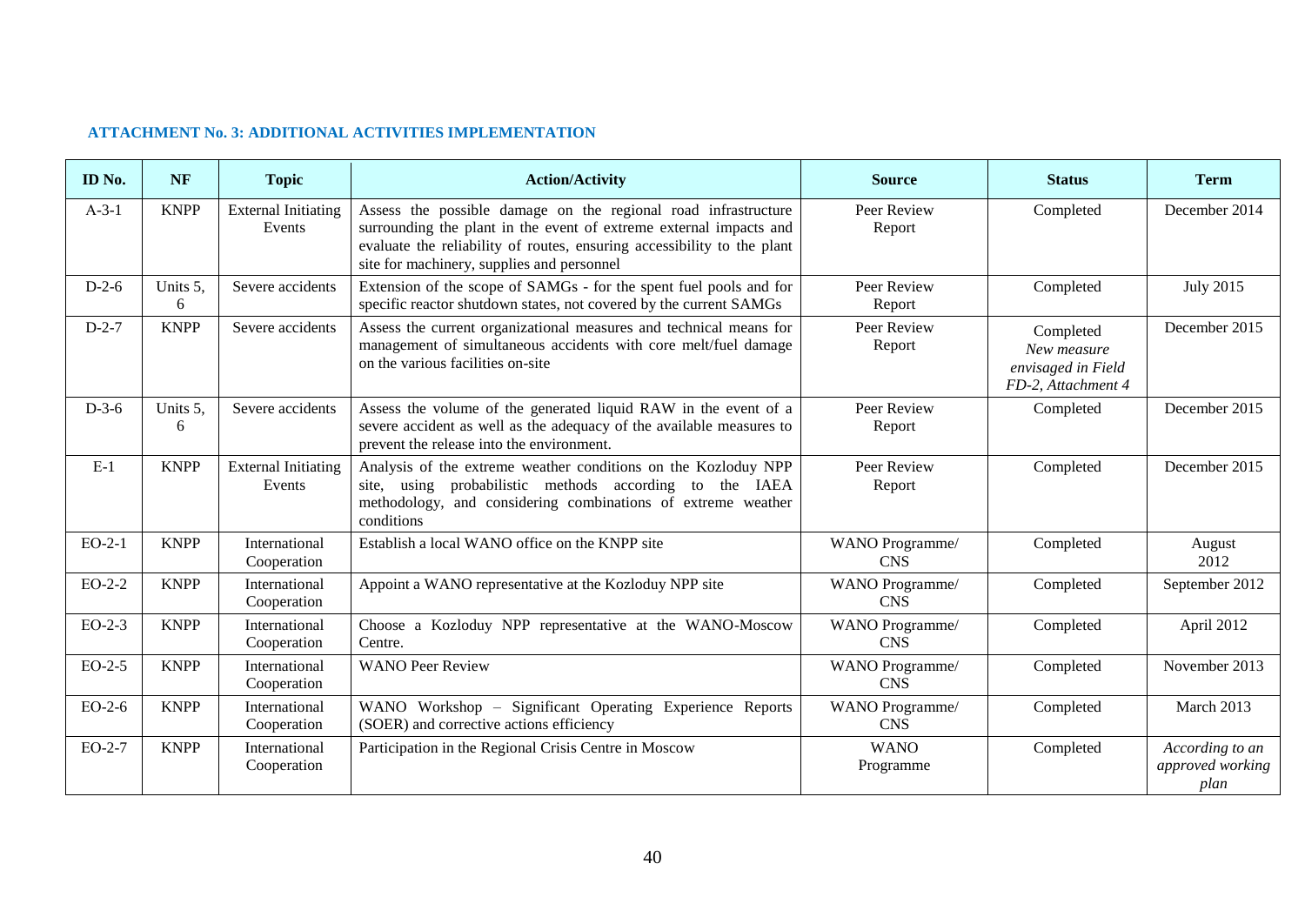| ID No.    | <b>NF</b>   | <b>Topic</b>                 | <b>Action/Activity</b>                                                                                                                                 | <b>Source</b>            | <b>Status</b> | <b>Term</b>                  |
|-----------|-------------|------------------------------|--------------------------------------------------------------------------------------------------------------------------------------------------------|--------------------------|---------------|------------------------------|
| $EO-2-8$  | <b>KNPP</b> | International<br>Cooperation | Preparation and signing of bilateral agreements with other NPPs for<br>benchmarking                                                                    | <b>WANO</b><br>Programme | Completed     | December 2013                |
| $EO-2-10$ | <b>KNPP</b> | International<br>Cooperation | Participation in the working meeting of the Chief Engineers of NPPs<br>with WWER to discuss Lessons Learned from the Fukushima Daiichi<br>NPP accident | <b>WANO</b><br>Programme | Completed     | September 2012               |
| $EO-2-11$ | <b>KNPP</b> | International<br>Cooperation | <b>WANO</b><br>the<br>of<br>about<br>implementation<br>the<br>Respond<br>to<br>recommendations from SOER 2011-2, 2011-3, 2011-4                        | <b>WANO</b><br>Programme | Completed     | May 2012                     |
| $EO-2-12$ | <b>KNPP</b> | International<br>Cooperation | Analysis of the stress test results for other nuclear power plants                                                                                     | <b>WANO</b><br>Programme | Completed     | November 2013                |
| $EO-2-13$ | <b>KNPP</b> | International<br>Cooperation | Participation in a joint WANO and IAEA workshop on sharing of<br>operating experience in the light of the Fukushima Daiichi NPP<br>accident            | <b>WANO</b><br>Programme | Completed     | October 2012<br>October 2013 |
| $EO-2-15$ | <b>KNPP</b> | International<br>Cooperation | Conduct technical support missions in various areas (planned for<br>2013: industrial safety - June; radiation protection - September)                  | <b>WANO</b><br>Programme | Completed     | June 2013<br>September 2013  |
| $EO-2-16$ | <b>KNPP</b> | International<br>Cooperation | Participation in the annual working meeting of the Chief Engineers of<br>NPPs with WWER-1000                                                           | <b>WANO</b><br>Programme | Completed     | On a regular basis           |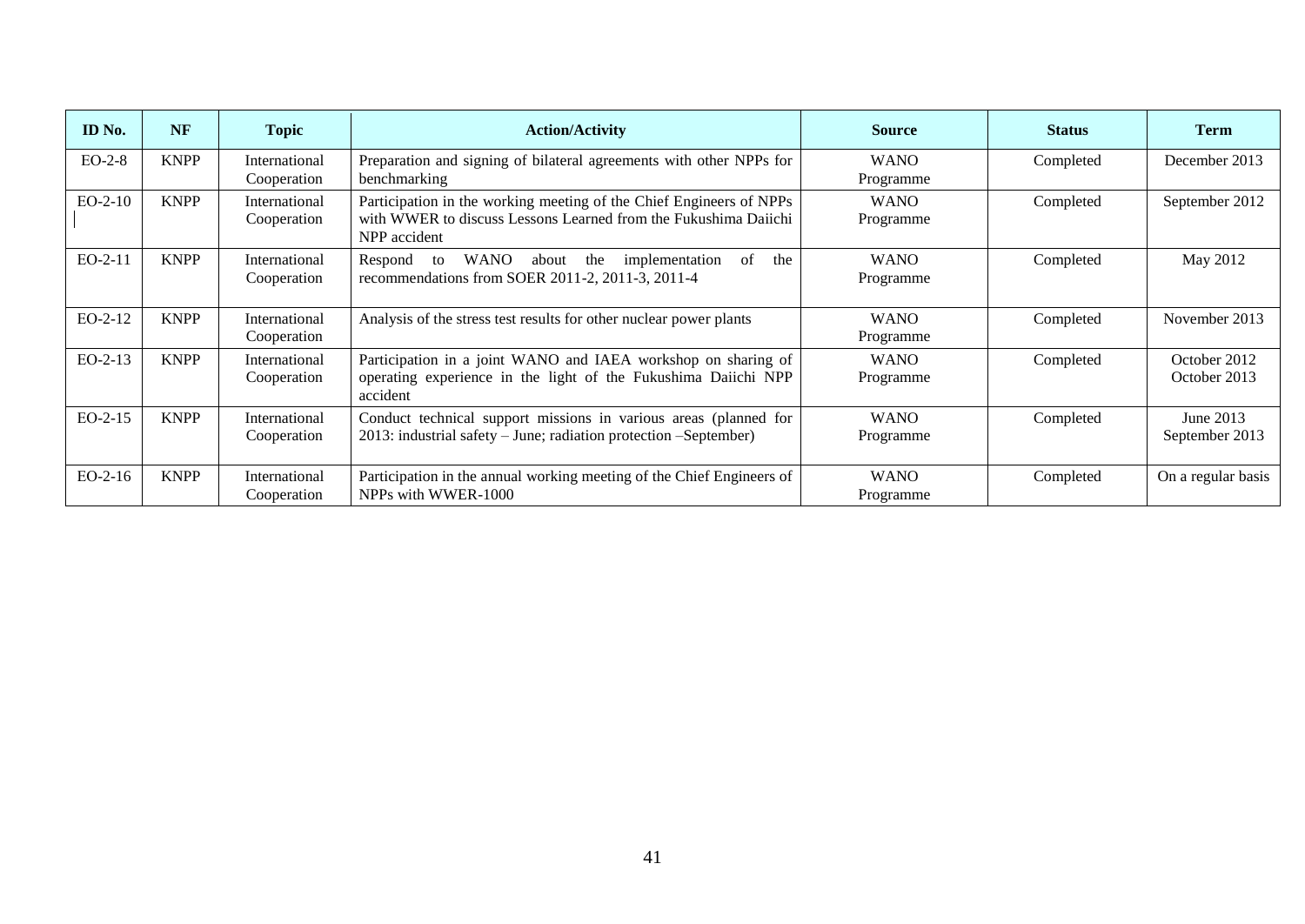## **ATTACHMENT No. 4: NEW MEASURES AND ACTIVITIES RESULTING FROM THE PERFORMED ANALYSES AND STUDIES FOR THE PREVIOUS AREAS**

<span id="page-41-0"></span>

| ID No.          | $NF^*$      | <b>Measure/Action</b>                                                                                                       | <b>Status</b> | <b>Interface</b><br>with measure | <b>Term</b>                  |
|-----------------|-------------|-----------------------------------------------------------------------------------------------------------------------------|---------------|----------------------------------|------------------------------|
| <b>Field FA</b> |             | Provision of alternatives for residual heat removal                                                                         |               |                                  |                              |
| $FA-1-1-1$      |             | Units 5, 6 Implementation of provisions to power the reliable supply cabinets from 6 kV MDG                                 | Completed     | $A-1-1$                          | November 2016                |
| $FA-1-1-2$      |             | Units 5, 6 Implementation of provisions for charging the batteries of the safety system trains from 0,4<br>kV MDGs          | Completed     | $A-1-1$                          | November 2016                |
| $FA-1-1-3$      | <b>KNPP</b> | Seismic upgrade of the overhead passage-wayss between Auxiliary Building and the Reactor<br>Buildings of Units 5&6          | Completed     | $A-1-1$                          | November 2016                |
| $FA-1-1-4$      | <b>KNPP</b> | Construction of buildings for the MDGs sheltering                                                                           | Completed     | $A-1-1$                          | October 2015                 |
| <b>Field FB</b> |             | Measures to prevent and mitigate the consequences of floods                                                                 |               |                                  |                              |
| $FB-2-2-1$      | <b>KNPP</b> | Implementation of provisions to prevent water penetration into the plant sewage when the<br>valley is flooded               | Completed     | $B-2-2$                          | December 2016                |
| <b>Field FC</b> |             | Measures to improve stability in case of a loss of ultimate heat sink                                                       |               |                                  |                              |
| $FC-2-4-1$      | <b>SFSF</b> | Installation of an independent cooling system in SFSF                                                                       | Cancelled     | $C-2-4$                          | December 2015                |
| <b>Field FD</b> |             | Measures for improving the capabilities for severe accident management                                                      |               |                                  |                              |
| $FD-2-4-1$      |             | Units 5, 6 Installation of additional pipeline to the spent fuel pool cooling system for back up from an<br>external source | In progress   | $D-2-4$                          | <b>July 2019</b><br>New term |
| $FD-2-4-2$      |             | Units 5, 6 Feasibility study of direct water injection to the reactor core from an external source                          | In progress   | $D-2-4$                          | December 2020<br>New term    |
| $FD-2-4-3$      |             | Units 5, 6 Feasibility study of direct water supply to SGs from an external source                                          | In progress   | $D-2-4$                          | December 2020<br>New term    |
| $FD-2-5-1$      | <b>SFSF</b> | Installation of pipeline for direct water supply to the SFSF pools from external source (diesel<br>pumps or fire truck)     | Completed     | $D-2-5$                          | June 2015                    |